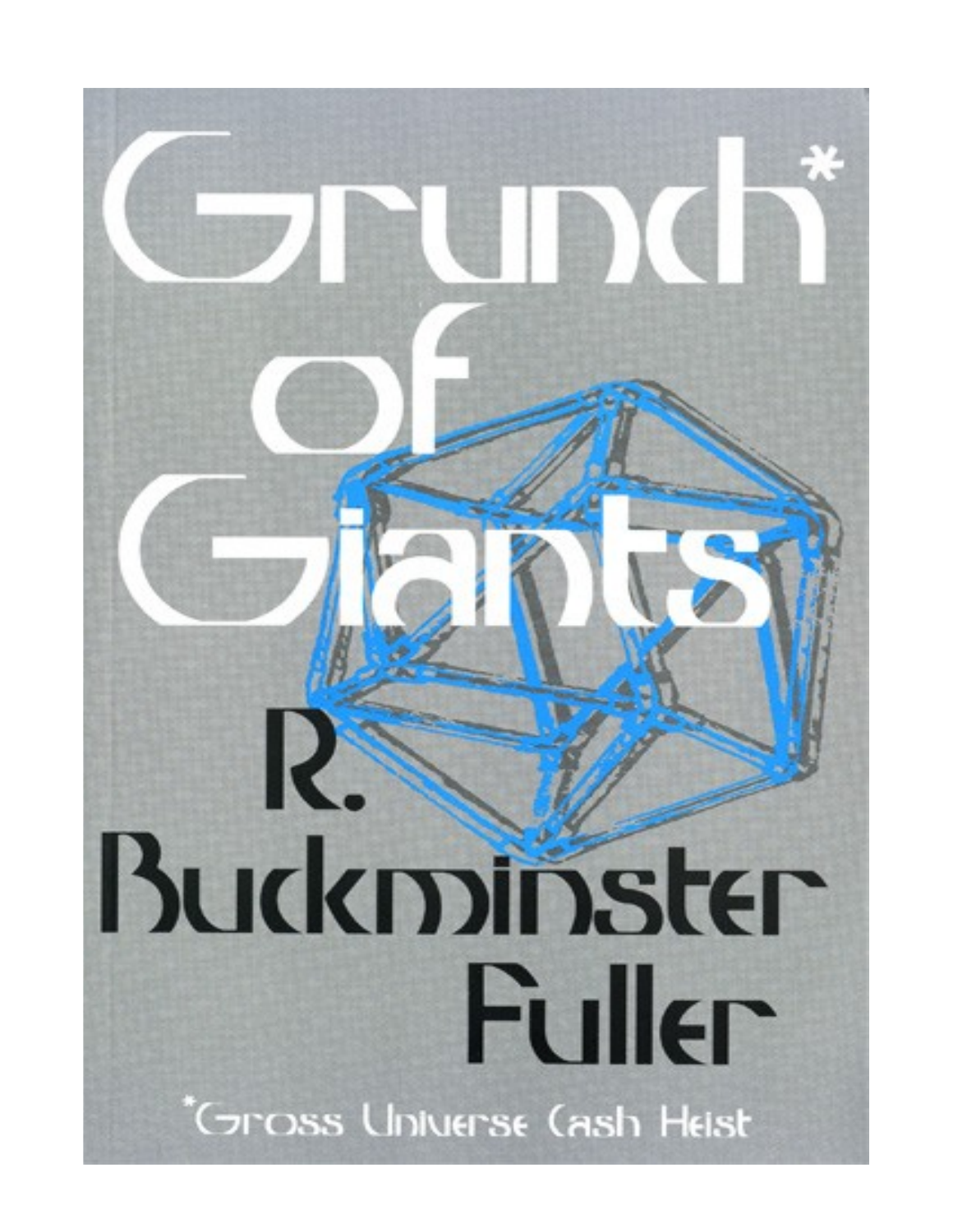# **Table of Contents**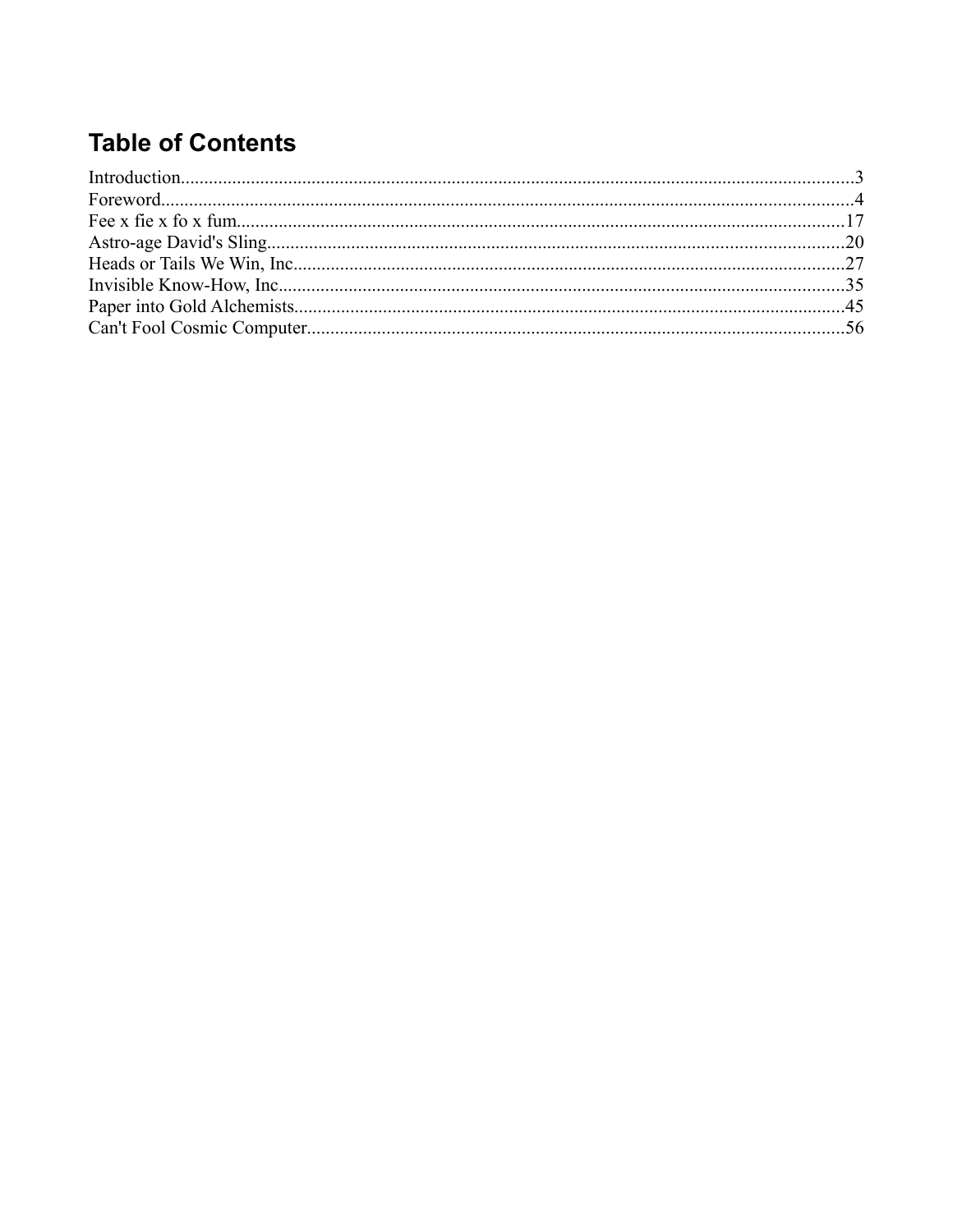# **Introduction**

I dedicate this book to three women: one of the nineteenth and two of the twentieth centuries. First, to my great aunt, Margaret Fuller Ossoli, who with Ralph Waldo Emerson co-edited the Transcendentalist magazine, the Dial, and was the first to publish Thoreau--and herself authored Woman in the Nineteenth Century.

I am sure Margaret would and probably does join in my enthusiastic support and co-dedication of this book to Marilyn Ferguson, author of The Aquarian Conspiracy, and to Barbara Marx Hubbard, founder of the Committee for the Future, for their effective inspiration to the young world to do its own thinking and to act in accordance therewith.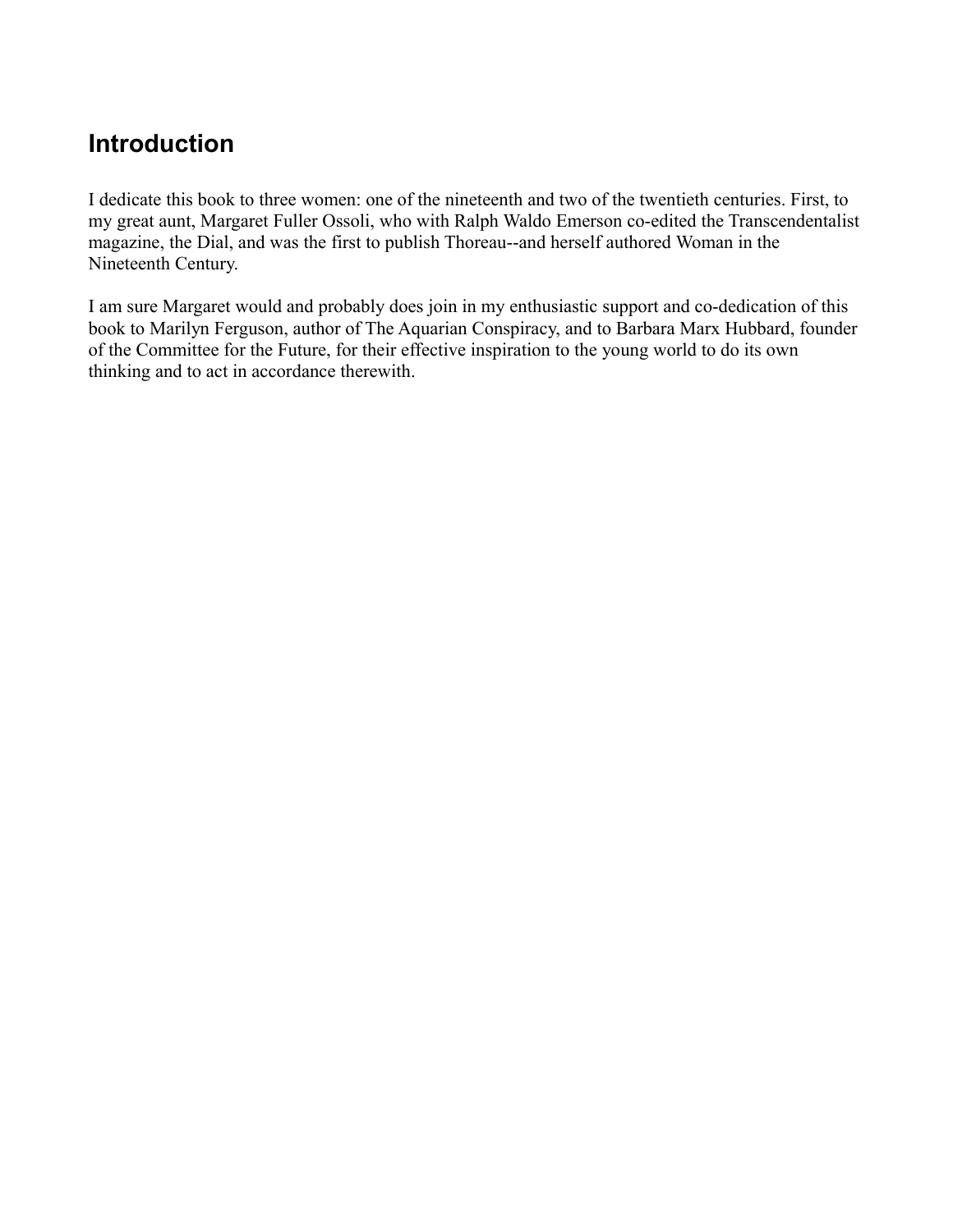## **Foreword**

There exists a realizable, evolutionary alternative to our being either atom-bombed into extinction or crowding ourselves off the planet. The alternative is the computer-persuadable veering of big business from its weaponry fixation to accommodation of all humanity at an aerospace level of technology, with the vastly larger, far more enduringly profitable for all, entirely new World Livingry Service Industry.

It is statistically evident that the more advanced the living standard, the lower the birth rate.

It is essential that anyone reading this book know at the outset that the author is apolitical. I was convinced in 1927 that humanity's most fundamental survival problems could never be solved by politics. Nineteen twentyseven was the year when a human first flew alone across an ocean in one day.(In 1944, the DC-4 started flying secret warferryings across both the Atlantic and Pacific oceans. In 1961, jet airliners put the ocean passenger ships out of business. In 1981, the world-around airlines flew over a billion and a half scheduled passenger miles and carried hundreds of millions of ton-miles of freight.) This was the obvious beginning of the swift integration of all humanity, groups of whose members for all their previous millions of years on planet Earth had been so remotely deployed from one another that they existed as separate nations with ways of life approximately unknown to one another. It was obvious that the integration would require enormous amounts of energy. It was obvious that the fossil fuels were exhaustible. It was obvious that a minority of selfish humans would organize themselves to exploit the majority's transitional dilemmas. I was convinced that within the twentieth century, all of humanity on our planet would enter a period of total crisis. I could see that there was an alternative to politics and its ever more wasteful, warring, and inherently vain attempts to solve one-sidedly all humanity's basic economic and social problems.

That alternative was through invention, development, and reduction to the physically working stages of massproduction prototypes of each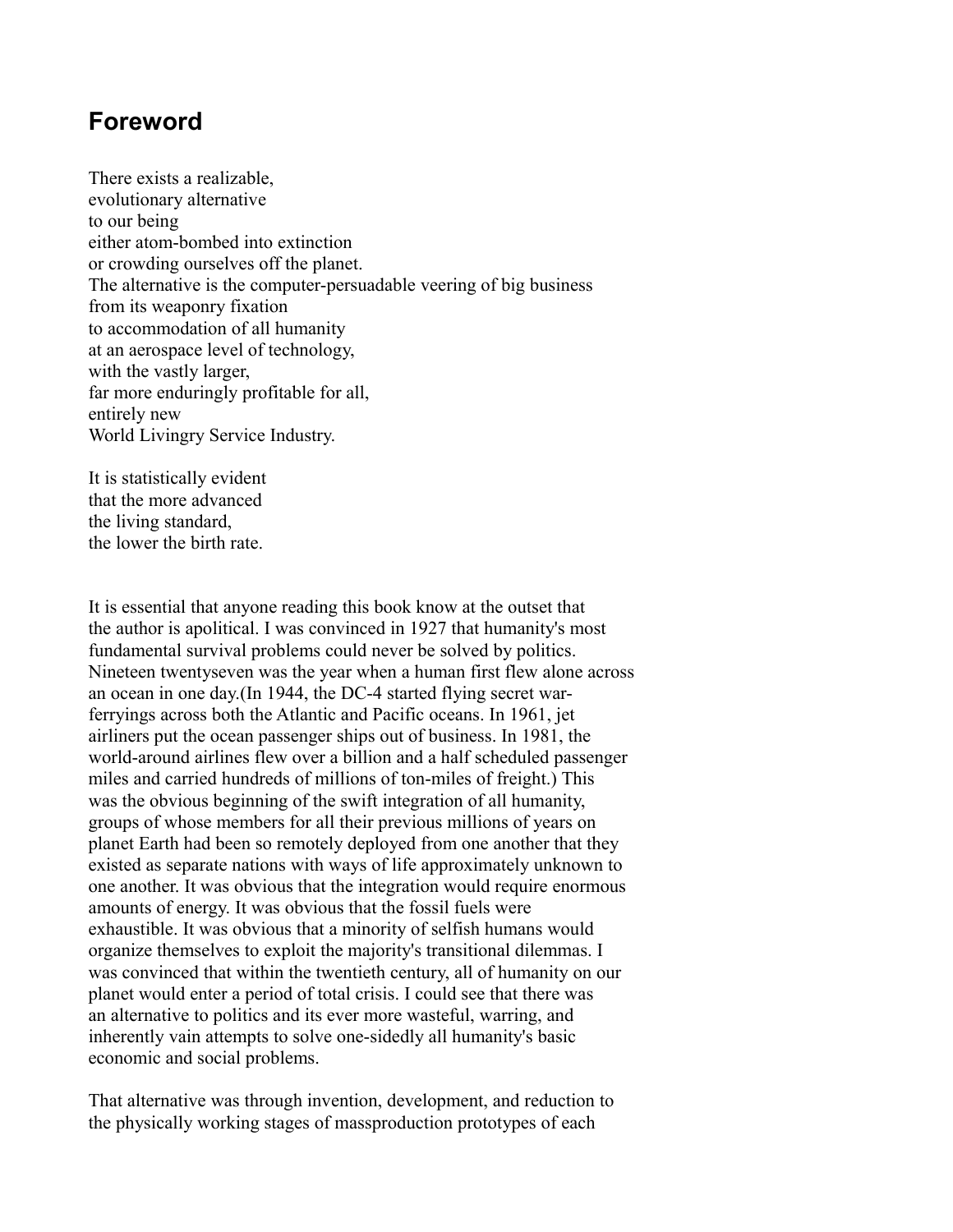member of a complete family of intercomplementary artifacts, structurally, mechanically, chemically, metallurgically, electromagnetically, and cybernetically designed to provide so much performance per each erg of energy, pound of material, and second of time invested as to make it eminently feasible and practicable to provide a sustainable standard of living for all humanity--more advanced, pleasing, and increasingly productive than any ever experienced or dreamed of by anyone in all history. It was clear that this advanced level could be entirely sustained by the many derivatives of our daily income of Sun energy. It was clear that it could be attained and maintained by artifacts that would emancipate humans from piped, wired, and metered exploitation of the many by the few. This family of artifacts leading to such comprehensive human success I identified as livingry in contradistinction to politics' weaponry. I called it technologically reforming the environment instead of trying politically to reform the people. (I explain that concept in great detail in the latter part of this book. I also elucidated it in my book Critical Path, published in 1981 by St. Martin's Press.)

Equally important, I set about fifty-five years ago (1927) to see what a penniless, unknown human individual with a dependent wife and newborn child might be able to do effectively on behalf of all humanity in realistically developing such an alternative program. Being human, I made all the mistakes there were to be made, but I learned to learn by realistic recognition of the constituent facts of the mistake-making and attempted to understand what the uncovered truths were trying to teach me.

In my Philadelphia archives there are approximately forty thousand articles published during the last sixty years which successively document my progressive completions of the whole intercomplementary family of scheduled artifacts. These livingry items include the following:

Tensegrity: The continuous-tension/discontinuous-compression structuring principle of Universe (i.e., stars not touching planets, electrons not touching their atomic nuclei) introduced to planet Earth to replace the continuously compressioned, secondarily tensioned structuring in present world-around engineering theory. Designed, 1929; prototyped, 1929.

The Dymaxion House: The autonomous, mass-producible, air-deliverable dwelling machine weighing only 3 percent of its equivolumed and equipped, conventional counterpart, single-family dwelling. Designed, 1927; modeled, 1928; helicopter-delivered, 1954.

The one-piece, 250-pound bathroom: Designed, 1928; prototyped, 1936; massproduced in polyester fiberglass in West Germany, 1970.

Synergetics: Exploration and publishing of the fourdimensional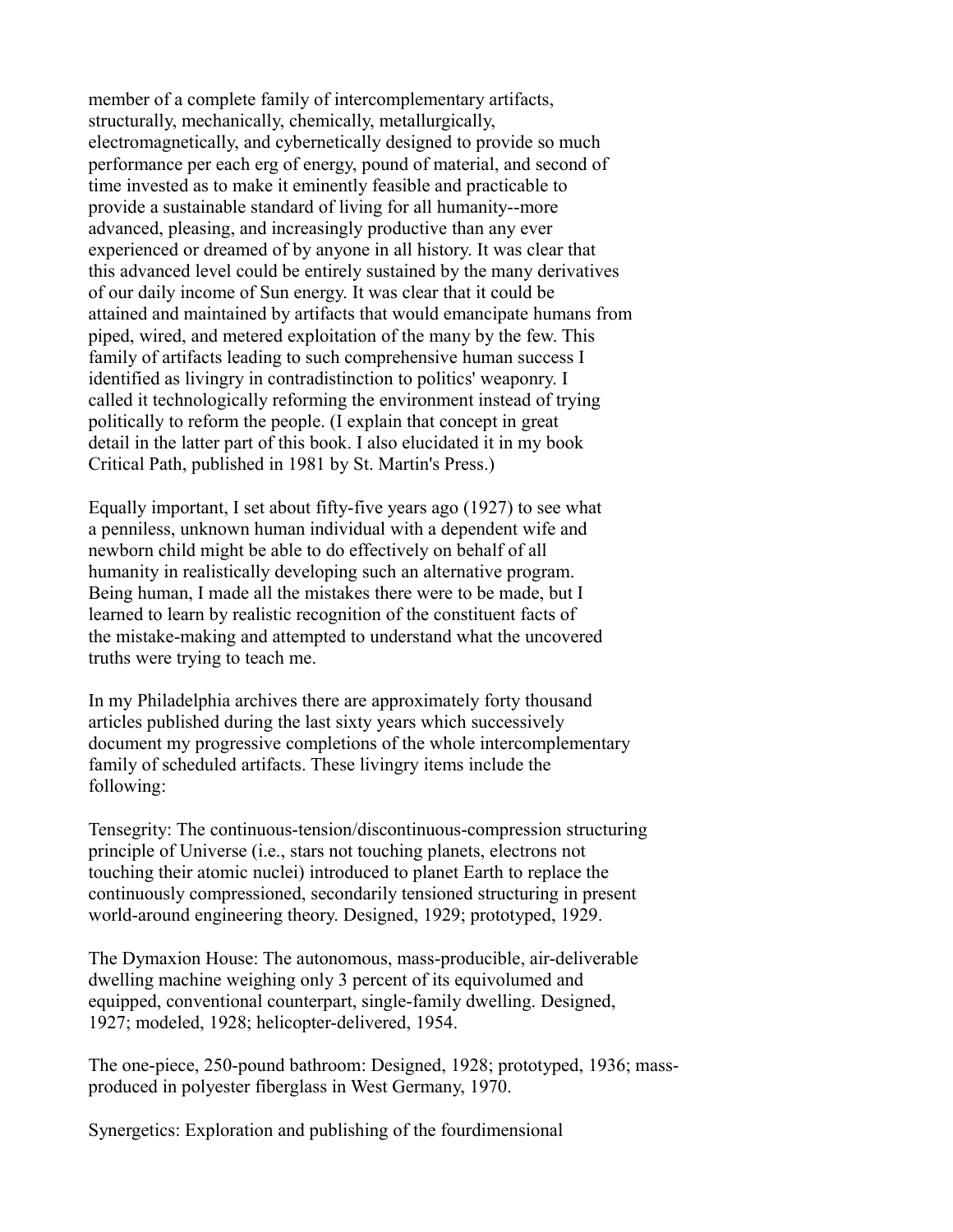geometrical coordinate system employed by nature. (See Synergetics and Synergetics II [New York: Macmillan, 1975, 1979].) Discovered, 1927; published, 1944.

Dymaxion World Map: Discovery and development of a new cartographic projection system by which humanity can view the map of the whole planet Earth as oneworld island in one-world ocean, without any visible distortion in the relative size and shape of any of the land masses and without any breaks in the continental contours. This is the undistorted map for studying world problems and displaying in their true proportion resources and other data. Discovered, 1933; published, 1943.

World Game: A grand-strategy program developing the design science of solving all problems with artifacts, invented by self or others, which take advantage of all scientific and technological development through studies of their effects on the total world's social and economic affairs as ascertainable from the Dymaxion SkyOcean World Map. A means of assessing the feasibility of realizing various initiatives in solving world problems. Invented, 1927; applied, 1928.

Trends and Transformation Charts: These depict the total history of all the metallurgical, chemical, electromagnetic, structural, and mechanical trendings to greater performance per given amounts of given materials, time, and energy. A compendium of all the scenarios of science and technology's evoluting advances. Chronological chart of total history of scientific discoveries and technical inventions. Chronological chart of the mining of all metals and recirculation of the scrap of those metals. Chronological charts of all major industries' performances assessed in terms of per capita human use. These charts, begun in 1928; first published, 1937, at Bureau of Standards, Washington, D.C.; published in Nine Chains to the Moon, 1938; published in Fortune magazine's tenth anniversary issue, 1940. This issue of Fortune went into three printings and took Fortune from red- to black-ink status. It changed U.S.A. and world economic health assessment from a tonnage criteria to one based on energy consumption.

The Dymaxion Omnitransport (for land, air, water-surface, and submarine travel): The first full-scale working prototype stage of which was the Dymaxion car, produced to test the crosswind ground-taxiing behaviors of an omni-streamlined, ultimately to be twin-orientablejet-stilts-flown, wingless flying device, which would take off and land like an eagle or duck, without any prepared landing fields (similar in principle to the forty-yearslater descent and takeoff, multijet system of the Apollo Moon Landing craft). Designed, 1927; prototyped, 1933.

Geodesic Domes: The unlimited-size, clear-span structures to accommodate both humanity's converging and deploying activities. Invented, 1938; prototyped, 1947. Since then, over 300,000 have been produced and installed around the world from northernmost Greenland to the exact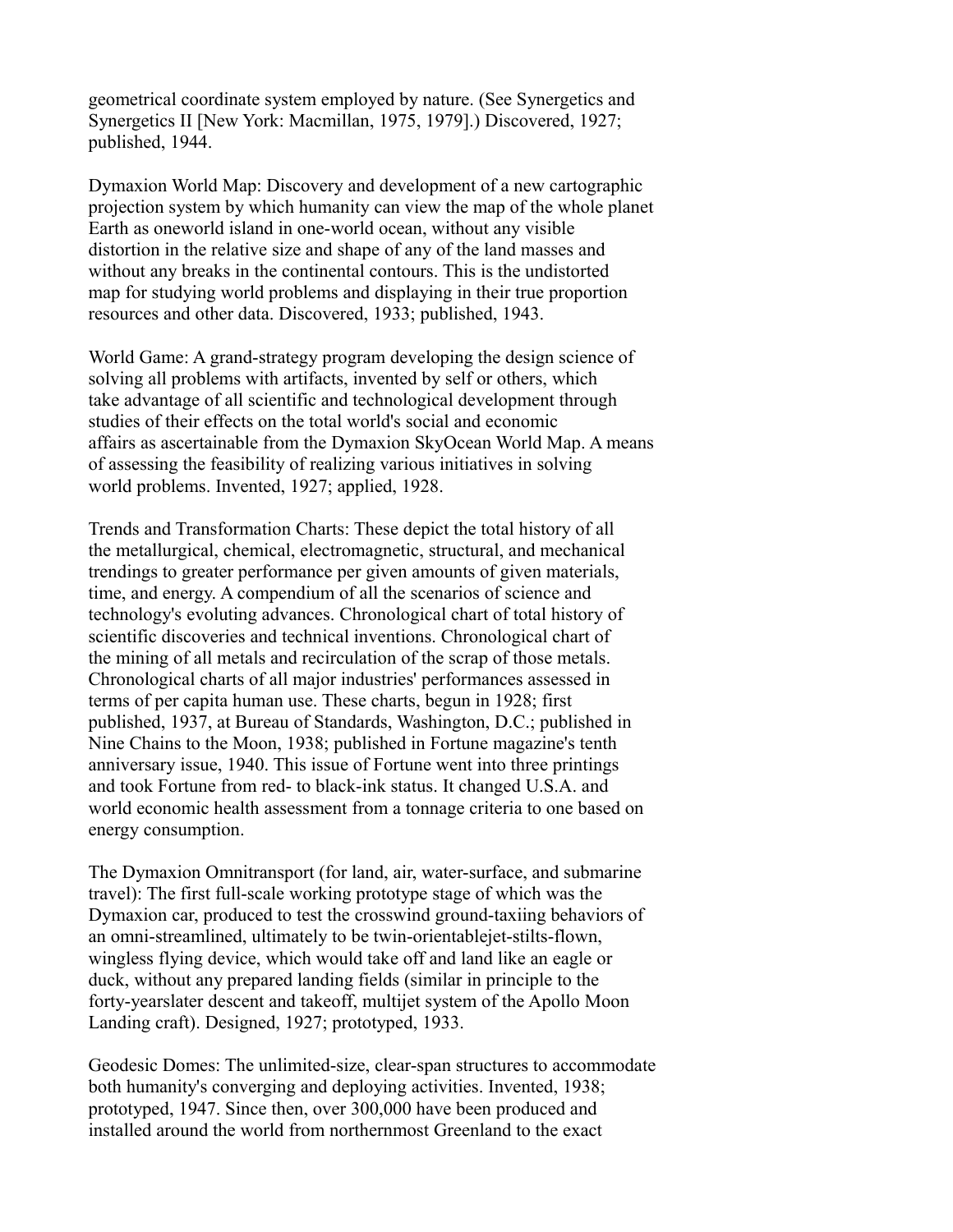South Pole; over 100,000 installed in children's playgrounds.

Octet Truss: The flooring or roofing structure for unlimited spanning. Designed, 1933; prototyped, 1949.

The Fog Gun: The pneumatic means of cleaning human body, dishes, clothing, etc., without plumbing's pipedin water supply. Designed, 1927; prototyped, 1949.

Compact, odorless toilet equipment: For conversion of human wastes into methane gas and fertilizer. Designed, 1928; proven in India; now being refined for production use.

Carbon blocks-inserted, copper disc-brakes: Invented and successfully demonstrated at Phelps Dodge, 1937.

Bunsen-burner-melted, water-cooled centrifuge: For processing low-grade tin ore. Invented and successfully demonstrated at Phelps Dodge, 1937.

Hanging bookshelves, and other furniture: Invented, 1928; prototyped, 1930.

Modeling of all geometric developments of energetic-synergetic geometry: Including tensegrity models of all geometrical structures and the hierarchy of primitive structural systems. The minimum, all-spacefilling module. The foldable, seven unique great-circle models. The tetrahelixes. Discovered, 1927; demonstrated, 1936.

Twin-hull rowing and sailing devices: Invented, 1938; prototyped, 1954.

Triangular geodesic framing of ocean-sailing hulls: Invented, 1948; successfully demonstrated, I.O.R. racing sloop Imp, 1979.

Very frequently I hear or read of my artifacts adjudged by critics as being "failures," because I did not get them into mass-production and "make money with them." Such money-making-as-criteria-of-success critics do not realize that money-making was never my goal. I learned very early and painfully that you have to decide at the outset whether you are trying to make money or to make sense, as they are mutually exclusive. I saw that nature has various categories of unique gestation lags between conception of something and its birth. In humans, conception to birth is nine months. In electronics, it is two years between inventive conception and industrialized production. In aeronautics, it is five years between invention and operating use. In automobiles, it is ten years between conception and mass-production. In railroading, the gestation is fifteen years. In big-city skyscraper construction, the gestational lag is twenty-five years. For instance, it was twenty-five years between the accidental falling of a steel bar into fresh cement and the practical use of steel-reinforced concrete in major buildings.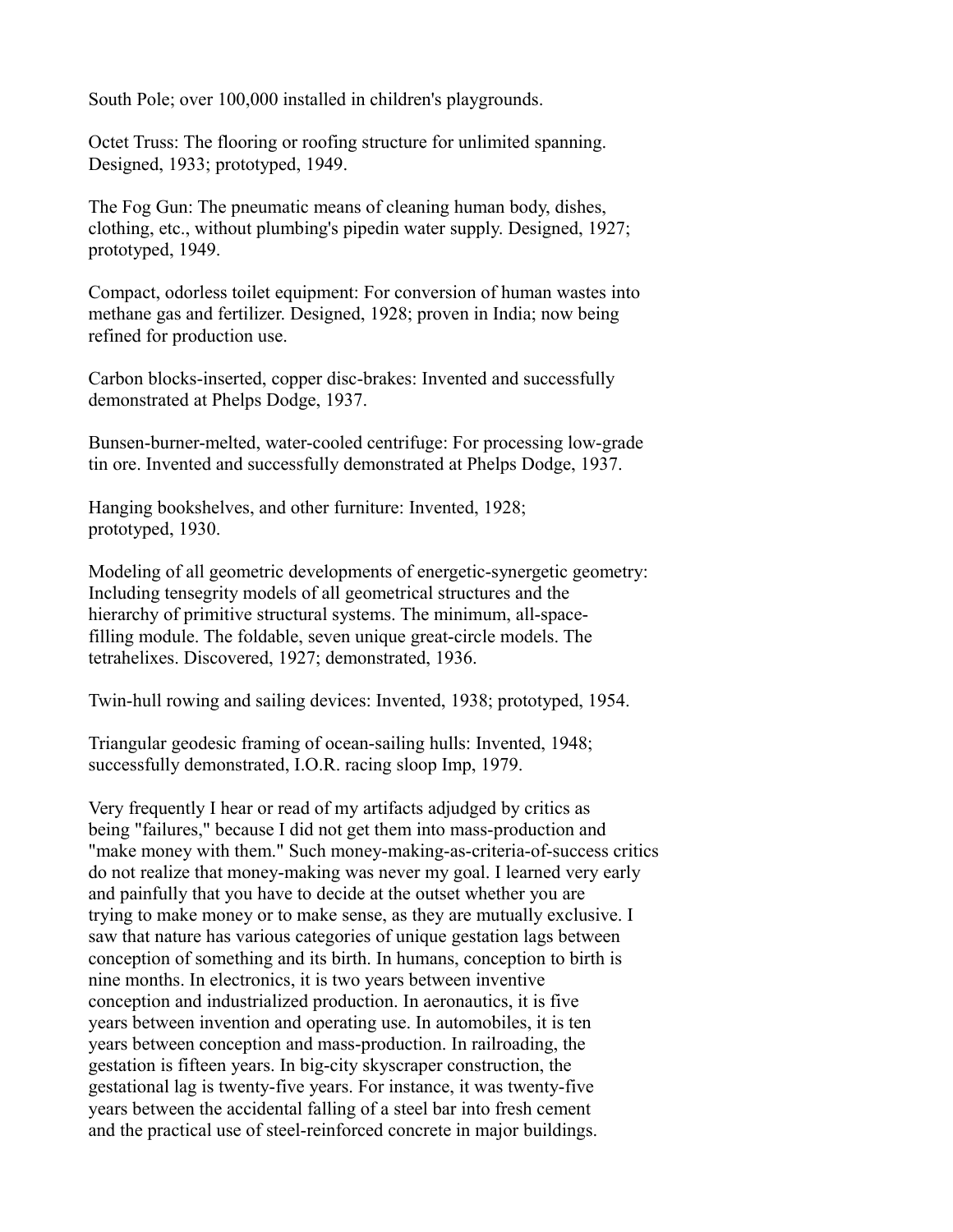Dependent on the size and situation, the period of gestation in the singlefamily residences varies between fifty and seventy-five years.

Because of these lags, the earlier I could introduce the conception model, the earlier its birth could take place. I assumed that the birth into everyday life of the livingry artifacts whose working conceptual prototypes I was producing would be governed by those respectivecategory gestation lags. I assumed my livingry inventions' progressive adoptions by society would occur only in emergencies. I called this "emergence through emergency." For all of humanity to begin to break away from its conditioned reflexes regarding living facilities (home customs and styles), allowing them to be advantaged by my livingry artifacts, would take at minimum a half century to get underway. Since this was clearly a half-to-three-quartersof-a-century undertaking, I saw at the outset that I best not attempt it if I was not content to go along with nature's laws.

My first publication was in 1927, a bound, mimeographed book entitled 4-D, standing for "fourth dimension." I put on the cover, "Two billion new homes will be required by humanity in the next eighty years."

Five years after I undertook the program in 1927, Fortune magazine in July 1932 featured my Dymaxion House in an article written by Archibald MacLeish on "The Industry Industry Missed: The Mass-Production Housing Industry." They were not aware of the complexity of the development. They had not discovered the different gestation rates of industrial evolution's diverse product categories. Fortune described clearly what had happened, but Fortune's writers were completely unschooled in dealing with that which had not yet happened. My 1927 Dymaxion House had excited many into trying to make money by being the first in the massproduction house industry, not knowing it would take a completely new prototype and a half-century before across-the-board evolution was ready for it. A group of prominent industrialists led by one of my young fans had incorporated "General Houses," and that was all it took to get Fortune excited.

- Thirteen years later, in 1945, Fortune again featured my scientific dwelling--the Fuller House prototype--only one of which I had produced, for the United States Air Force in Beech Aircraft's Wichita, Kansas, plant. Fortune and many others were sure that this was to be an immediate mass-production success and, more importantly to them, a "money-maker."

After Beech's production-engineering department had carefully analyzed the prototype and priced out its tooling costs, they tendered a firm bid to the Fuller House Company to produce replicas of this prototype in quantities of no less than 20,000 per year, at a base, f.o.b. Wichita factory price of \$1,800, minus the kitchen and laundry equipment, to be furnished by General Electric for another \$400 each. But Beech's bid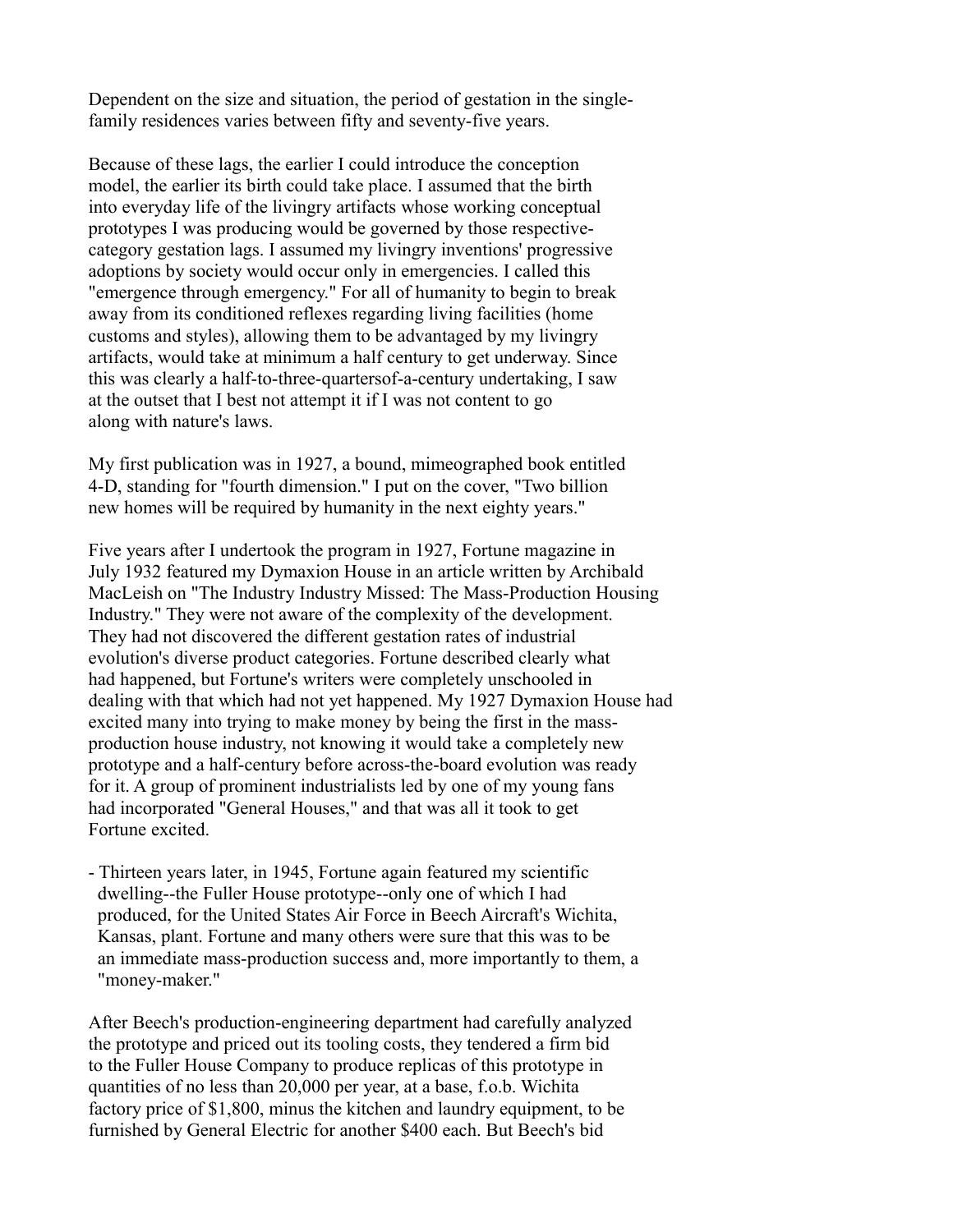required that \$10 million for tooling would have to be provided by others. Beech already had Wichita banks' backing of \$10 million for their post-World War II private corporate plane production.

The first Beech-produced Fuller House was widely publicized. Soon 36,000 unsolicited orders, many with checks attached, were received for the Fuller House. At this point it was discovered that no distributing industry existed. The general building contractors had none of the complex tools for several-in-one-day deliveries of the dwelling machines. None of the building codes would permit their erection. The severest blow of all was that both the national electricians and plumber's organizations said they would have to be paid to take apart all the prefabricated and pre-installed wiring and plumbing, and put it together again, else they would not connect the otherwise "ready to live in" house to the town's or city's electrical lines and water mains. They held exclusively the official license to do this by long-time politically enacted laws. No banks were willing to provide mortgages to cover the sale of the Fuller Houses.

Fortune made the mistake of assuming that "the industry industry missed" had at last come of age. But evolution's inauguration of the "livingry" industry had to wait until capitalism had graduated, from its for-centuriesheld assumption that physical land property constituted capitalism itself, to the startling realization that the strictly metaphysical, technological "know-how" had become the most profitable property as the key to exploitation of the invisible industries of chemistry, metallurgy, electromagnetics, and atomics.

Reorganizing all its strategies, capitalism has now unloaded its real estate property onto the people by refusing to rent and forcing people to buy their condo or coop homes. Evolution had to wait upon the governmentguaranteed, forty-year mortgage-financing of housing's costs to exceed humans' financial capability to acquire. Evolution had to wait until the U.S. mass-production of automobiles exclusively as a moneymaking business had been made obsolete by the technological felicity of manufacturing by other countries' producers, thus leaving U.S. productivity to reorient itself to the necessity of rehousing all humanity in mass-produced, aerospace-level-of-technology livingry.

Evolution was clearly intent on postponing the inception of the livingry service industry until humanity had graduated from its pre-twentieth century condition as a planet of remote nations to an integrated global society, all of which waited upon completion of a world-around network of highways, airlines, and telephones, and automobiles and jumbo jet airplanes. All these evolutionary events (requisite to the livingry industry) have now taken place or are about to take place in the very near future. If the political systems do not eliminate humanity with their weapons, the half-century-gestating, world-around livingry serviceindustry will soon be born.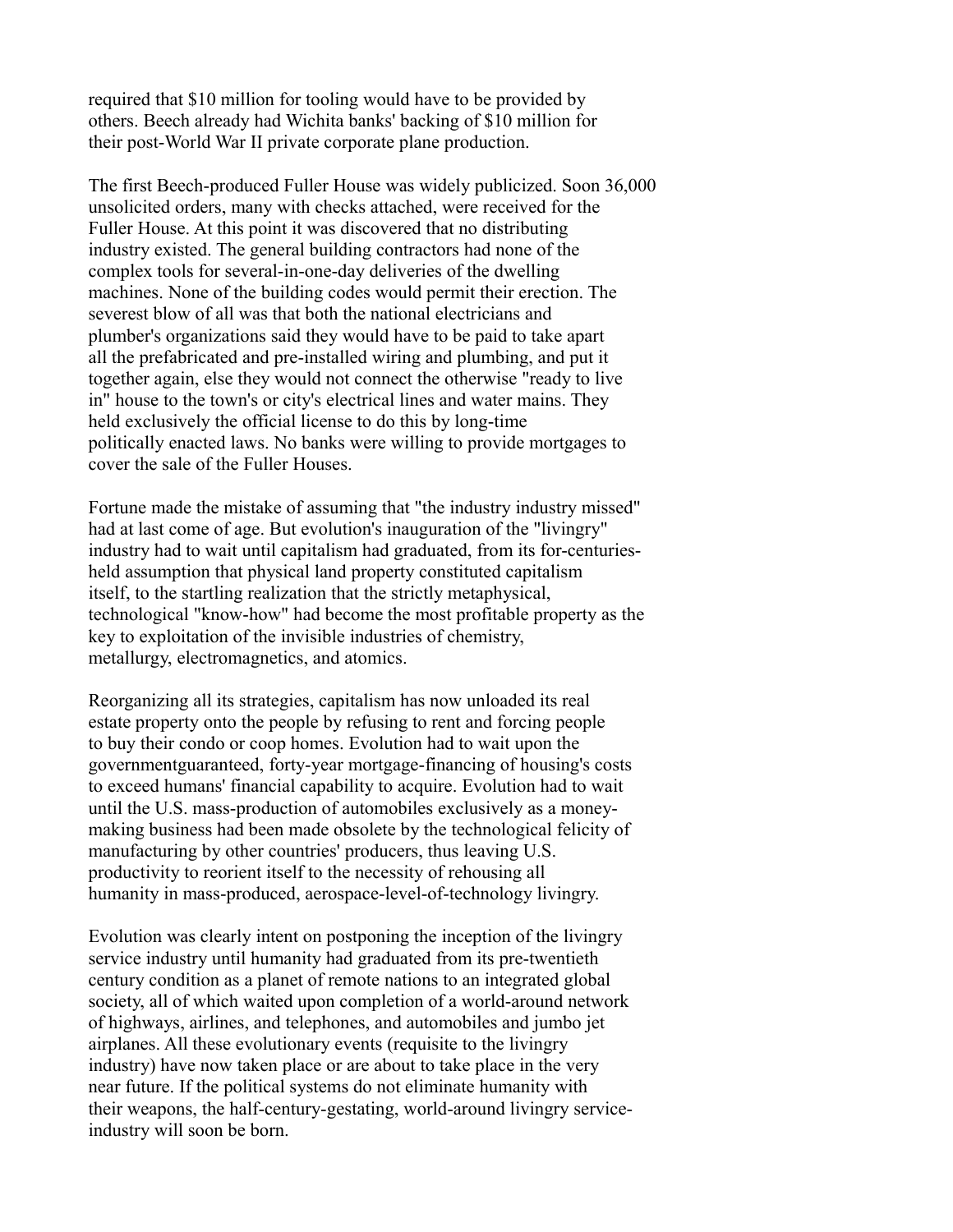When the leader of a chain of hand-holding skaters suddenly turns in a tight circle, he sweeps the entire chain into a circle-describing pattern, with each successive skater circling at a greater radius from him. Since the greater the radius the 3.14159 times greater the circumferential distance to be traveled, the accumulated momentum of the chain imparts ever greater acceleration to the hintermost of the original chain, which centrifugal force in turn breaks the hand-gripping and causes the hintermost individual skaters to successively break away at great speed. This fast spin-off they must cope with as best they may.

When a physics teacher wishes to demonstrate the fundamentals of wave behavior to his class, he often fixes a secure hook onto the wall and fastens the end of, for example, a ten-foot-long piece of rope to the hook. Then, going to the other end of the rope, he pulls it not quite tightly, leaving just a little slack in it. He then whips the rope end ceilingward, then floorward, followed by a final jerk ceilingward. This whips a wave into the rope. This wave goes all the way to the wall hook where it turns around and returns to the teacher's hand and stops. This demonstrates that a wave always closes back to its starting point to complete a cycle. If the teacher leaves more slack in the rope, the wave has greater height and depth lengths.

In the first million years of humans on planet Earth, we have the phase one ice-skater's spin-off pattern deploying humans to unknown, remote-from-oneanother lands. In the twentieth century, we have the phase two physics teacher's wave returning upon itself to complete its cycle.

First we have the phase one, world-around deployment of humanity on foot, animals, and rafts. In phase two, we have the world-around sailing ship explorers, then the royal mail steamships, followed successively by the cable, the wireless telegraphy, the telephone, the airlines, the satelliterelayed, around-the-world wireless telephony, and the world-around skybuses: all of which, unnoticed by political society, have been inexorably, completely integrating the five-centuries-earlier, utterly remotely existing, unknown-to-one-another nations.

As a scientist I am greatly interested in all that goes on in the politicaleconomic scene and in the impact of one unforeseen technological evolutionary event after another upon that scene. I see one minuscule computer chip completely altering the whole world scene. As the halfcentury of utterly unpredicted technological discoveries has occurred, accompanied by an ever greater familiarity with all the world by all humanity, I have become increasingly confident that my fifty-four-yearsago judgments were sound.

I do not look upon human beings as good or bad. I don't think of my feet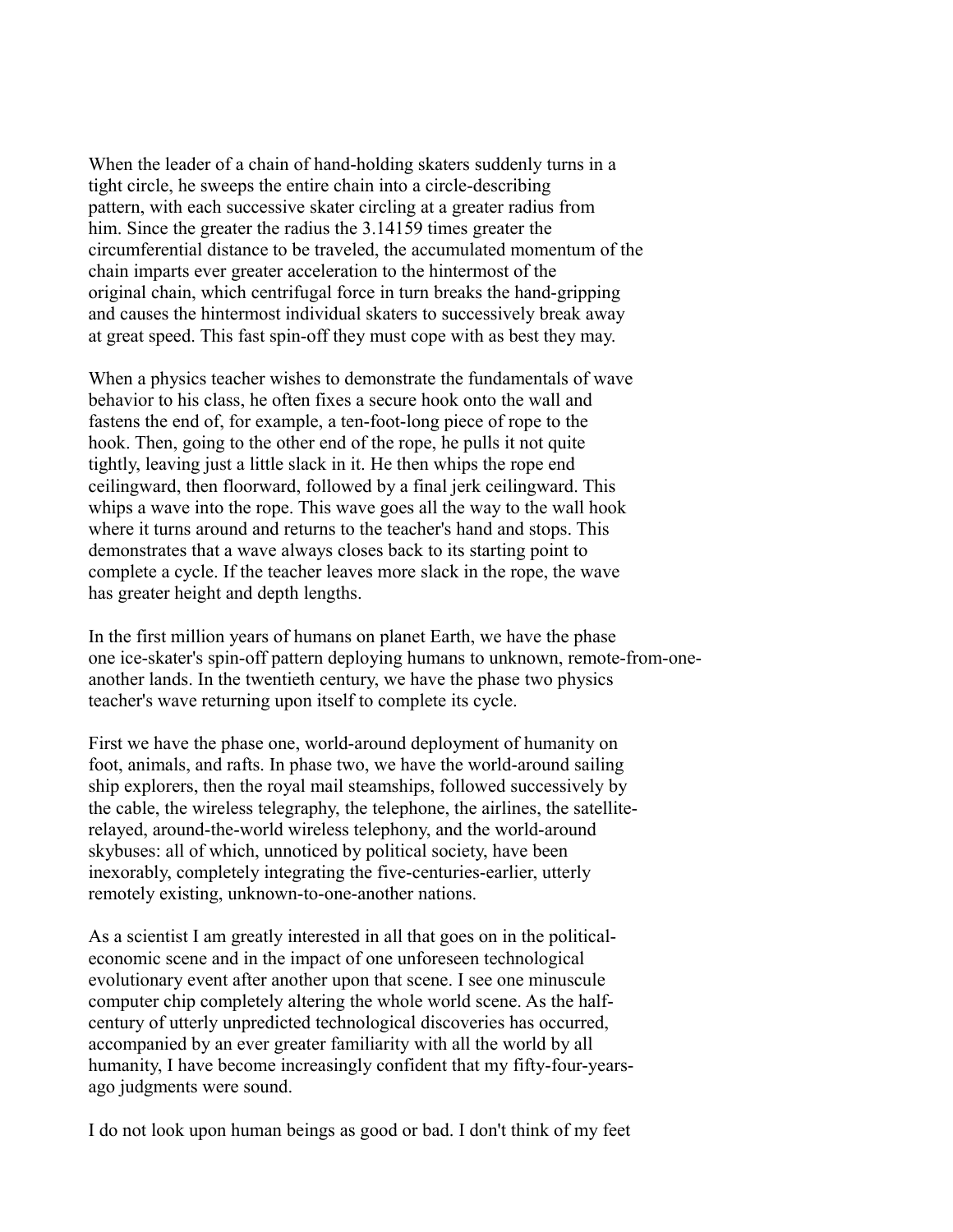as a right foot and a wrong foot. My feet are exactly the inside-out reverse of each other in physical patterning (pull the rubber glove off one hand, insideouting it, and find it fits the other hand). Physics has found no straight lines--only waves. All courses are steered by alternate right and left veering. I see the human scene in the same way. There have to be humans to perform all the right-left evolutionary interfunctionings.

I am a student of the effectiveness of the technological evolution in its all unexpected alterations of the preoccupations of humanity and in its all unexpected alterings of human behaviors and prospects.

I do know that technologically humanity now has the opportunity, for the first time in its history, to operate our planet in such a manner as to support and accommodate all humanity at a substantially more advanced standard of living than any humans have ever experienced.

This is possible not because we have found more physical resources. We have always had enough resources. What has happened that now makes the difference is that we have vastly increased our know-how of specialized innovations, all of which invisible realization integrates to make possible success for all.

I also know that this can be realized only by a technological revolution involving total Spaceship Earth, using all the resources and know-how as an integrated regenerative system, as in the design of any successful seagoing ship or of any biological organism.

Spaceship Earth now has 150 admirals. The five admirals in the staterooms immediately above the ship's fuel tanks claim that they own the oil. The admirals with staterooms surrounding the ship's kitchen, dining rooms, and food refrigerators claim they own all the food. Those with a stateroom next to a lifeboat claim that they own the lifeboat, and so forth. They then have an onboard game called balance of trade. Very shortly the majority of admirals have a deficit balance. All the while the starboard-side admirals are secretly planning to list the boat to port far enough to drown the portside admirals, while the portside admirals are secretly trying to list the boat to starboard far enough to drown the starboard-side admirals. Nobody is paying any attention to operating the ship or steering it to some port. They run out of food and fuel. They discover that they can no longer reach a port of supply. Finis.

Humanity is now experiencing history's most difficult evolutionary transformation. We are moving away from a rooted life-style with a 95 percent rate of illiteracy. We are almost unconsciously drifting away from self-identity with our ages-long, physically-remote-from-oneanother existence as 150 separate, sovereign nations. Now the uprooted humans of all nations are spontaneously deploying into their physically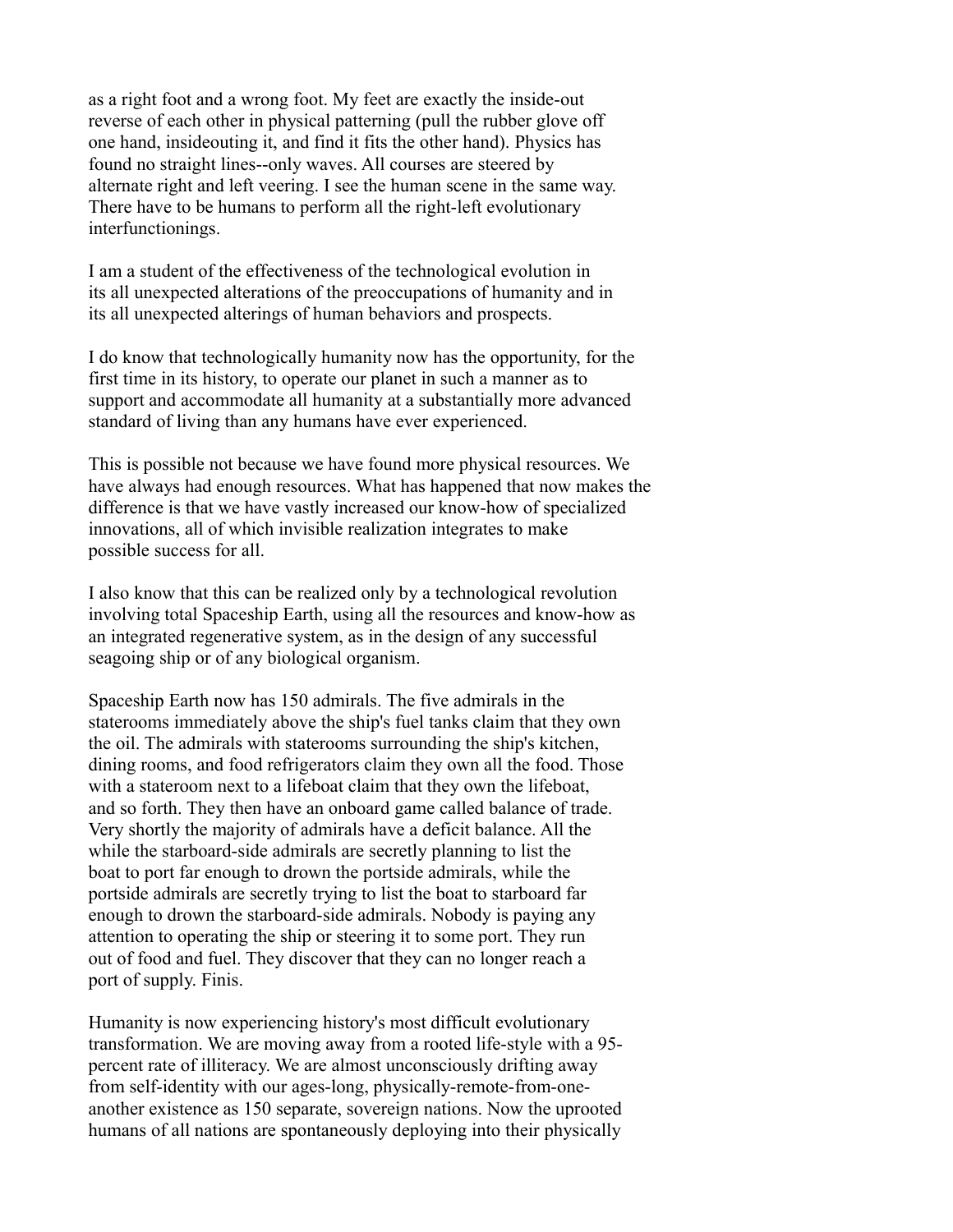integrated highways and airways and satellite-relayed telephone speakways, into a big-city way-stationed, world-around living system.

We may soon be atom-bombed into extinction by the preemptive folly of the political puppet administrators fronting for the exclusively-for-moneymaking, supranational corporations' weaponry industry of the now hopelessly bankrupt greatest-weapons-manufacturing nation (the U.S.A.).

If not bomb-terminated, we are on our ever swifter way to becoming an omni-integrated, majorly literate, unified Spaceship Earth society.

The new human networks' emergence represents the natural evolutionary expansion into the just completed, thirty-years-in - its-buildings worldembracing, physical communications network. The new reorienting of human networking constitutes the heart-and-mind-pumped flow of life and intellect into the world arteries.

The world-integrating networking self-multiplies and accelerates. Never traveling as a tourist, I myself have been induced into forty-eight complete encirclements of our planet and everywhere I go I meet more and more people whom I have met elsewhere around the world. Ever more widely traveling, literate, well-informed individuals discover that they, and an ever faster increasing number of other humans, are becoming intuitively aware that life is breaking them out of the ages-long, anonymous life-patterning of the beehive drone. They experience newborn hope that humans have indeed a destiny of individual significance complementary to the integrity of other individuals.

The networking accelerates as does light in Einstein's equation E=Mc2. The lower-case c is the symbol for the linear speed of light, 186,000 miles per second. When not reflectively focused, light expands omniradially as a sphere. The rate of surface growth of a spherical wave system is always the second power of the linear (radial) growth speed. That is why it is c2 in Einstein's equation, which means 186,000 X 186,000 miles of spherical surface growth per second. Since human thought can calculate in minutes what it takes light to travel in one year, it may be that thought itself expands outwardly in all directions at a speed even faster than light--maybe in no time at all- to inter-network the people of our eight-thousandmile diameter spherical space home.

As the networking accelerates humanity into a spherically embracing, spontaneous union, yesterday's locally autonomous, self-preoccupied governments are left in the exclusive control of yesterday's most selfishly successful and entrenched minorities. The present U.S.A. 1982 administration was elected by the votes of only one-seventh of the U.S. population and it spent \$170 million--more than five times the money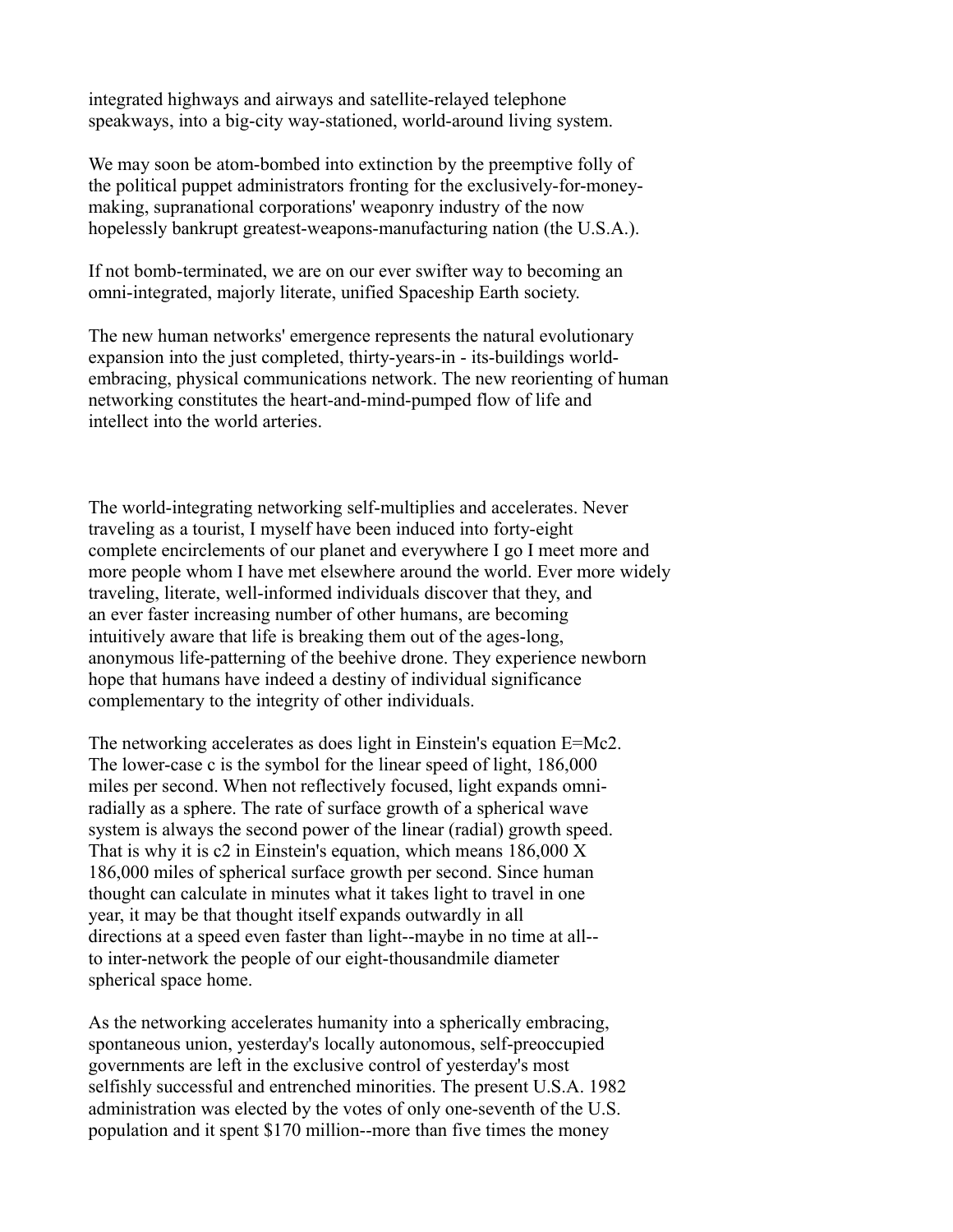raised by their opponents--to buy their victory. The networks' people, aware that a U.S. presidency costs \$50 million, a senatorship \$10 million, and a representative's seat \$5 million, observe that the TV era governments are corrupt, wherefore they spontaneously abhor and abstain from further voting.

Gradually discovering that the networking abandonment of the voting booth was the true cause of their claimed "overwhelming majority," the incumbent administration, fearful of a potential rejective voting tidal wave of the inter-networked world people, will probably try in vain to block networking. Because networking is apolitical and amorphous, it has no "cells" to be attacked, as did the communism of former decades. The fearful sovereign nation politicos will find that trying to arrest networking is like trying to arrest the waves of the ocean.

As elucidated in Critical Path, the net resultant developmental patterning of human affairs is always the progressively integrating product of:

- (1) cosmic evolution;
- (2) the integrated evolution of myriads of individual human fear-and-longing motivated initiatives.

Both number one evolution and number two evolution conform strictly to cosmic laws such as those governing gravity, radiation, and DNA-RNA's biological, species and individual, formation-and-growth design governance.

Number one evolution directly follows the cosmic laws.

The individuals of number two evolution are generally unaware of the cosmic laws and bumble their myriads of individually different ways into progressively more complex scenarios, all of which are ultimately and all-unknowingly both intercomplementary and governed by the same cosmic laws controlling evolution number one's two interweaving components, i.e. its certainties and its trial-anderror-conducted experimental initiatives.

Humanity is an experimental initiative of Universe. The experiment is to discover whether the complex of cosmic laws can maintain the integrity of eternal regeneration while allowing the mind of the species homo sapiens on the little planet Earth to discover and use some of the mathematical laws governing the design of Universe, whereby those humans can by trial and error develop subjectively from initial ignorance into satisfactorily informed, successful local-Universe monitors of all physically and metaphysically critical information and thereby serve objectively as satisfactory local-Universe problem-solvers in sustaining the integrity of eternally regenerative Universe.

Trial-and-error-evolved steering wisdom does not accrue to shifting the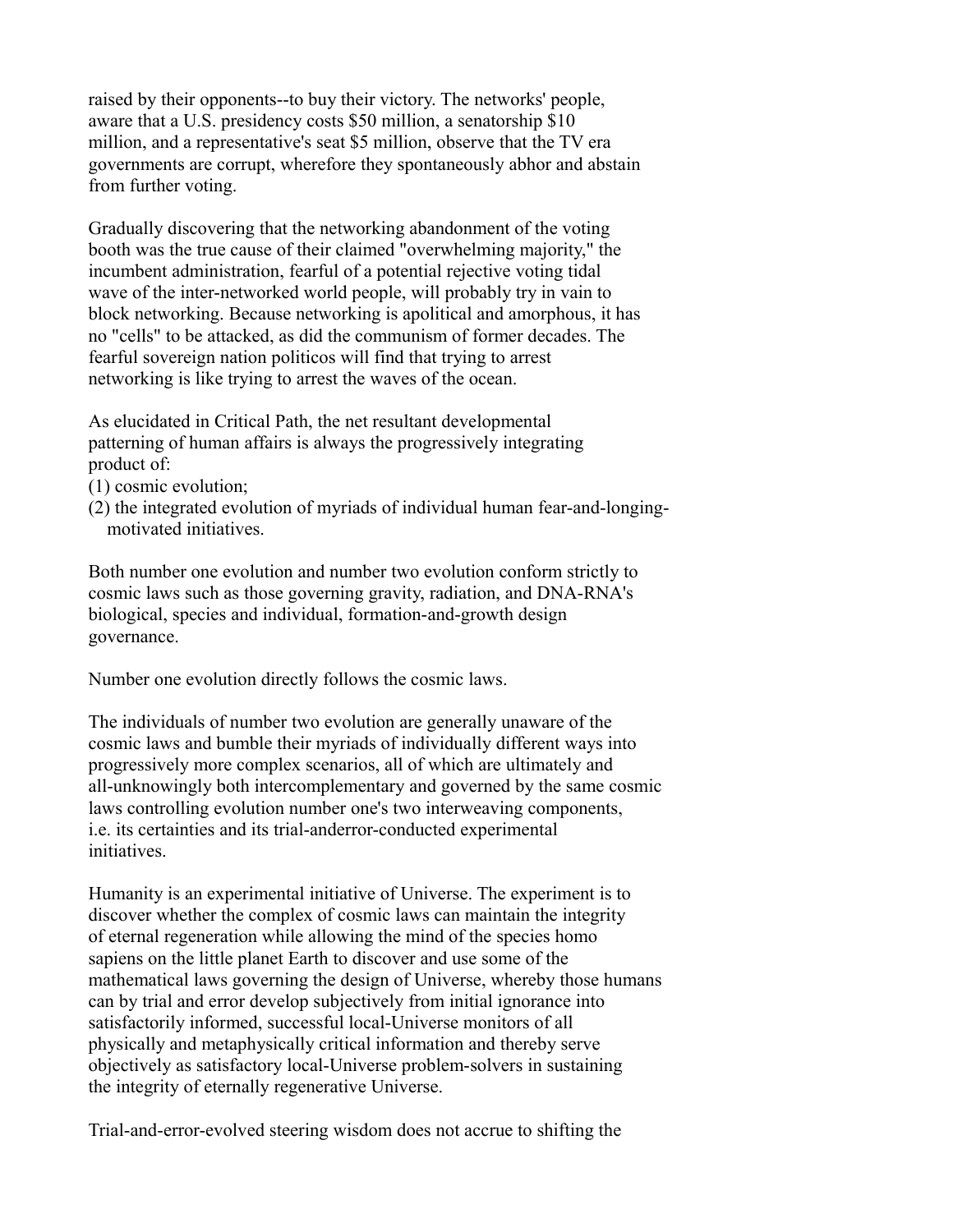rudder angle violently leftward from an equally violent rightward-coursesteering error. Evolutionary advance in trial-and-error steering systems is accomplished by successively more delicate leftward-rightward correcting of swing-over error. This progressive reduction of mechanical momentum must however be preceded by forthright acknowledgment of the error and thereby of the truth which was being hidden by the erroneous assumptions of yesterday's false self-pride rationalizing.

The function of local-in-Universe critical informationgathering and local-in-Universe problem-solving is manifest in the forward cockpit of all great airplanes. When the door to the pilots' and engineers' compartment is left open, you may see a myriad of instruments covering all the walls and ceilings of the cockpit.

The dials of the cockpit instruments report optically and accurately all the stress, strain, heat, pressure, velocity, ratios, and other significant conditions of all critical parts of the airplane's airframe, fuselage, wings, rudders, landing gear, power plant, baggage compartment, and passenger space, as well as of the interior and exterior temperatures, atmospheric pressure, etc., as well as all the instrumentally reported information regarding altitude and the everchanging geography of clouds, wind forces, and directions, as well as all the electromagnetically received information regarding directions of all surrounding airports and the flight path beam bearings, etc.

Through comprehensively synchronized control of this instrument-reported information the captain may put the ship on "all automatic" flight as his assistant pilots and engineers watch those dials and make appropriate automatic control adjustments in response to the changing information. It is by virtue of this information that the pilots and engineers are able to serve as local problemsolvers in support of the integrity of their passengers' and their own regenerative living integrity.

This same critical information-gathering and local problem-solving in sustainment of the integrity of regenerative systems is also performed by the electromagnetic instrumented airport tower controllers, who deal with a myriad of variables of wind and speed directions, and aircraft holding, approaching, landing, taking off, holdingready-to-take-off, on-field-runwaystaxiing planes, each plane worth millions of dollars, each packed full of beyond priceability human cargoes.

All these high-velocity, vast risk, complex pattern controls of pilots, controllers, and engineers are special-case patterns of the generalized local information-gathering and local problem-solving in support of the integrity of eternal regeneration.

All of the ecology on planet Earth, all the biosphere of planet Earth as well as the radiated entropy and the gravitationally coordinated-and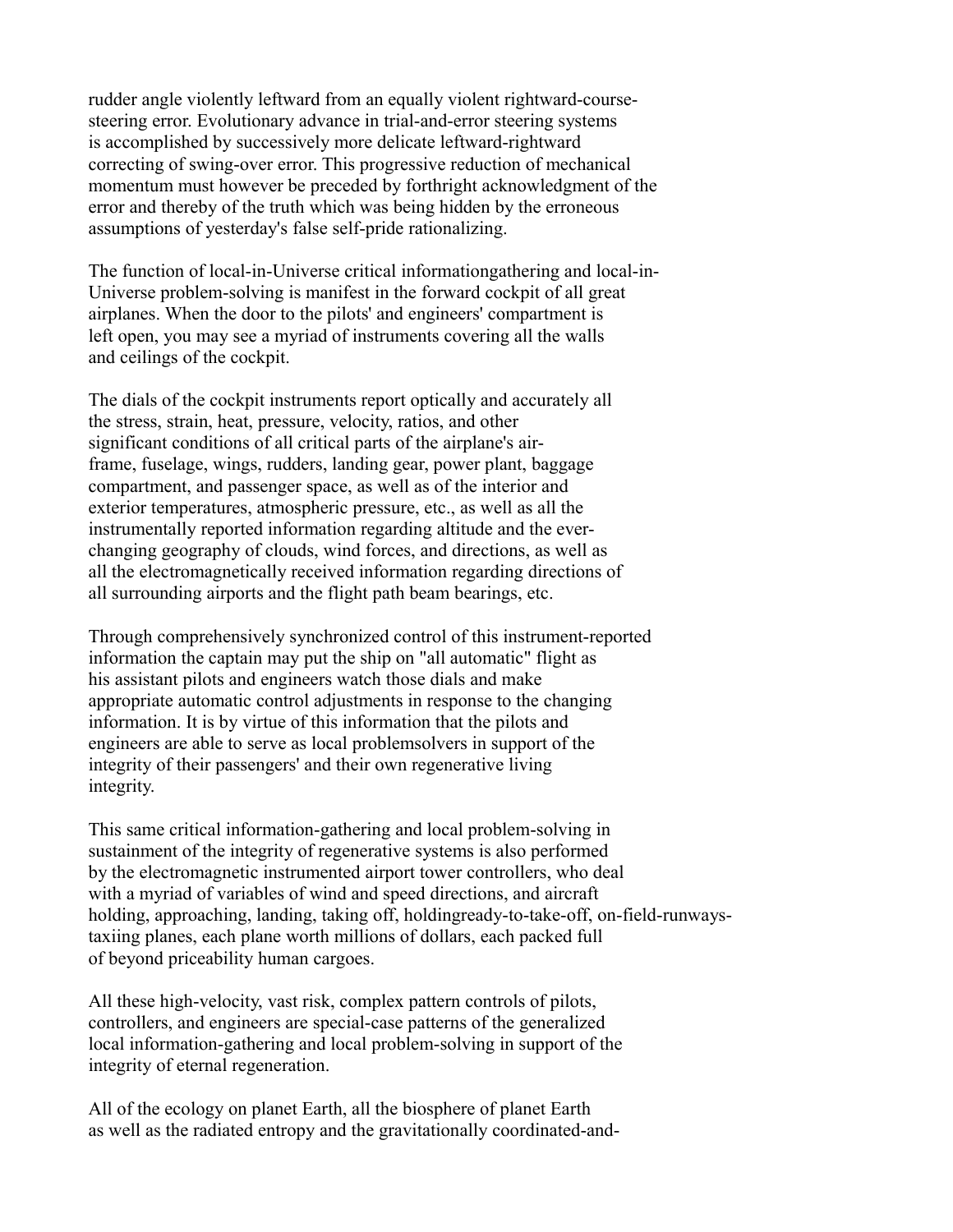cohered sentry of the solar system and the Milky Way galaxy and the two billion other known galaxies are all special-case manifests of the local-in-Universe information-gathering and problemsolving in support of the synergetic integrity of overlappingly episoded, eternal scenario Universe.

The function of local-Universe information-gathering and local-Universe problem-solving is a generalized problem-and-solution complex, the solution of which is mathematically expressed as the updated Einstein equation  $E = 2Mc2$ .

Recognizing that:

- (I) this information-gathering and problem-solving function of humans on little, local planet Earth is a cosmically generalized function;
- (2) our experiencing of the coordinate integrity of nature's pattern of initiating the growth of myriads of ecologically intercomplementary biological species is scientifically sorted out; and
- (3) nature's method of trial-and-error evolvement of the successive biological types prospering most successfully under each unique evolutionarily progressive environmental change demonstrates that preferredenvironment technology eliminates survival only of the fittest;

we come to the full realization that the failures of humans on planet Earth to fulfill satisfactorily and faithfully their generalized informationgathering and local problemsolving in support of eternal regeneration of Universe simply means death of this particular planetary installation of mind-endowed individuals. The failure of humans means the function must be performed in local-Universe by other phenomena capable of reliably serving the informationagglomerating and problem-solving function. The eternal Universe show must go on.

When individuals shunt the comprehensive cosmic regeneration into exclusive advantaging of only their own survival and enjoyment and succeed in prolonged local short-circuiting of cosmic regenerativity, they disqualify the invention "human" as a reliable function of regenerative Universe. They are just as irresponsible in the cosmic system as the company employees who pocket the cash register contents for their own account. This is cosmically true of a childless multimillionaire maneuvering himself into a position to make a big profit involving "hardheaded," absolutely selfish decisions that will knowingly and legally deprive many others of survival necessities-- "to hell with the next generation"--which deal will win him the applause of other powerfully rich individuals because it makes them feel more comfortable about their own summa cum selfishness.

If you ignorantly believe there's not enough life support available on planet Earth for all humanity, then survival only of the fittest seems self-flatteringly to warrant magnaselfishness. However, it is due only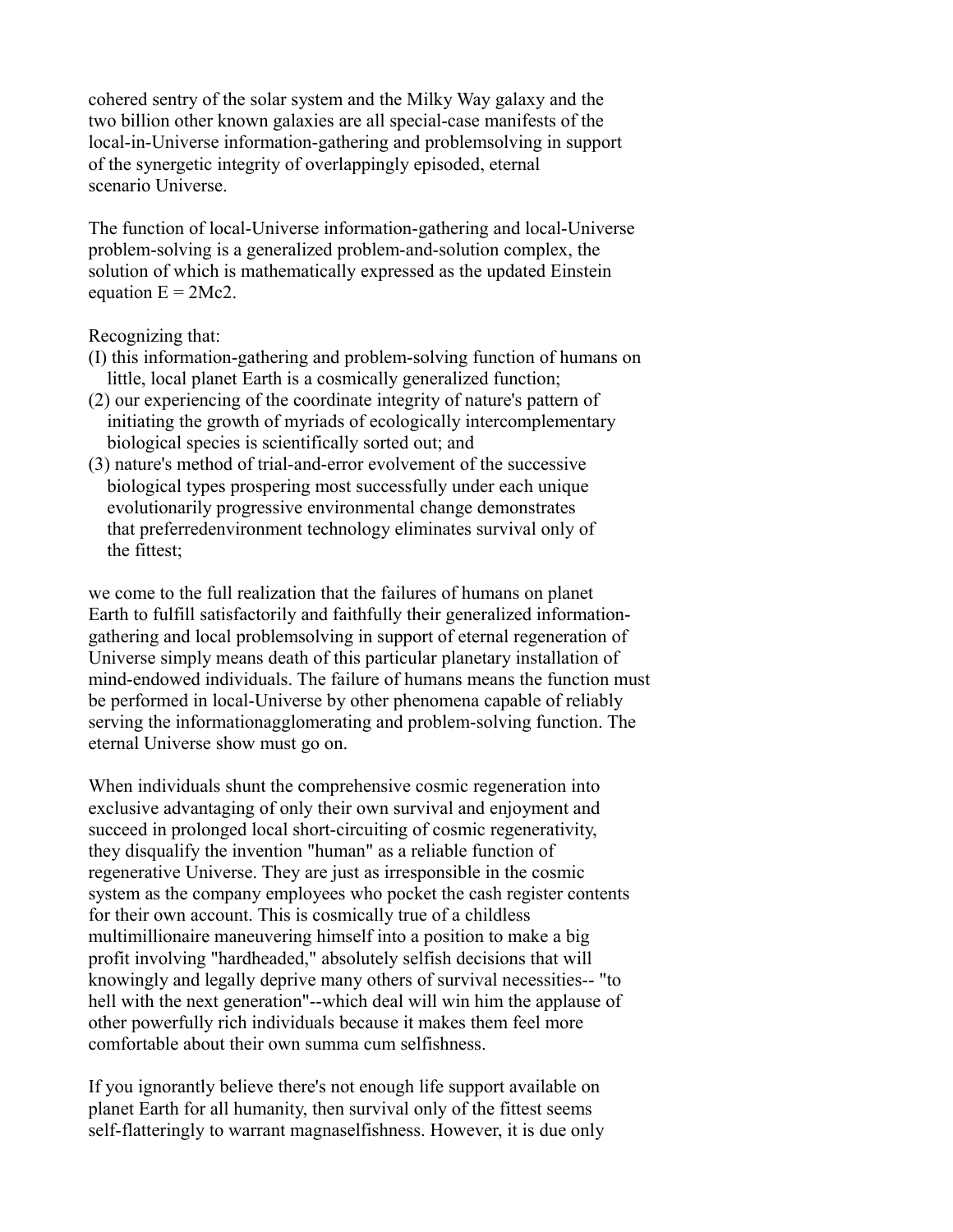to humans' born state of ignorance and the 99.99 percent invisibility of technological capabilities that they do not recognize the vast abundance of resources available to support all humanity at an omni-high standard of living.

We have now scientifically and incontrovertibly found that there is ample to support all humanity. But humanity and its leaders have not yet learned so in sufficiently convincing degree to reorient world affairs in such a manner as to realize a sustainable high standard of living for all.

There are three powerful obstacles to humanity's realization of its omniphysical success:

- 1. The technical means of its accomplishment exist altogether in the invisible realms of technology.
- 2. The experts are all too narrowly specialized in developing the invisible advance to envision the synergetic significance of integrating their own field's advances with other fields' invisible advances.
- 3. The utterly different, successful ways of metabolic accounting, dwelling, self-employing, cooperating, and enjoying life are unfamiliar and nonobvious.

Because of ancient arms-accomplished seizure of land by the most physically powerful and the subsequent armsinduced blessing of the seizures by power-ordained "ministers of God," royal deeds to land were written as assumedly God-approved and -guaranteed covenants.

Landlordism, first woven into the fabric of everyday life by royal fiat and thousands of years of legal process precedent, has become an accepted cosmic phenomenon as seemingly inevitable as the weather. Humans have learned to play many of its games.

Land "ownership" and its omni-dependent comprehensive thing-ownership involvements and their legal-documents-perpetuations constitute the largest socioeconomic custom error presently being maintained by a large world affairs-affecting segment of humanity.

Nothing new about all that. But what is new is that humanity has gone as far as it can go with this significant error and is in final examination as to whether it can free itself from its misconditioned reflex straightjacket in time to pull out of its greatest-in-all-history, erroroccasioned tailspinning into eternity.

We do have both the knowledge and the technical means to do so if we do it quickly enough. That is what this book is about.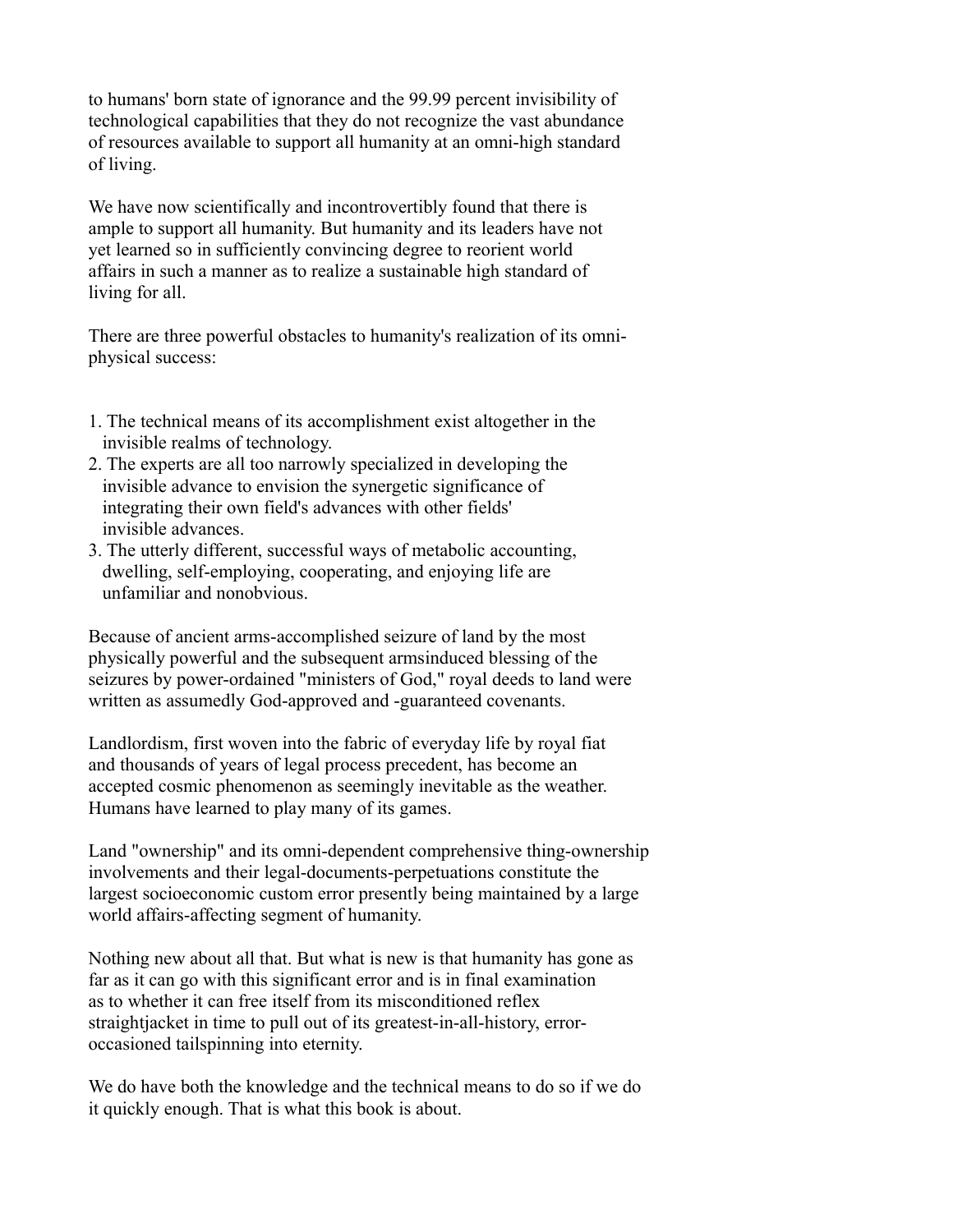# **Fee x fie x fo x fum**

Fee-fie-fo-fum I smell the blood of a Britishman Be he alive or be he dead I'll grind his bones To make my bread.

There is no dictionary word for an army of invisible giants, one thousand miles tall, with their arms interlinked, girding the planet Earth. Since there exists just such an invisible, abstract, legal-contrivance army of giants, we have invented the word GRUNCH as the group designation--"a grunch of giants." GR-UN-C-H, which stands for annual GROSS UNIVERSE CASH HEIST, pays annual dividends of over one trillion U.S. dollars.

GRUNCH is engaged in the only-by-instrumentsreached-and-operated, entirely invisible chemical, metallurgical, electronic, and cybernetic realms of reality. GRUNCH's giants average thirty-four years of age, most having grown out of what Eisenhower called the postWorld War II "military-industrial complex." They are not the same as the pre-World War II international copper or tin cartels. The grunch of giants consists of the corporately interlocked owners of a vast invisible empire, which includes airwaves and satellites; plus a vast visible empire, which includes all the only eighteen-year-old and younger skyscraper cluster cities around the world, as well as the factories and research laboratories remotely ringing the old cities and all the Oriental industrial deployment, such as in Taiwan, South Korea, Malaysia, Hong Kong, and Singapore. It controls the financial credit system of the noncommunist world together with all the financial means of initiating any world-magnitude massproduction and -distribution ventures. By making pregraduation employment contracts with almost all promising university science students, it monopolizes all the special theoretical know-how to exploit its vast inventory of already acquired invisible know-how technology.

Who runs GRUNCH? Nobody knows. It controls all the world's banks. Even the muted Swiss banks. It does what its lawyers tell it to. It maintains technical legality, and is prepared to prove it. Its law firm is named Machiavelli, Machiavelli, Atoms & Oil. Some think the second Mach is a cover for Mafia.

GRUNCH didn't invent Universe. It didn't invent anything. It monopolizes know-where and know-how but is devoid of know-why. It is preoccupied with absolute selfishness and its guaranteed gratifications. It is as blind as its Swiss banks are mute. Much, much more about GRUNCH later on.

When blimp photographs are taken of giant stadia packed full of rock-concert or football fans, we get an idea of what 100,000 people look like. We all think of Hiroshima as the worst single killing of humans by humans. That was about a 75,000-capacity-coliseum-full. Each day of each year, year after year, a 75,000-capacity-stadiumfull of around-the-world humans perish from starvation or its side effects, despite an annual average 5-percent world food-production overage of the amount of food adequate for the total world's population. This daily kill of innocents dwarfs the awful Auschwitz killing.

GRUNCH did not bring this about, but it could very profitably bring it to an end. Just because it is possible does not mean that it is easy. With the computers' guidance, however, and some executive vision, courage, initiative, and follow-through, it can be done very profitably in terms of money and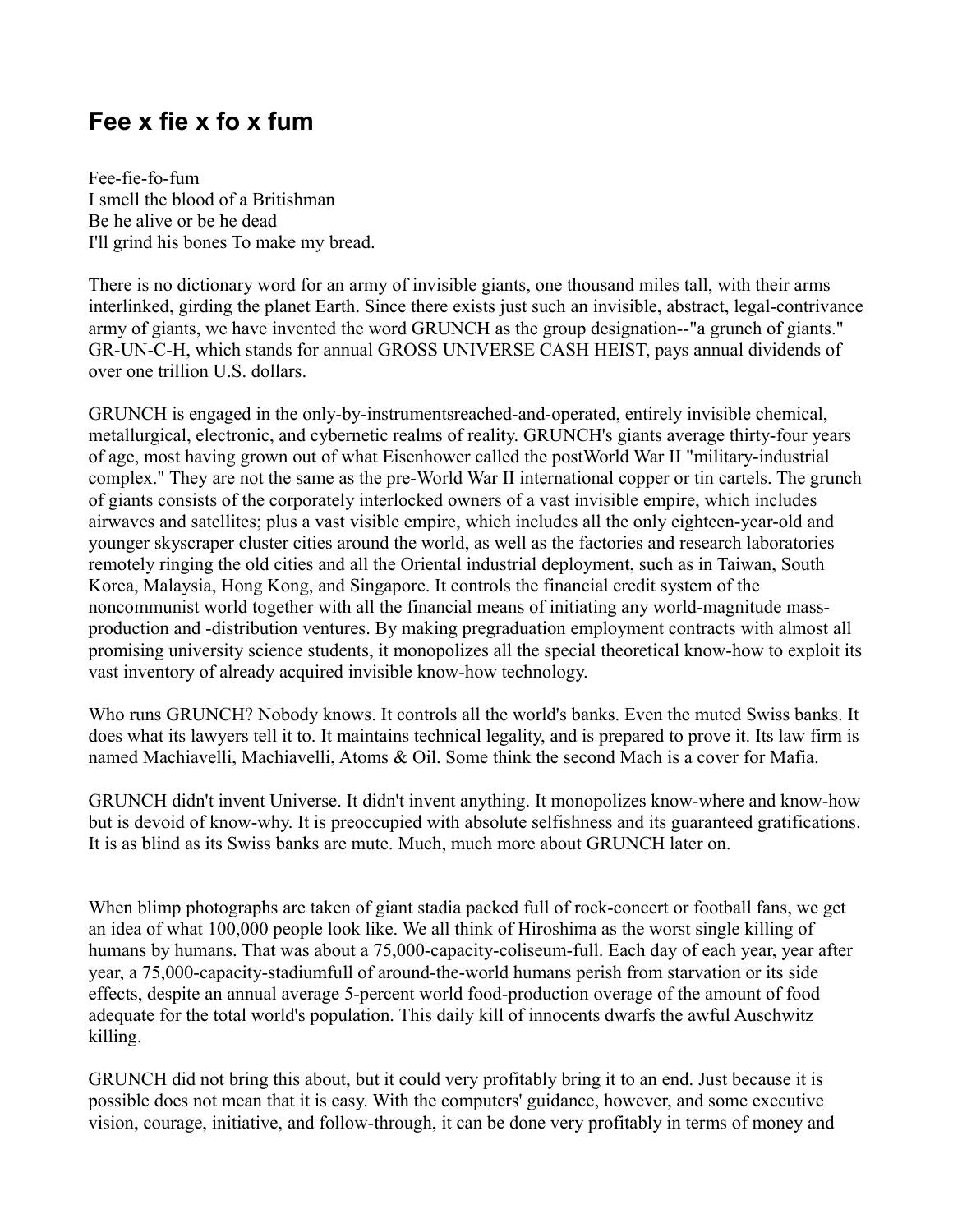lasting kudos for GRUNCH and prohumanity enterprise. It would cost only 3 percent of Grunch's annual dividend earnings to not only feed all those now starving to death but also to alleviate the dire poverty around the entire planet, since the population explosion is occurring strictly amongst impoverished people. Such a world initiative on the part of Grunch would eliminate one of the two great threats to humanity's continuance on planet Earth: nuclear bombing and overpopulation.

The great communism vs. capitalism, politico-economic world stand-off assumes a fundamental inadequacy of life support to exist on our planet. So too do the four major religions assume that it must be you or us, never enough for both. Jointly the two political camps have spent \$6.5 trillion in the last thirty-three years to buy the capability to kill all humanity in one hour.

Jointly, we Earthians have always had adequate physical resources to take care of all humanity but lacked the metaphysical know-how resources with which to employ effectively the Earth's physical wealth. Adequate knowhow could only accrue through trial-and-error experience combined with synergetically acquired wisdom, altogether employed with absolute faith in the intellectual integrity omni-lovingly governing regenerative Universe. However, in 1970 our cornucopia of ever more swiftly accruing know-how overflowed and its content integrated synergetically, so that we may now care for each Earthian individual at a sustainable billionaire's level of affluence while living exclusively on less than 1 percent of our planet's daily energy income from our cosmically designed nuclear reactor, the Sun, optimally located 92 million safe miles away from us and safely interlinked with us by photosynthesis, wind, rain, wave, and all other weather behaviors.

In technology's "invisible" world, inventors continually increase the quantity and quality of performed work per each volume or pound of material, erg of energy, and unit of worker and "overhead" time invested in each given increment of attained functional performance. This complex process we call progressive ephemeralization. In 1970, the sum total of increases in overall technological know-how and their comprehensive integration took humanity across the epochal but invisible threshold into a state of technically realizable and economically feasible universal success for all humanity.

This actual but invisible threshold crossing began in 1969 when humans' scientific knowledge and technological ingenuity, backed exclusively by adequate citizens' tax-raised government financing, learned how to do so much with so little as to be able to place humans on the Moon and return them safely to Earth. Other typical 1970 to 1980 manifests of our option to do so much with so little as to be able to take care of all humanity were:

1. The single-flight delivery and installation of a 140foot-diameter, 23,000-square-foot-floor-space, stainless steel and aluminum geodesic dome at the mathematically exact South Pole of our planet, together with its capability of carrying the snow loads of complete burial;

2. The rocket-launched satellites able to relay Eartharound TV and other programs;

3. The solar system's planetary inspection by TV-communicating, Earth-dispatched explorer satellites;

- 4. The computer revolution, and its progressive miniaturization;
- 5. The laser-beam and its many capabilities, such as its color-TV-reading of polished disc records;
- 6 . MacCready' s successful human-muscle- powered, over-the-English-Channel flight; and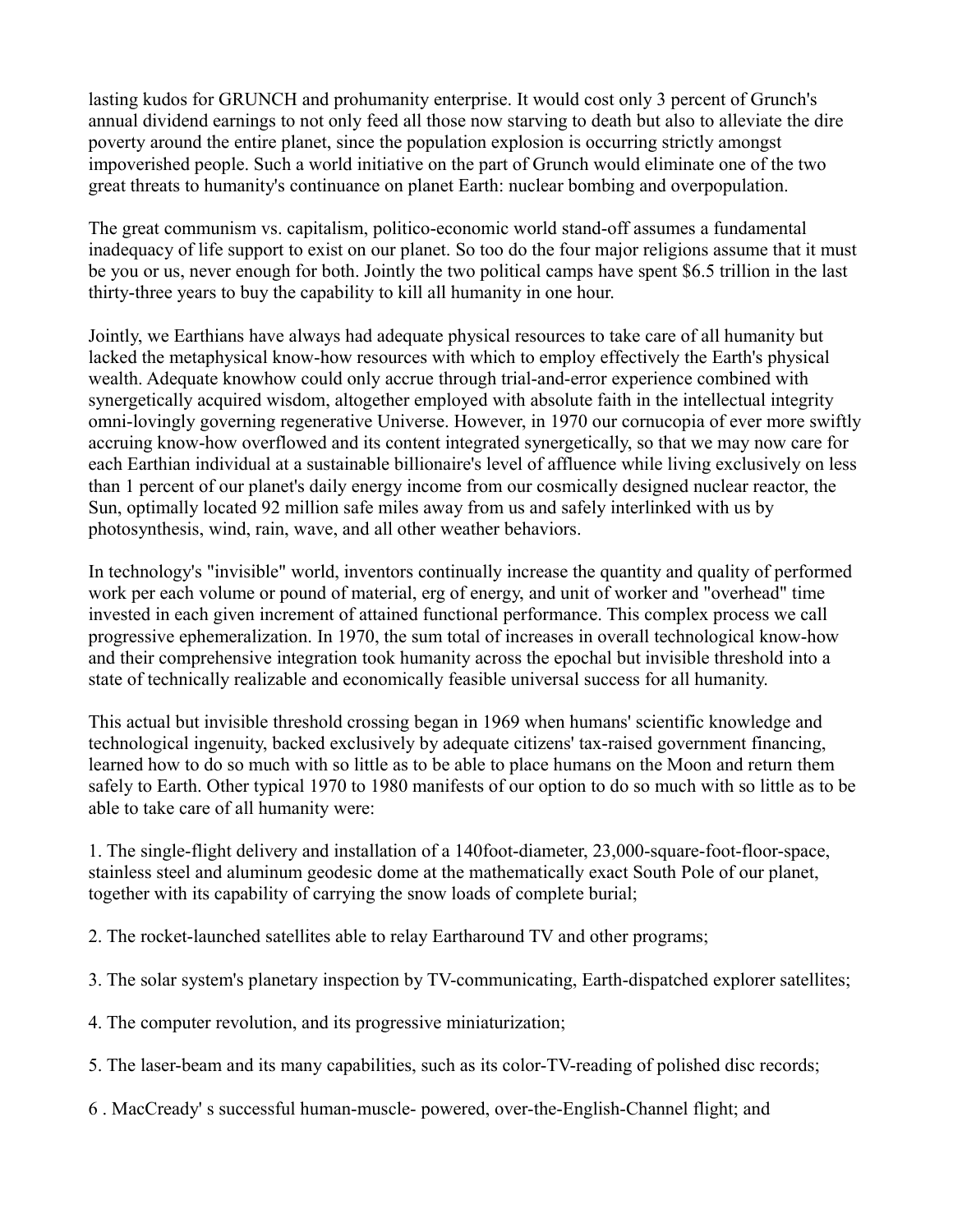7. His subsequent Paris-to-England, exclusively by direct-Sun-powered flight; and finally,

8. That MacCready's ninety-five-foot-wingspan plane weighed only forty-five pounds due to its carbon-fiberalloy structuring and mylar skinning.

In 1970 it could, for the first time, be engineeringly demonstrated that, applying the most advanced knowhow to the conservation and use of the world's resources, we can, within ten years of fromkillingry-to-livingry reoriented world production, have all humanity enjoying a sustainably higher standard of living than any humans have ever heretofore experienced. It could further be demonstrated that we can do this while simultaneously phasing out all further Earthians' use of fossil fuels and atomic energy.

Humanity is so specialized and these epochally significant technological facts are so invisible that it seems an almost hopeless matter to adequately inform humanity that from now on, for the first time in history, it does not have to be "you or me"--there is now enough for "both" --and to convince humanity of this fact in time to permit it to exercise its option and save itself.

There is now plenty for all. War is obsolete. It is imperative that we get the word to all humanity-- RUSH--before someone ignorantly pushes the button that provokes pushing of all the buttons.

What makes so difficult the task of informing humanity of its newborn option to realize success for all is the fact that all major religions and politics thrive only on the for-all-ages-held, ignorantly adopted premise of the existence of an eternal inadequacy of life-support inherent in the design of our planet Earth.

That it is possible for us all to win--and how--is what Grunch of Giants is about. (Grunch of Giants is an intimately related sequel to Critical Path, published by St. Martin's Press, New York, 1981.)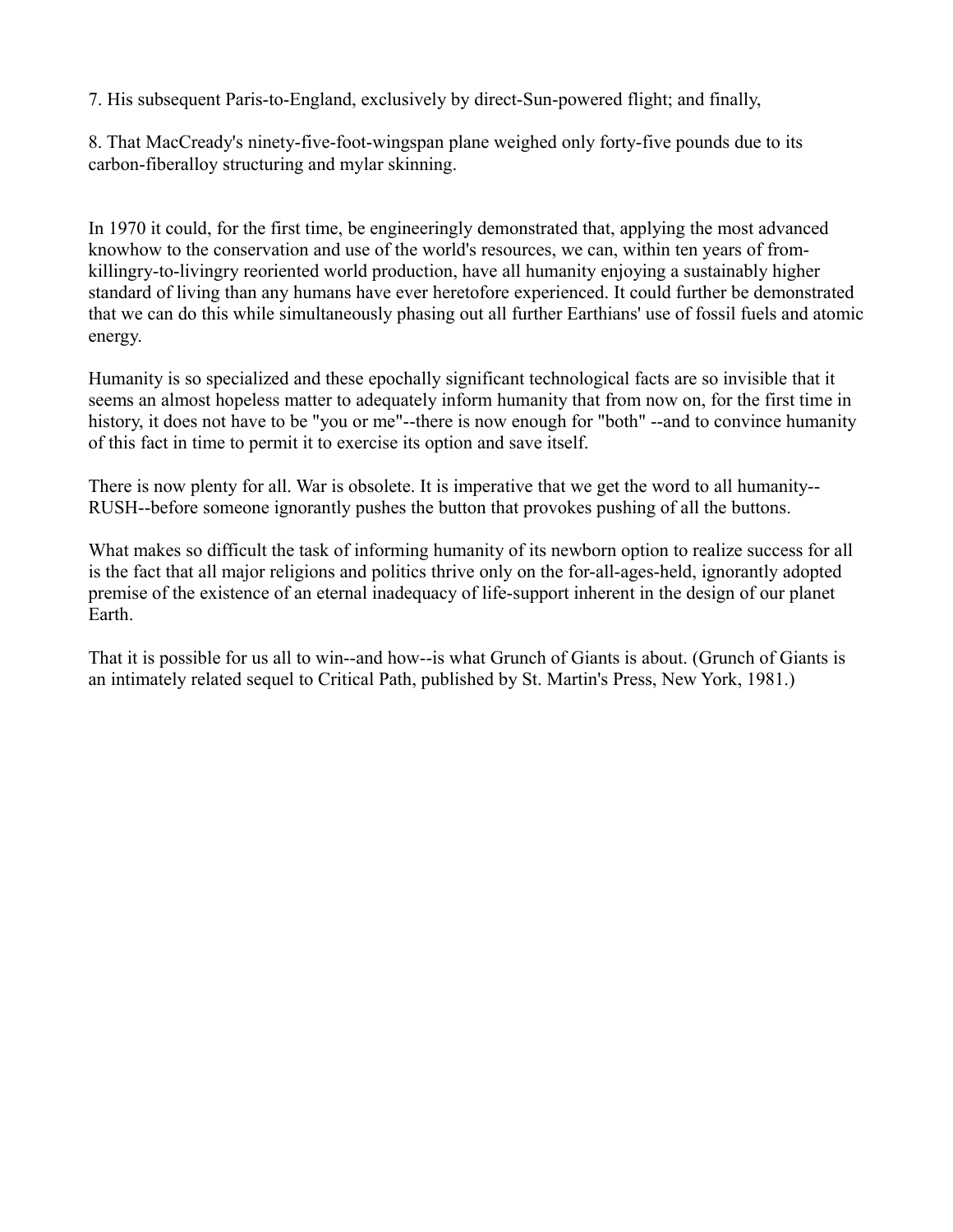# **Astro-age David's Sling**

In each herd of wild horses there is a king stallion. Every once in a while a young stallion is born bigger and more powerful than the herd's other colts. When the new big colt matures, the king stallion engages him in battle. Whichever one wins becomes the inseminator of the herd's mares. Darwin saw this phenomenon as the way in which nature contrives to maintain the strongest, best coordinated, most alert, and fastest strains in the species. Twentieth-century racing stable operators progressively inbreed the fast-running genes. Nature uses this progressive, only-by-generation-to-generation, (DNA-RNA) genes-concentrating method in selecting, evolving, and maintaining the physically fittest biological types to serve the vast variety of planet Earth's omniintercomplementary ecological regeneration functions to become operative under each and every uniquely variant set of environmental conditions.

Nature employs the same solely-by-survival-through-successive-generations, genes-concentrating principle when introducing humans into the complex ecological scheme of intercomplementary regenerativity of life on planet Earth.

While nature undoubtedly initiated the installation of humans on planet Earth with semi-giant leaderships, she had eventually to disclose to humans through direct experience lessons that human muscle is naught as compared to the competence of the mind-directed brain.

I acquired one of the most important Of my life's working assumptions When I undertook to answer My own 1927 self-questioning: "Why have humans been included In the design of Universe?" My hypothetical answer of 1927 Was, and as yet is: What impresses me most Is the experientially demonstrable fact That all living organisms Other than humans Have some organically integral equipment That gives them some inherent Physical advantage In coping with special environmental conditions-- A plant that can and does thrive Only under dense Amazon River jungle conditions-- A bird that can fly beautifully While in the sky But which cannot divest itself Of those wings While awkwardly walking-- The fish having equipment To extract oxygen from the water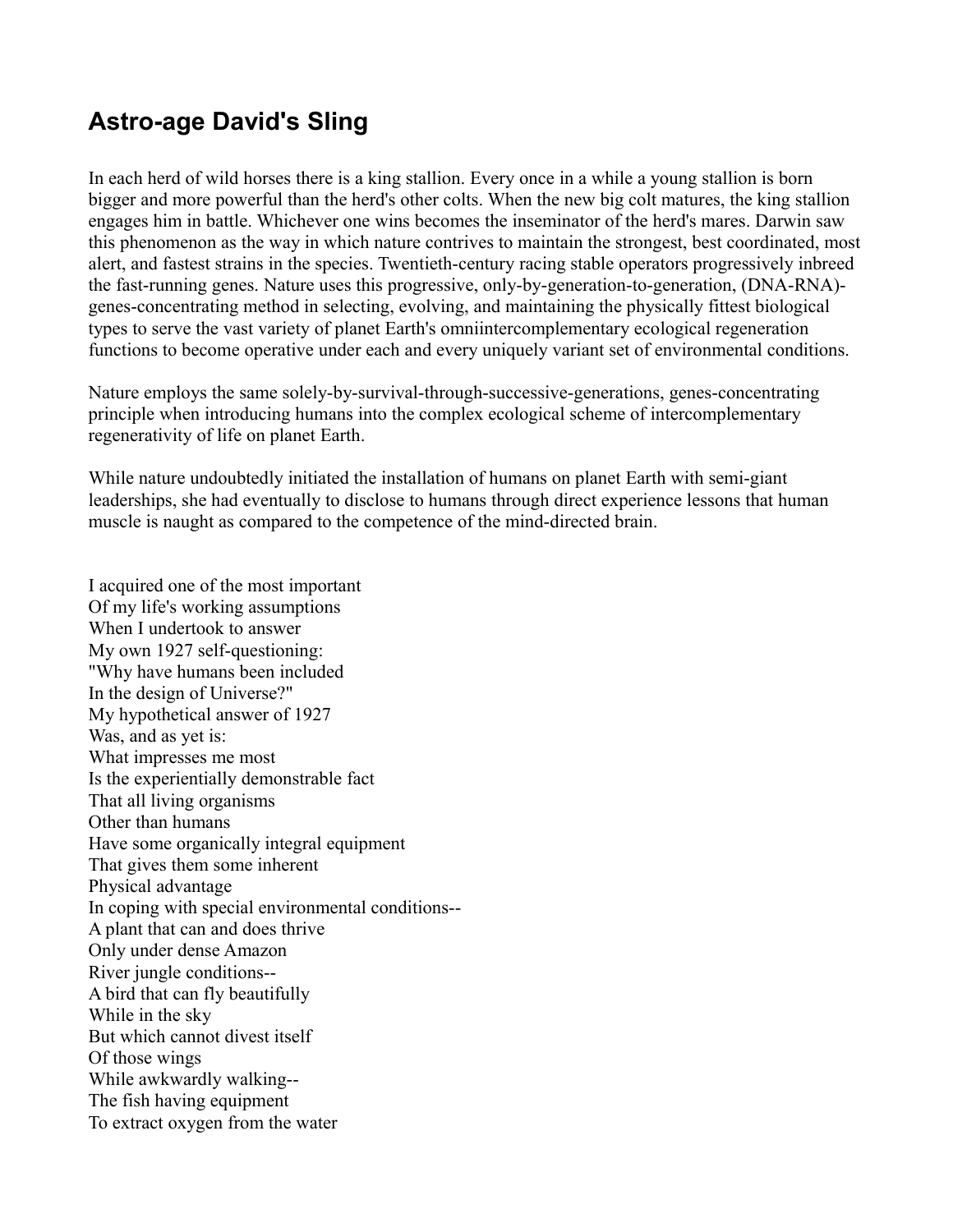That dies out of water. Common with many creatures Humans have brains. Brains of humans and other creatures Are always and only Coordinating and memory-storing the information Reported to their brains By internal and external Sensing devices Regarding each special-case systemic experience. But humans are given mind's access To objectively realizable mathematical principles whereby Humans can produce their own wings to Outfly all the special-case, integrally winged birds. In addition to their brains Humans have minds, Possessed by no other Known organism.

Weightless, nonphysical minds Are concerned with discovering The interrelated significance Of all-time humanity's Thus-far-experientially-discovered And experimentally-verified inventory Of ever-experientially-redemonstrable, Only-mathematically-expressible Cosmic design laws And of those laws' governance Of the multi-alternative freedoms of realization As mathematically incisive, Omnirational, variously magnituded, Structurally associative and dissociative, Nonsimultaneous, And only omnicomplexedly intercomplementary, Always and only overlapping episodes Altogether essential To eternally regenerative Scenario Universe.

### HUMANS:

### IF

Successfully evolved Physiologically, psychologically, and philosophically From their born-naked, Helpless-for-months, No-experience state Of absolute ignorance To be progressively educated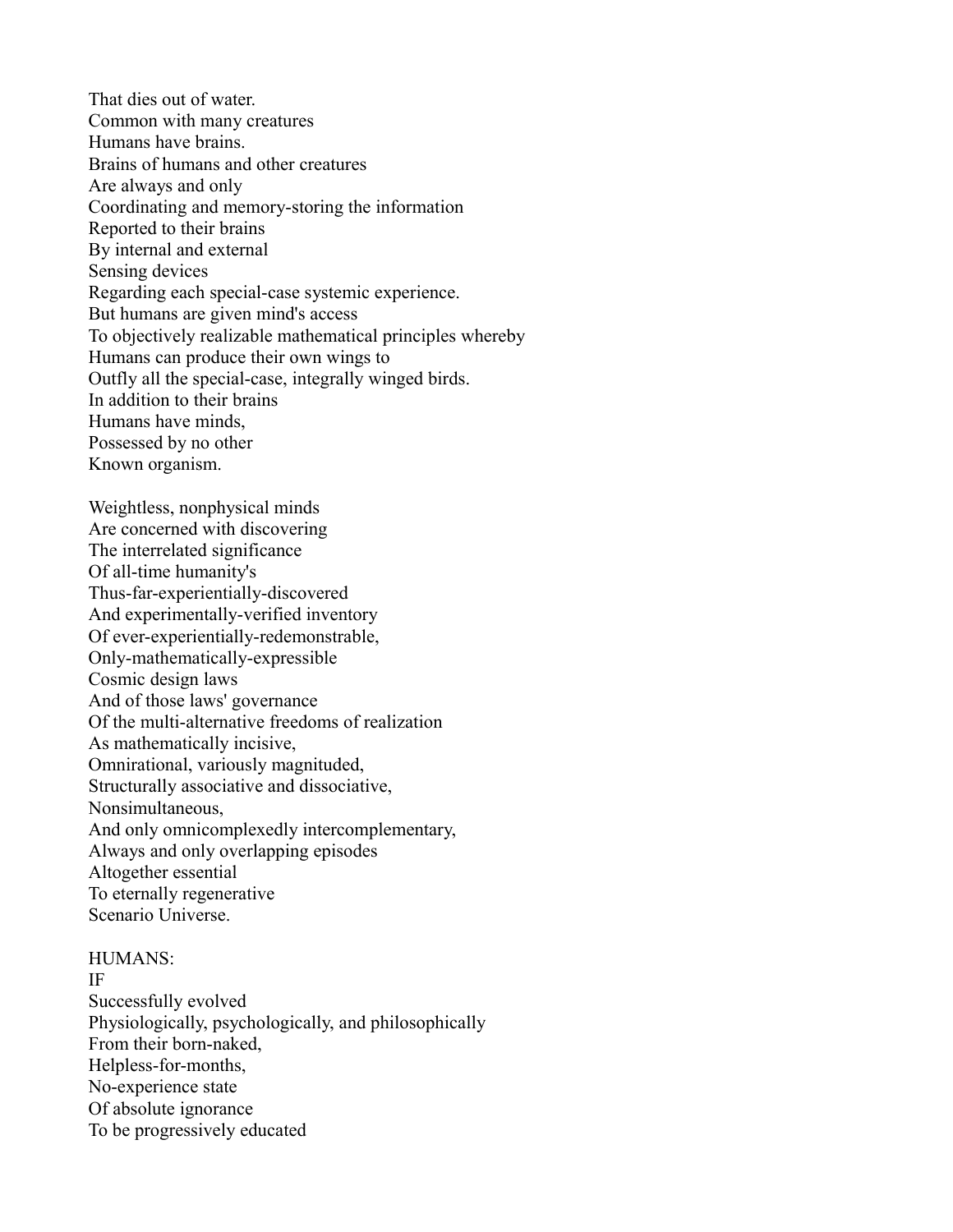As driven only by innate Hunger, thirst, procreative instinct, and curiosity Into initiative-takings Can thereby discover frequent errors Of assumption, identification, or execution Wherewith, if the individual's innate courage And sense of the importance of truth Are greater than the sense of pride Of the individual, Error is admitted Thus only inadvertently uncovering That which is true Which discovered truth may prove to be Both physically and metaphysically Inspiringly advantageous information Suggesting ways of progressively improving Physical life-support systems And their environmental realizations Together with their operational information agenda Whereafter, encouraged by experiencing The ensuing, more favorable environmental circumstances Accruing only to their ever abiding by the spontaneous Self-admonitions springing intuitively From their innate love of the truth, The thus-inspired individuals Persevere with integrity Throughout some hundred thousand generations Of such only-by-trial-and-error conditioning With each generation's intermatings Of those mutually surviving Under the evolving environment And mutually educated exclusively By such artifacts-accomplished, Creative conversions Of negative into positive circumstances And through those regenerative matings To concentrate the DNA-RNA, Exclusively angle- and frequency-controlled, Structural and mechanical design programmings Of the creatively imagining faculties And their corresponding crafting dexterities Which with their inventing of words Their metaphysical tools And electromagnetic-spectrum Communications accomplishments Might in time Attain and sustain A semi-divine level Of exclusively artifacts-realized,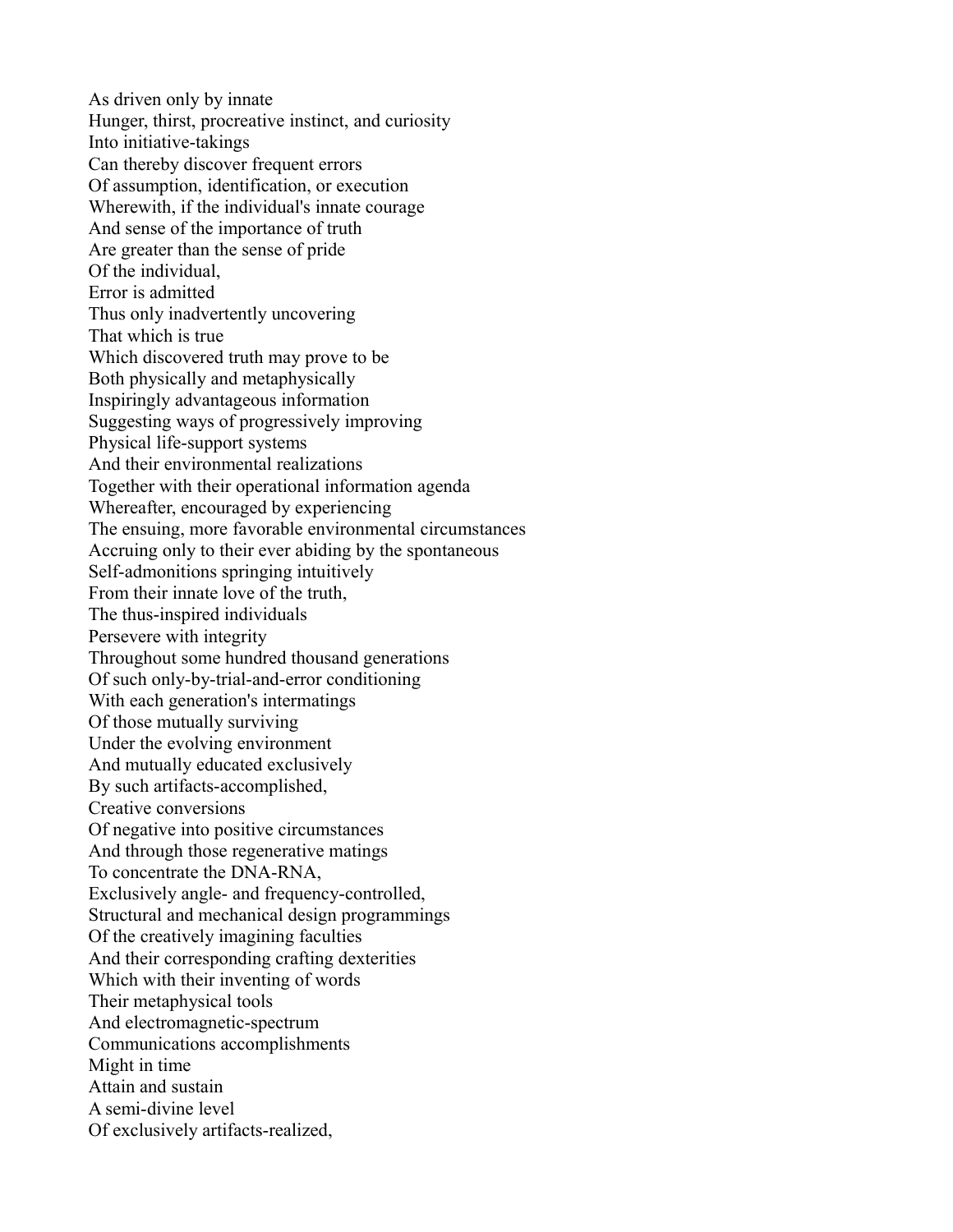Creative design wisdom Adequate to render the cosmic environment Healthily supportive of all humanity

**THEN** Shall humans discover That they have been Included in Universe To function:

First, as local Universe information-harvesters; Secondly, as critical information-winnowers; Thirdly, as generalized Patterns-and-principles discoverers; And fourthly, employing those principles objectively To serve as local Universe problem-solvers In support of the integrity Of eternally regenerative, Only overlappingly inter-episoded Scenario Universe.

In order that humans might so evolvingly function, they were first given brains and then access to mind.

As already mentioned but worth repeating, human brains, as with those of many creatures, function always and only as coordinators of all the sense-apprehended information regarding each special-case temporal experience, all of which special-case experiences have beginnings and endings.

In contradistinction to brains, which are constructed of physical matter, the weightless, matterless, metaphysical mind has the unique capability, from time to time, to discover eternal interrelationships existing invisibly between special-case experiences, which interrelationships cannot be discovered by any or all of the brain's physical sense systems--for instance, the mathematical law governing gravity's invisibly cohering not only the Sun and its multi-millions-of-miles-apart planets as discovered by the weightless invisible conceptual thought-relaying from the mind of Kepler to Galileo to Newton and as also cohering the never-anywhere-intertouching parts of local Universe systems of galaxies, and electrons remote from their nuclei.

The relative interattractiveness invisibly operative between any two remote-from-one-another cosmic bodies, as compared to any other pair of cosmic bodies, equally distanced from one another, is proportional to the multiplicative product of the respective couple's masses, and the interattractiveness of any pair of celestial bodies varies inversely as the second power of the distance between them. Halve the intervening distance and the interattractiveness increases fourfold.

Human minds were given the semi-divine capability to discover and employ some of the onlymathematicallycommunicable eternal laws governing the design of eternally regenerative Universe itself.

When I was born in 1895 humanity was 95-percent illiterate and needed leaders. Today the situation is reversed. Humanity is now 65-percent literate and capable of doing its own thinking, decision-making,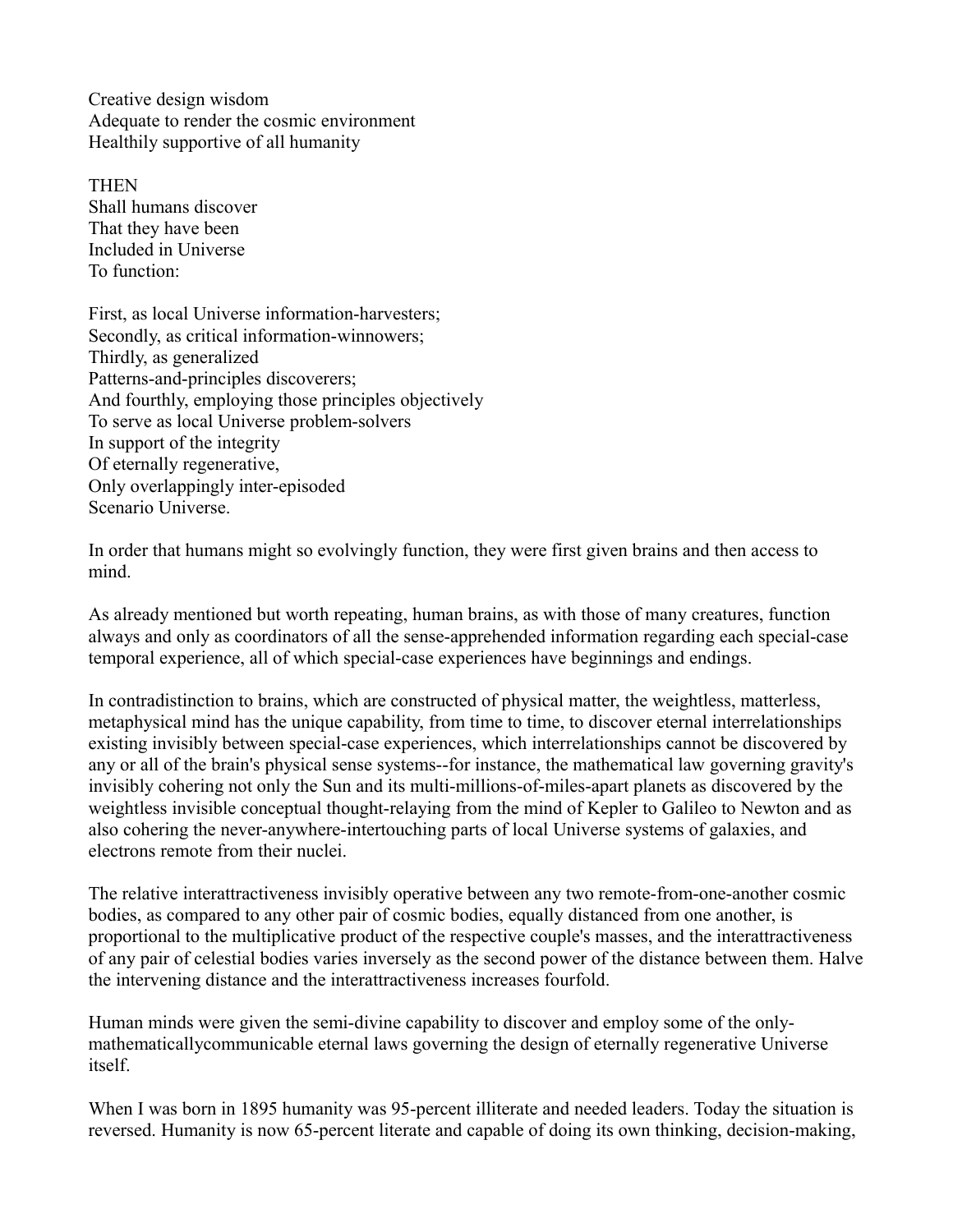and initiativetaking.

Returning to the genetic evolution and the history of humans aboard our planet, we observe that only by the genes-concentrating of successive generations of survivormatings were design-produced the best all-around average-size humans for average as well as special environmental conditions. Both giants and pygmies were designevolved for coping with extremes of environment.

Bare-handed giants could physically overwhelm both bare-handed average humans and pygmies, except when the littler ones escaped into caves or thickets through entryways too small for giants.

People think of the size of people in terms of height. Mathematics shows, however, that if we double human height while maintaining equal proportionment we have four times as much surface (skin) and eight times as much volume (flesh and bone--weight). "Twice as big" is really eight times as big. Giants were indeed overpowering.

Tools are the only-intermittently-used, noncorporeal extensions of integral functioning capabilities of biological species. Spider webs are tool extensions of spiders. Nests are short-term tool extensions of birds whose regenerative functioning occupies only a minor fraction of their lifetime activity. In order to be light enough to be able to fly, the birds must physically separate out all those of their overall essential lifetime functions not continuously required in their survival and development. Momentarily containing both embryo and nutriment, eggs are externalizable, system-separable, new-life-gestation tools which together with insulating nests provide the means by which the mother bird may fly unencumbered to seek out the worm or insect-packaged energy-intake-as-heat to be transferred to the embryo inside the heat conductive eggshell in its heat-conserving nest and do so before the eggs become too cold. Later she brings the worms and insects directly to the hatched chicks themselves, secure in their heat-conserving nest--an environment-controlling tool.

Nests and eggs are indeed tools, as is the womb--an only-once-in-a-while, carried-with-mammalian , new-lifeproduction tool. Mammals don't have to fly so they can carry tools integrally, internally, as do they also carry their hearts, livers, and other continuously interlinked high-frequency-of-use tools. All tools exist in Universe only as essential functional components of development programs of living organisms.

A cut-off finger can be swiftly stuck back onto the hand to seemingly function again as an apparently integral part of the organism. The comprehensive fact, however, is that nothing in Universe touches anything else. There are no solids. There are, in fact, no things. There are only complex criticalproximity and -frequency, unique event aggregates interoperative in pure principle. The event electron is as remote from its nuclear events as is the Moon from the Earth as size-referenced to their respective event diameters.

Biological organisms, like all systems in Universe, are constituted of locally interregenerative functions in pure principle. So too with all species. Humans have a vast range of overall essential functionings whose frequency and duration of use can be developed either as integral or non-integral, inorganic or organic tool-extensions of their pounding, cutting, scratching, marking, formative, or transformative and transportive functions of survival and development.

Simple tool-inventing, such as picking up a stone to throw in self-defense, requires only the brain's instinctive functioning. Almost everywhere stones lie ready to serve as heavier "fists" for powerful, but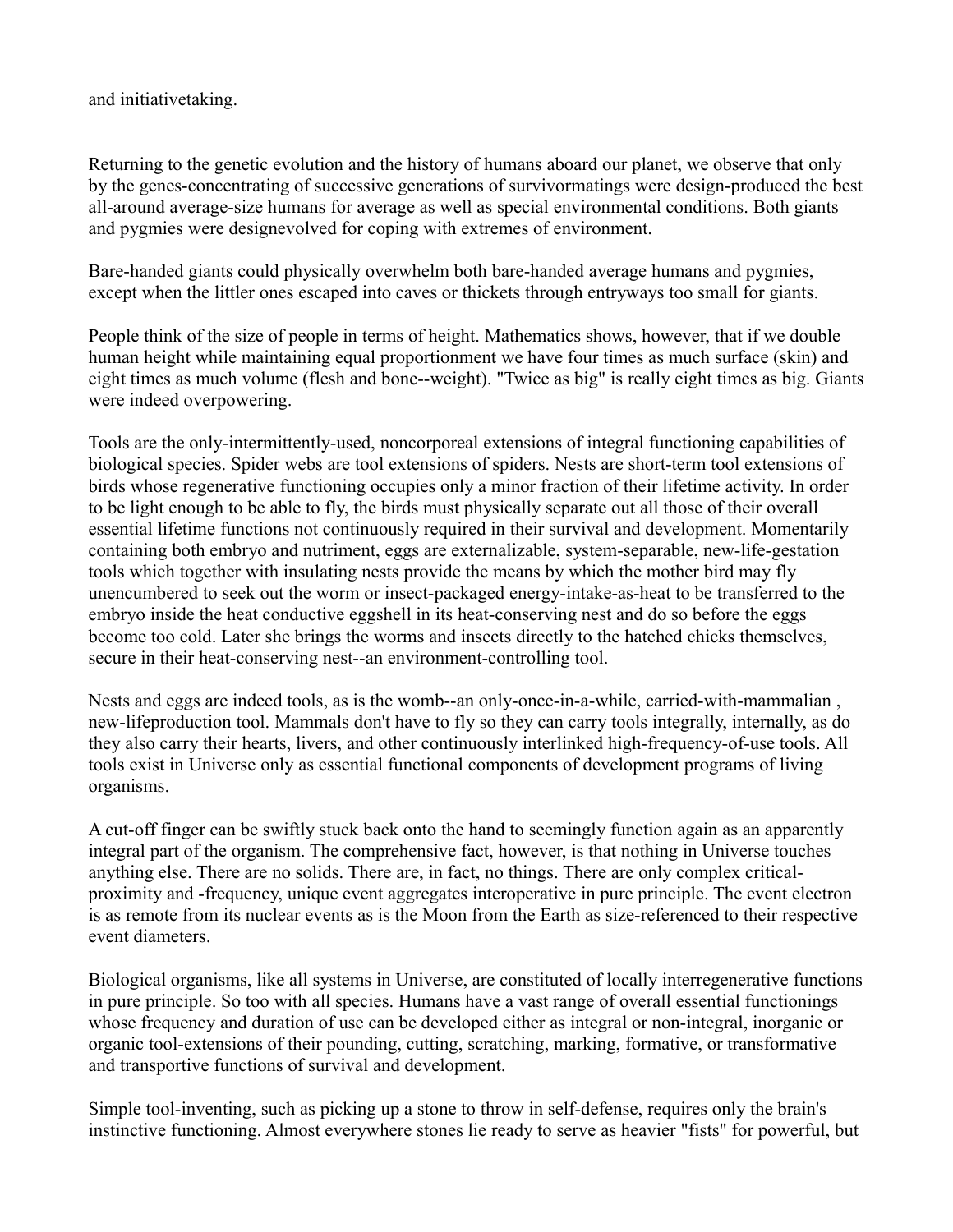only occasionally needed, punching, pounding, or smashing. Mind, which alone comprehends the complex interaction of principles, is required to anticipatorily invent stone-throwing slings, springloaded catapults, or bow-and-arrows archery.

Tools of self-defense or aggressive warfare, called weapons, frequently embody principles that can be constructively rather than destructively employed. Beyond even that, they can solve positively the originally negative, aggression-aggravating problem--a basic precept of design science. Conversely, ballpoint pens, carried with us in our breast pockets because so frequently used, can be employed either constructively to write a life-saving prescription or destructively as a dagger. My hearing aids and my eyeglasses are more permanent components of my awake hours than are millions of daily dying-andbeing-replaced protoplasmic cells of which my flesh is constructed--otherwise I could not lose a pound a day. My eyeglasses and hearing aids together weigh only a quarter of a pound. The same tool can become the extensions of many individuals, and for longer years than human generations. Bridges and transcontinental highways are universally social tools.

Airplanes are mutually interchangeable human flying tools. There are metaphysical as well as physical tools. Mathematics are metaphysical tools. Inter-relevant metaphysical informations are tools. The Massachusetts Institute of Technology's Department of Mathematics states officially: "Mathematics is the science of structure and pattern in general." Physical structures are tools. Mathematics makes possible the synergetic organization of metaphysical information which can be progressively objectivized as pattern-controlling or evolving tools systems which can advantageously alter the physical environmental circumstances of human existence.

The comprehensive name for the omni-interrelated significance of all physical and metaphysical tools is "technology." All technology is governed by generalized physical laws. All of these can be physically demonstrated and mathematically expressed. The physical Universe itself is omnitechnology--a complex of various frequencies of intercomplementary functions altogether producing nonsimultaneous, multi-frequenced, multimagnituded, only overlappingly inter-episoded, eternal regeneration.

Man-made laws, legal agreements, royal fiats are not tools. Man-made laws and customs are not technology. They are political power ploys, originally instituted only by-physical-might-asserted and -sustained "rights." Corporations are not tools. They are conventionally accepted power-proclaimed legal contrivances.

There are two fundamental types of tools: those which can be produced by one human unaided in any way physically or metaphysically by any other humans and those which could not be invented, developed, or operated by one human alone. The latter, multi-human-involvement tools, are the industrial tools.

The solo-evolved tools are craft tools. The solodeveloped craft tools can be complex and even powered, as by a harnessed creature or a dammed stream of water. Craft tools used as weapons make it possible for physically small humans to overwhelm physically either big humans or even bigger animals--tiger pitfall traps are one example.

This brings us to the slaying of the giant Goliath by David and to the generalized principle of brainmastered brawn by mind-mastered brain, of the metaphysical mastering the physical.

This in turn brings us to the present confrontation of humanity by the Grunch of Giants--the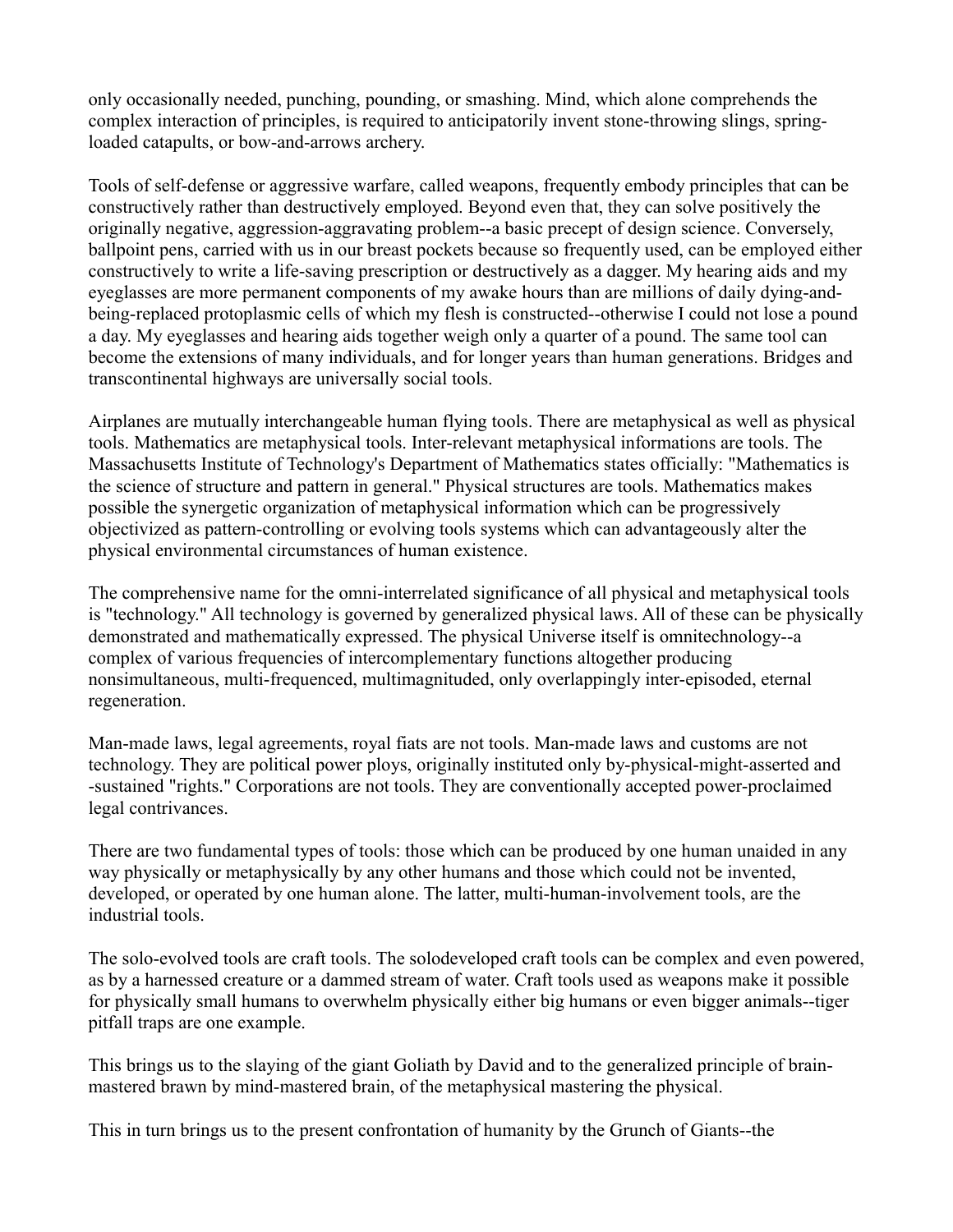supranational corporate conglomerates--the greatest giants in all history invisibly "Rough-Riding" planet Earth. While you can see their skyscrapers and factories, these are only the physical properties occupied by the human-drone workers employed by the elusively invisible corporate conglomerates.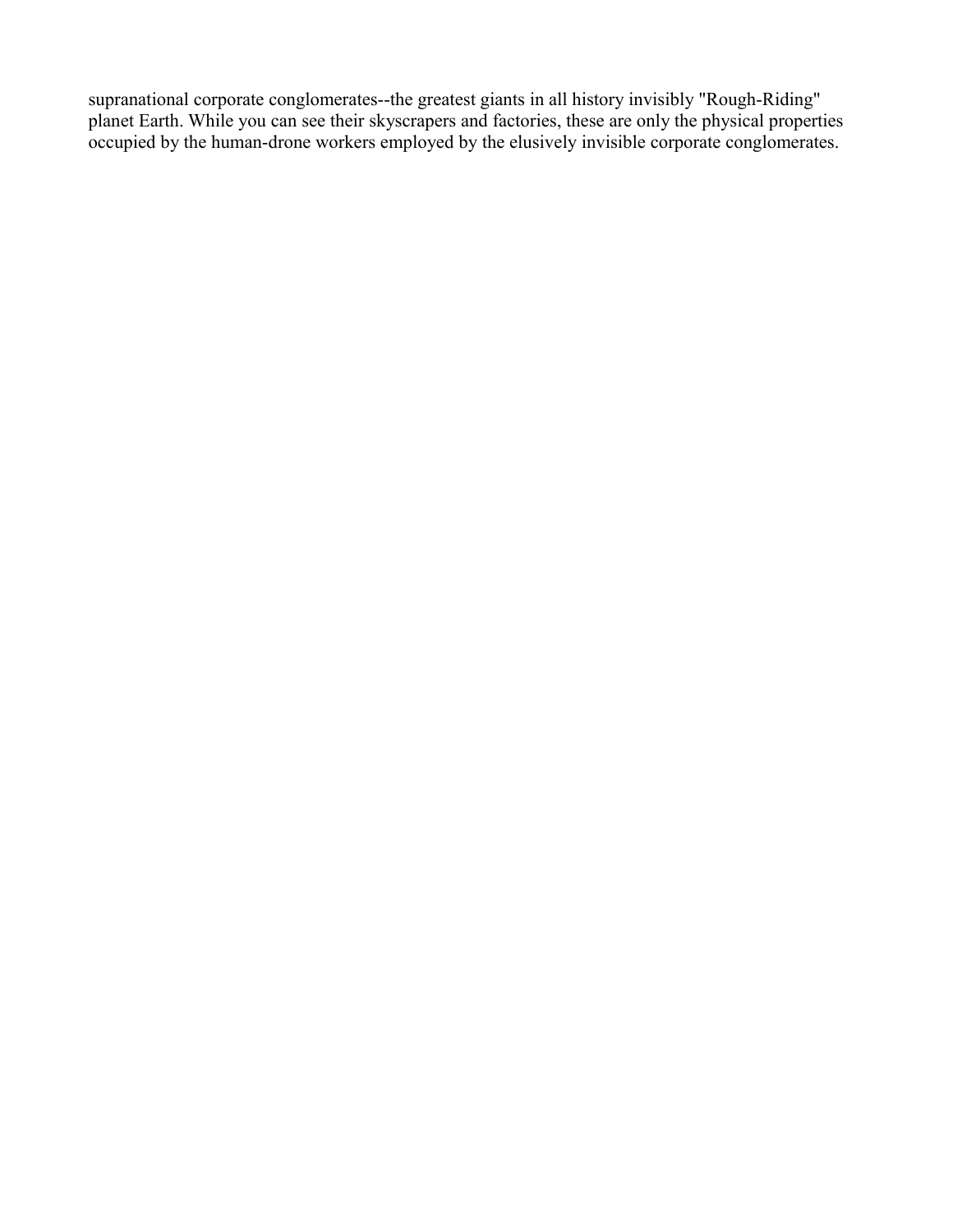# **Heads or Tails We Win, Inc.**

Corporations are neither physical nor metaphysical phenomena. They are socioeconomic ploys legally enacted game-playing—agreed upon only between overwhelmingly powerful socioeconomic individuals and by them imposed upon human society and its all unwitting members. How can little humans successfully cope with this greatest of all history's invisible Grunch of nonhuman Giants? First of all, we humans must comprehend the giants' games and game-playing equipment, rules and scoring systems. But before we can comprehend their game-playing, we must study the history and development of giants themselves.

One of my many-years-ago friends, long since deceased, was a giant, a member of the Morgan family. He said to me: "Bucky, I am very fond of you, so I am sorry to have to tell you that you will never be a success. You go around explaining in simple terms that which people have not been comprehending, when the first law of success is, 'Never make things simple when you can make them complicated.'"

So, despite his well-meaning advice, here I go explaining giants.

In addition to the B.C. David and Goliath theme, we have the A.D. 800 story of Roland (Childe Roland), legendary son of Charlemagne's sister Gilles. There are many poetical chronicles of young Roland's enfances (a very young person's heroic exploits), such as vanquishing giants—one named Ferragus and another Eaumont. From the eighth to the seventeenth century, many variations of the story occur, published in Latin, Italian, French, and English.

Much esteemed in Italy, Roland was known there as "Orlando Furioso"—the order of the name's first two letters is reversed from ro to or—as immortalized in the A.D. 1502 poem by Ludovico Ariosto.

The first comprehensive chronicling of Roland was written in Latin by Turpin, Archbishop of Reims, before A.D. 800. Roland (or Orlando) is mentioned by Dante in his Paradiso and is the subject of songs sung at the Battle of Hastings in the Chanson de Roland (c. A.D. 1100). Shakespeare mentions him in King Lear.

With the advent of radio and television, the children's Mother Goose-type storybooks of yesterday have been progressively abandoned. Few people today are familiar with the thousand-year-old story of the roaring of the giant as Roland approached his tower:

"Fee-fie-fo-fum/ I smell the blood of an Englishman/

Be he alive/ Or be he dead/ I'll grind his bones/ To make my bread."

Supreme horse-mounted monarchs in the days of Roland could and did award vast hunting and farming lands to their horse-mounted blood kin and military henchmen, who together hunted their lands and had them cultivated by on-foot, tithe-paying tenant farmers.

In ancient North China a new kind of giant had developed long, long before Roland's time a threecomponent-parts giant, i.e., the little man, with a club, mounted on a horse—who could and did overwhelm the big, onfoot, tribe-leading shepherd. This new composite giant, the horse-mounted bully, could divert to his sole advantage as much as he wanted of the life-support

productivity of the on-foot peasantry.(Pa ys = land; ped = foot = ped ant = pa ys antry = peasantry = combination of on the land and on foot = pa y of lands = pa of patriot = pa of pagans = patois = po-gan,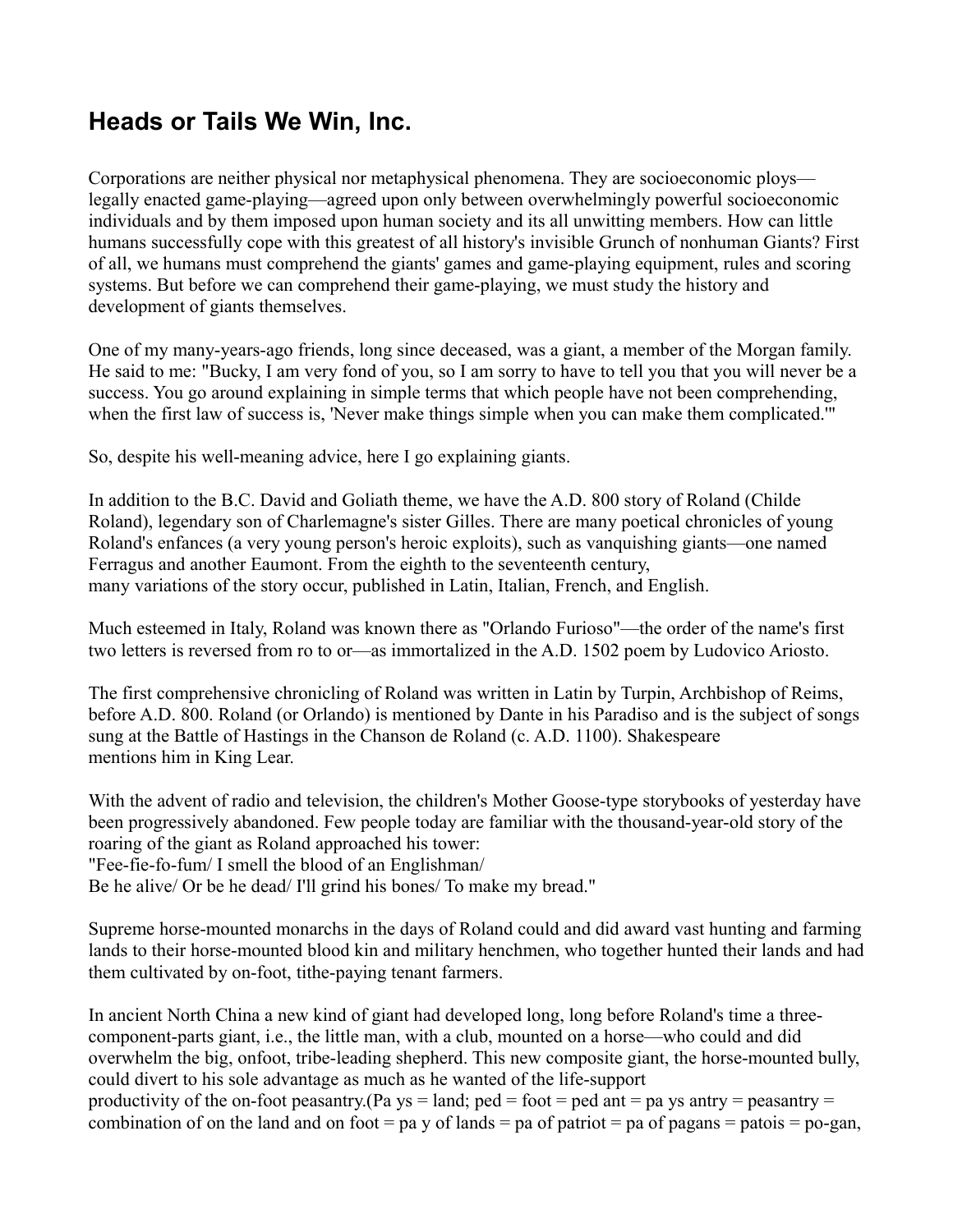pa-gan peasantry.)

The horse-mounted, clubwielding bully asserted—as do the twentieth-century racketeers—that he owned the land on which the shepherds were grazing their sheep or the farmers were growing their crops.

There was no way in which the shepherd could realistically contradict the bully. Each night, many of the shepherd's sheep disappeared until the shepherd agreed to "accept" the horse-mounted bully's "protection." This was the origin of "property." The most powerful amongst the leaders of gangs of horsemen became the emperor.

The emperor rewarded his henchmen with deeds to the land in proportion to the deeds at arms they performed for him.

There is no historical record of religion founders who have been so bold as to assert that God had deeded land to anyone. History shows that religious leaders have, however, frequently complied with their king's instructions to plant a cross or other symbol of God's approval of their king's sword-accomplished vast lands-seizure and ownership-claiming.

Over thirty thousand years ago, these prehistoric horsemounted "landowners" began expanding their territory northwardly and westwardly beyond the Himalayas into Mongolia and then ever westward into Europe.

Also, starting at least thirty thousand years ago, South Pacific islanders and south and northeast continental Asians came to the West Coast of North, Central, and South America from the Orient by rafts swept along by the Japan Current. Many if not most of the rafted Southeast Asians colonized the West Coast of the Americas and islands of the east Pacific. The current then returned some of the rafters to Southeast Asia, as Thor Heyerdahl demonstrated with his raft Kon-Tiki. This circum-Pacific ovaling of the Japan Current raft-travel outlined the Polynesian world within which was spoken a commonly based language. The Polynesians became the world's water people. Polynesia comprised more than one-quarter of the planet Earth. The great West Coast mountain ranges and deserts slowed both the North and South American coastal, raft-landed colonists' eastward migrations. Landed at many North and South American coastal points from Alaska to Chile, these raft-landed Polynesians separated into many groups as they moved eastward over many routes to both North and South America, to become known as the American Indians.

As water people, the Indians assumed that the "Great Spirit" (not an anthropomorphic God) gave them fishing, hunting, and cultivating rights, but never ownership of land. Obviously, to them, only the Great Spirit could own the land. Centuries later the Indians thought they were selling the Europeans only fishing and hunting licenses, not property rights. These were water people. No sailor can think realistically of "owning" a specific area of the ever transforming oceanic waters. Many pirates tried vainly to do so.

We have, historically, two prime, oppositely directed world-encirclings, both starting about thirty thousand years ago: (1) from the Orient via water, eastbound from Southeast Asia, and (2) westbound via land from northeast Asia. Mastery of all the sea finally went to one landbased nation after another.

Millennia after the first club-swinging Oriental horseman claimed land ownership, the man on the horse westbound from the Orient to Europe became helmeted and armored in metal. Due to the horses'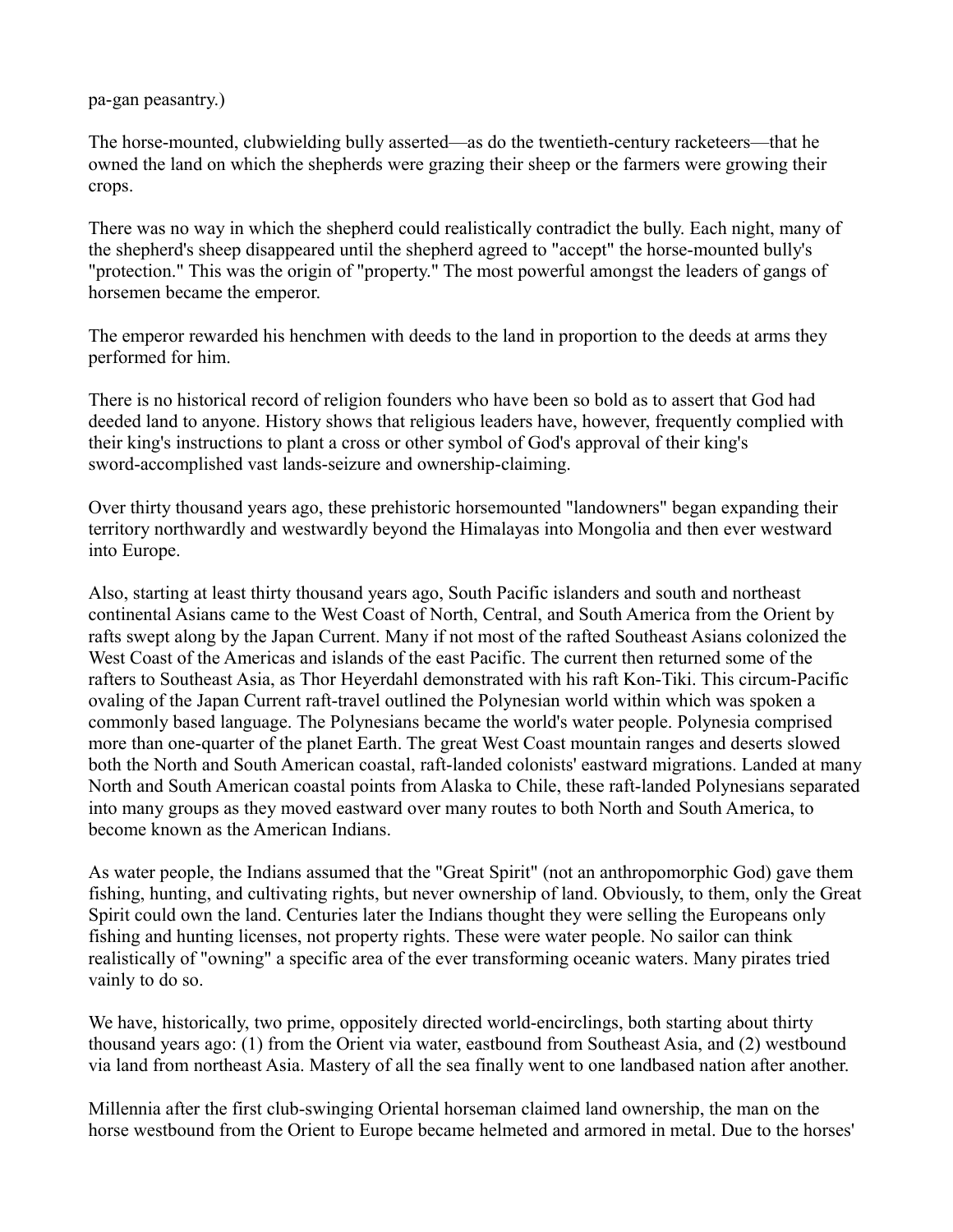weight-carrying limit and the penalty of weight on the horses' speed, the most effective of the horse and armored riders was, like the present-day jockey, the wiry, strong, little man. Inspection of the European museums' armor discloses the diminutive size of the most successful knights. The main significance of what we are learning is that, to the man on foot, the horse-mounted and armed men became a new and formidable "giant."

Because the armored knight required many helping hands to mount him and maintain his horses and arms, he had to have their goodwill and support lest his helpers overwhelm him when dismounted and encased in his armor. As a consequence, the little, wiry man in horsemounted armor frequently became the champion of traveling bands of the little people. The little armored knight was more maneuverably effective than the armored giant when the latter's multifolded weight overburdened his mount.

As a special consequence of this trending, we have the nongigantic, successfully armored King Arthur's Round Table Knights, who used their mounted and armed might to rectify wrongs wrought against people by local bullies and clumsily armored, horse-mounted landowners.

Arms, armor, precious stones, skins, furs, fabrics, spices, incense, hand-looms, and other hand-tools were the principal goods traded in Roland's time. Gold, silver, and pewter served as money. Trading was accomplished on foot, on the backs of animals, or on river-borne small craft. The land of the overlord was the principal wealth.

Squads of armed horsemen could protect caravans of goods-carrying horses, camels, and elephants along with human bearers. These caravans could transport the initially culture-evolved riches of the Orient westward to the ever more westwardly advancing frontiers of humanity, where the newly powerful cultures could acquire the historically recognized appurtenances of Oriental courts of power.

A new kind of wealth-making occurs historically with the invention and development of stoutly and heavily keeled, ribbed, and planked, high-seas-keeping, deep-bellied, and, in much later times, cannonarmed sailing ships.

These great ships were built in vertical shorings. Their

keels were laid upon heavy wooden cross-ties and blocked against premature sliding. These cross-tie "ways" led down very gently sloped banks into the harbor's deep waters. When the ships' hull was completed and watertight, the cross-tie ways were greased and the blockings mauled out from under the ship. Gravity slid the ship swiftly seaward, maintaining its vertical balance long enough to plunge it deck-side-skyward into the water.

After launching, the ship was floated progressively into a succession of wooden crane-equipped outfitting docks— the interior decks and bulkheading dock; the chain-plating dock; the mast-stepping dock; the rigging and sail-bending-on dock; the winch-, capstan-, and armaments-installing dock. Finally she sailed away to various lands where superior masts, fabrics, ropes, etc., progressively replaced the original make-do equipment. (World's best masts from the Pacific Coast of British Columbia; best rope-making fiber from Manila, in the Philippine Islands; best cotton fiber for the sails from Egypt; best teakwood for the decks from Thailand.) It took complete circumnavigation to incorporate the "best in the world" of everything to produce a "gallant" ship—one capable of aroundthe-world sailing.

It is probable that the first moving-line shipyard in history was established on the Chao Phraya River in Bangkok. However, the earliest now known militarily secure shipyard is to be found on the Greek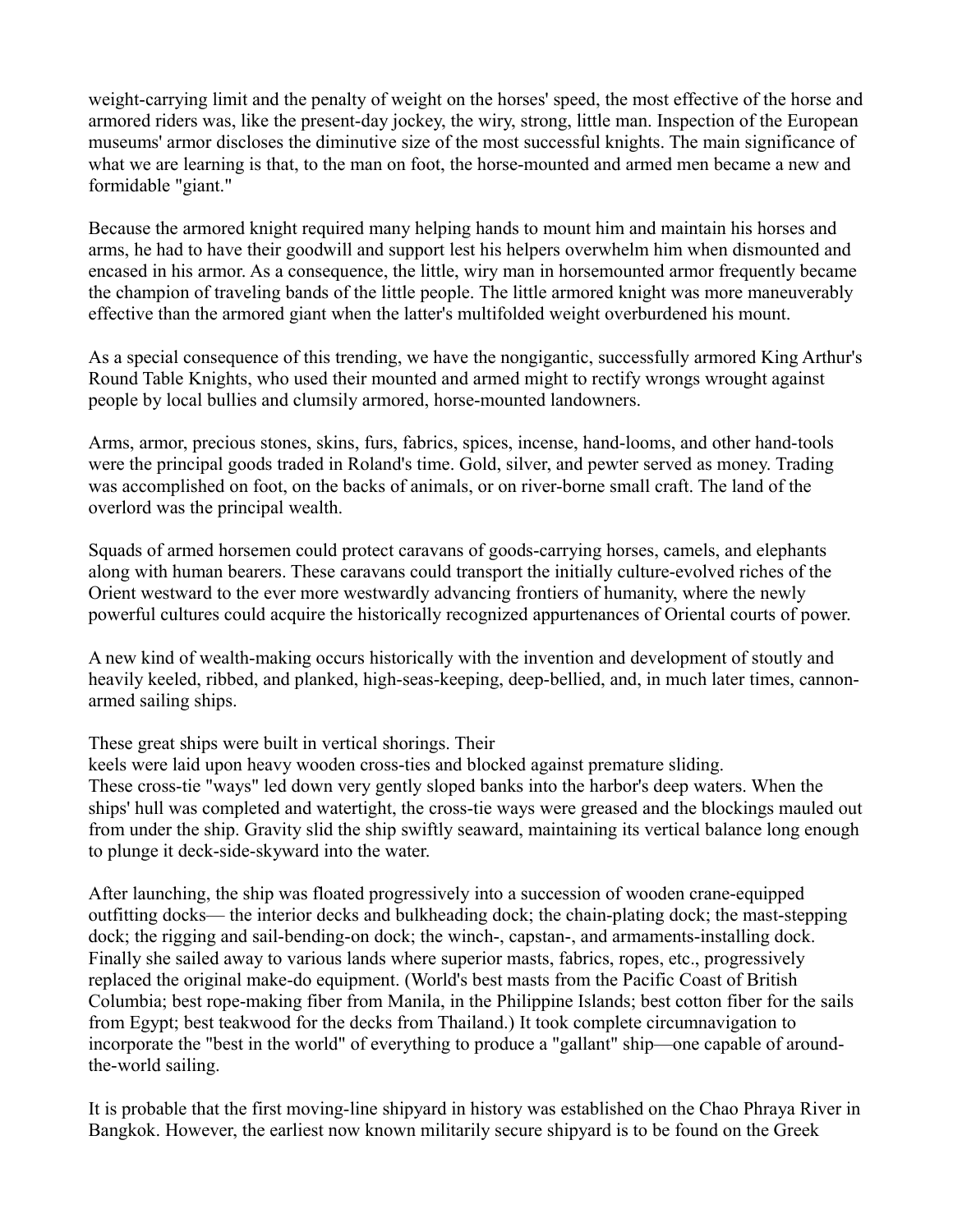island of Milos. It is in a miniature rock-walled fjord, well hidden from enemies by a deep-channeled, curved entrance. On the many rock platforms lining the fjord's walls, many shipbuilding artifacts were found. The Milos shipbuilding fjord was so well hidden that the Germans used it for their Aegean Sea submarine hideaway during World War II. (The Venus de Milo, now in the Louvre in Paris, came from Milos.)

History's next great moving-line shipyard is as yet to be found in Venice. So strategically important was the Venice shipyard that it was initially seized by Napoleon early in his campaigning.

Centuries later this progressively moved-forward-andadded-to shipbuilding pattern as yet clearly evidenced in the Venice shipyard became the prototype for all of massproduction industry's "moving lines."

The ship was, of course, a tool, but not a craft tool produced by one man. It was an industrial tool, massproducible and operable only by large numbers of highly skilled craftsmen, metalworkers, woodworkers, sailclothmakers, rope-makers, iron chain- and anchor-makers, seasoned sailors, and the coordinated muscle of "all hands." The merchant ship was a wind-energized industry, a tool that could sail around the world and carry cargoes worth many fortunes to lands not containing the materials brought by the ships, which when integrated with the home-port-occurring materials produced real wealth of increased life-support for more and more people.

The building, rigging, and arming of such vessels and the production of the materials with which to build them, as well as the production of the food and other necessities to feed and clothe all those engaged in the shipbuilding, required an effectively powerful military authority able to command the full-time commitment of the work and skills of the large numbers of humans involved. It also called for the amassing of large sums of negotiable wealth. Preferably the negotiable wealth was in the form of trade-implementing precious metals and jewels, commercially acceptable around the world.

For ages earlier the negotiable wealth had been the efficiently demonstrable products of labor and its produce, the grains and the livestock. Of the latter, the proteinamassed cattle constituted the most concentrated possible yet maneuverable realization of actual life-support wealth. Cattle were put up as collateral for the banker's loan of gold, silver, and copper coinage. When the voyage was successfully completed, the merchant-ship venturers repaid the banker and paid the banker his "interest" in the form of calves that had been interimly produced by the collateraled cattle. This was called "payment in kind"— kind being the kinder or "children" of the cattle. When bankers eliminated live cattle as collateral and dealt only in gold or silver, there were no gold coins being bred by gold coins as calves had been by cows, so interest was taken out of the capital gold by diminishing the equity of the borrower when he repaid his debt. The banker's interest was cut out of—that is, deducted from—the depositor's original "cap"-ital (head of cattle) stake.

As I made clear in Operating Manual for Spaceship Earth, (Published by E. P. Dutton, 1969.) when the farmer or cattlemen producers of "real wealth" of one hundred forward days of life support each for one hundred people—i.e., one thousand man-days of life-support—deposited their monetary specie equivalent in the bank and the banker loaned it out at 10 percent, it meant that the banker stole one hundred man-days of life support from the farmer depositor instead of providing the farmers the bankadvertised "safekeeping." The banker could hide this situation by price increase in the profits the banks made by using the depositor's real wealth units. But the depositor's dollar could buy him ever less real lifesupport units.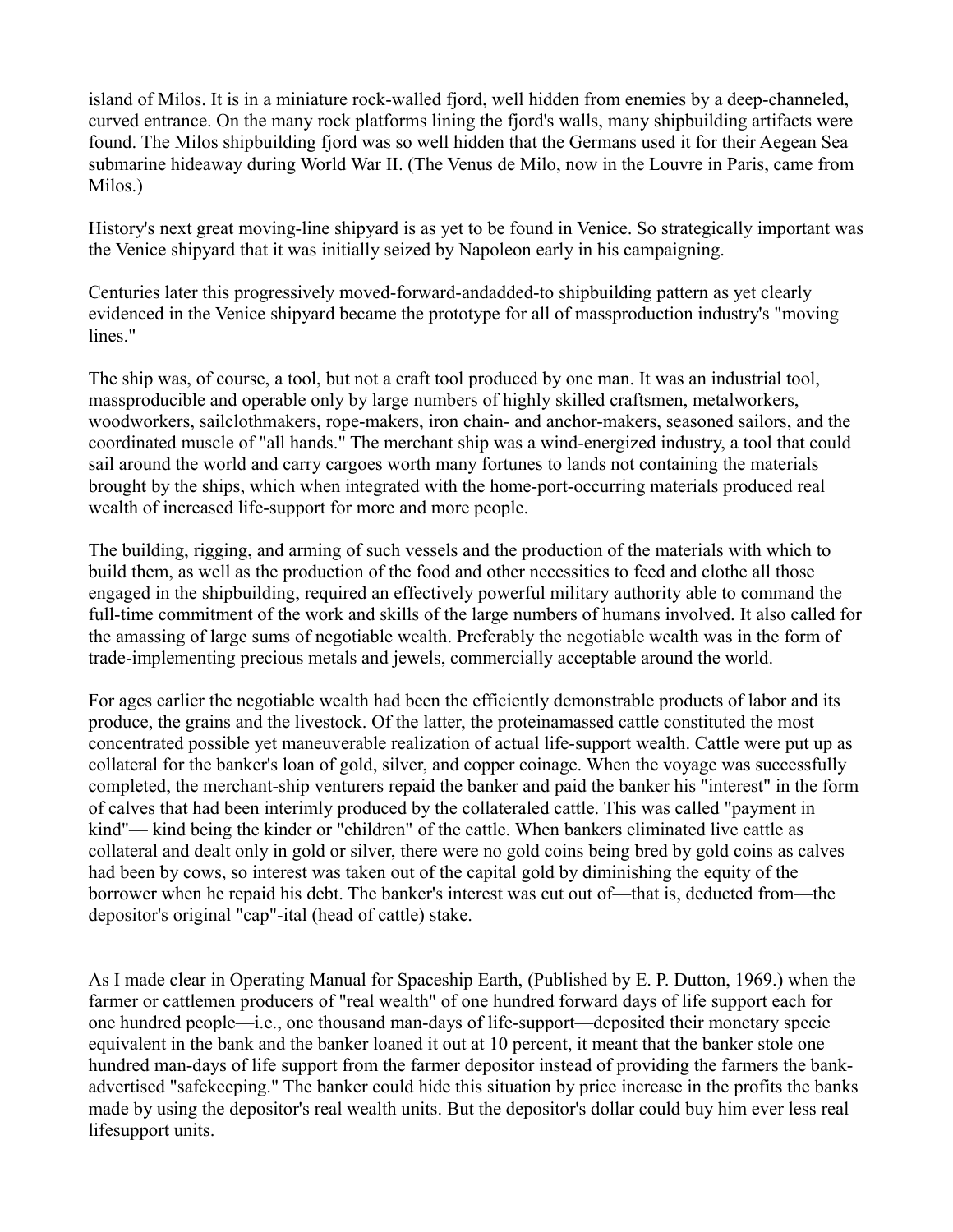The safe return of the merchant venturer's ships was so unpredictable as to constitute a capital investment of high risk but also of very high potential gain—most significantly a risk whose rewarding payoff might take several "crop" seasons to realize. The voyage might take several or even many years to complete. These risks in turn could be lessened by insurance.

As a consequence of all the foregoing, a half-millennium after Roland a new and overwhelmingly greater form of invisible seagoing and land-strutting giants appeared on planet Earth. This was a legally contrived, abstract giant —"legal" because the physically uncontradictable "topsword" king decreed it was legal. Having the most favored privileges accorded real humans, the giant, abstract, corporate "man" is inventively created in 1390 in England. (The corporate "human" may have been invented in ancient Babylon to cover the potentates' voyaging venture, but we have as yet no written record of such.) "His" abstract name is the "Merchant Venturers Society." This composite man was formed by the king of England with a small group of his very powerful friends, who lorded over their king-deeded vastlands.

By royal prerogative, the venture-financing riskers could not be held liable for any losses of the venture. With limited liability, individuals might sue the company but not the human individuals who underwrote the venture If the enterprise failed and went bankrupt, its shareholders lost their ventured stake but were not to be held responsible in any way for its debts. The creditors of the company were the losers, and not the shareholders. Bankruptcy could reflect no credit stigma upon the companies' shareholders. The shareholders were held absolutely blameless for any misfortunes of their ships' crew or for damage caused by collision of their ship with another ship. If the ship and its cargo were lost, the shareholders lost their original shares, but no more. As long as the ship operated successfully, the shareholders shared its trading profits

Whether the ship was lost or not, the banker who loaned the gold for the merchant ship's trading held the life-support-producing lands and their cattle as collateral. Since many voyages ended in disaster, the banker occupied a long-time, steadily profitable position in the overall merchant venturing—and as yet does.

Naturally, the shareholder's limited-liability advantage, granted by sovereign decree, encouraged a swift expansion of such enterprises.

In 1522 Magellan's ship demonstrated that the world is not a laterally extended plane off the edge of which a ship might plunge, nor an ocean extended laterally to infinity from which there was no return. Magellan's ship's circumvoyaging proved that the Earth is a sphere—a closed system with enormous trade-monopolizing potentials. Laws of the land could not be enforced on the sea. The seagoers were outlaws—privateers or pirateers. The most powerful outlaws became the sovereigns of the ocean sea.

In 1580, Queen Elizabeth was the largest shareholder in Sir Francis Drake's merchant ship The Golden Hind. Naturally, the queen granted Drake's venture "legal" freedom from liability. After paying Elizabeth her conspicuously major share, Drake and his other shareholders each realized almost 5,000 percent profit on their risked capital.

Enthusiastic over her Golden Hind venture, in 1600 Queen Elizabeth chartered the limited-liability East India Company. This time the shareholders acquired shares in a fleet of ships, docks, and warehouses in both England and India—not shares in just one ship, as in the earlier "venturing."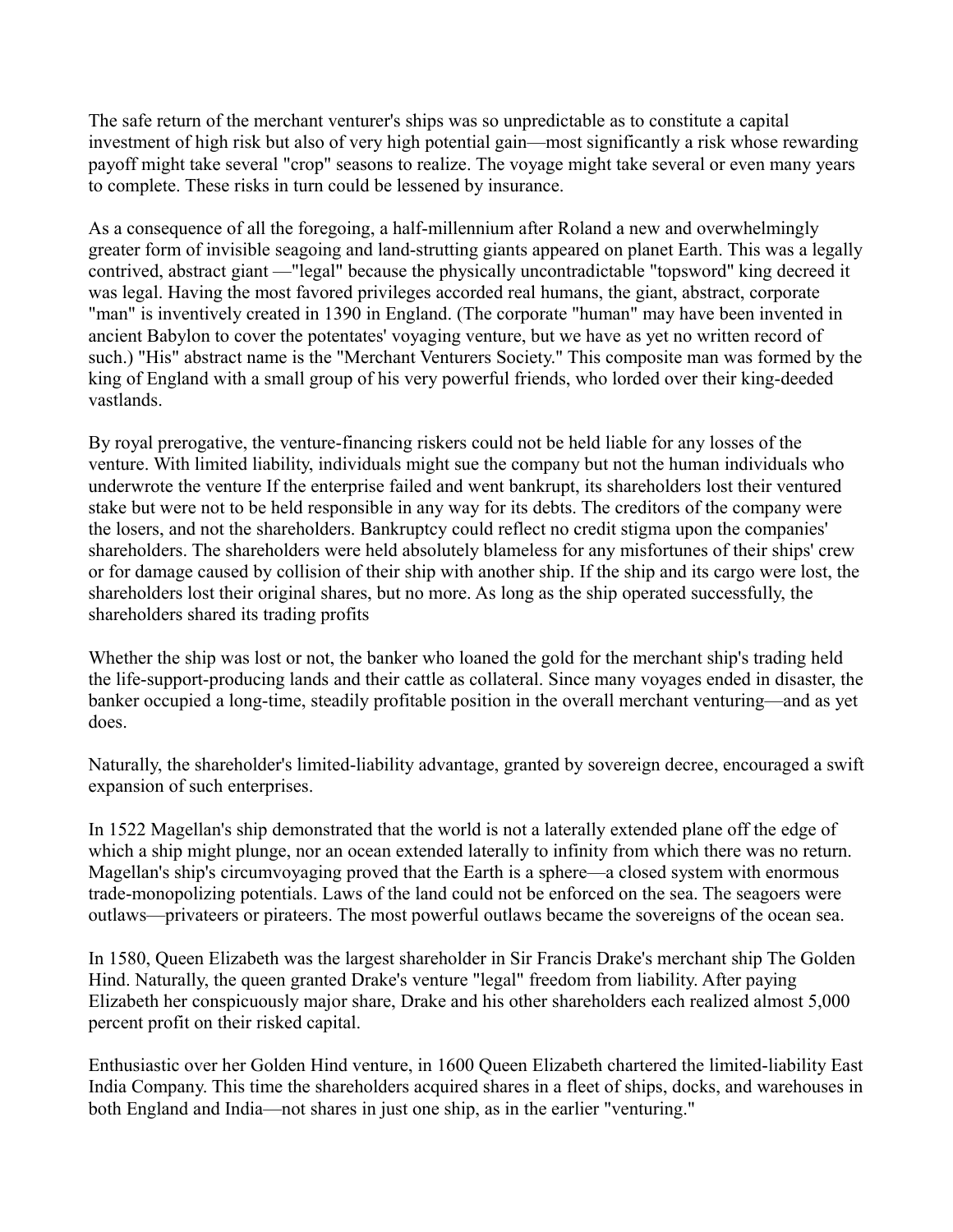Employing her sovereign power, Elizabeth limited the losses of its chartered riskers to their initial monetary or equivalent capital stakes, while continuing their right to receive their proportional profit dividends for as long as the venturing company might exist—in perpetuity.

Known later in England as "Ltd." (for "limited liability"), in France as "Societe en Commandite," in Germany as "Kommanditgesellschaft," and as "Corporation" under the U.S.A.'s "Inc." (for incorporated) status, this newborn abstract legal giant was to be treated as a human personality, empowered to do anything humans can do but also accredited to operate as an abstract, legal entity able to enter or leave any nation without a passport. As such it was able to employ millions of people and any amount of money, tools, buildings, and equipment, and to perform its giant acts anywhere about the oceanic world exclusively for the profit in perpetuity only of its shareholders.

When the Fourteenth Amendment to the U.S.A. Constitution was passed in the post-Civil War railroadexpansion days, the U.S. Supreme Court required that the individual states grant the corporation all the privileges and protection granted to human citizens. A hundred years later, in 1980, the U.S. Supreme Court ruled that a corporation had the same rights of free speech as all U.S. citizens.

To allow its corporate bodies to make a colossal new grab, Grunch has ordered its pet puppets to take over the world ocean-bottom resources. As of February 1982, the United States, Britain, France, and West Germany have reached preliminary agreement to bypass the stalled Law of the Sea Conference and proceed with development of seabed mineral resources, the Japanese foreign ministry said. Japan expressed opposition to the agreement—unconfirmed by the four other countries—and said such a program should operate under U.N. auspices. The United States and other developed countries have refused to agree to developing nations' demands that seabed development be overseen by a U.N. agency dominated by the poorer countries.

The fourteenth-, fifteenth-, and sixteenth-century rulers who instituted and empowered those abstract corporate giants were able to popularize their acts by celebrating the visual wealth of goods it brought to their country and to the political satisfaction of their many citizens. The profit to society was visibly distributed as the goods, services, museums, and public-place rarities the enterprising produced. The shareholders' dividend checks were invisibly distributed.

With the battle of Trafalgar in 1805, the risk-capital powers backing the "British Empire" became the "Sovereigns of the Seas." Until that time the high-sea venturers had carried gold and silver as their trading medium. This induced world-around high-seas piracy. The behind-thescenes masters of the British Empire then invented the annual balance of trade" as a world-around bookkeeping system which kept its gold off the seas and instead, after the year-end tallying of the trade interactions, transferred the gold from one country's London vault to another country's London vault. This withdrew the gold from the seagoing pirate's reach. However, it brought many of the pirates into the financial districts of great cities.

Naturally, shareholding in Ltd. enterprise became increasingly attractive as an investment risk, but soon the monetary size of investment required for share participation grew beyond the acquisition means of all but the wealthy. Stock-exchange brokers, for their own convenience, imposed trading only in hundred-share "lots" or "blocks," which quickly raised the equity-purchasing increments to so great a price that only the very wealthy could any longer participate in such venture-sharing. The capital games' playing-rules "kept the pikers out," the original pikers being the on-foot, pike-bearing castle guards.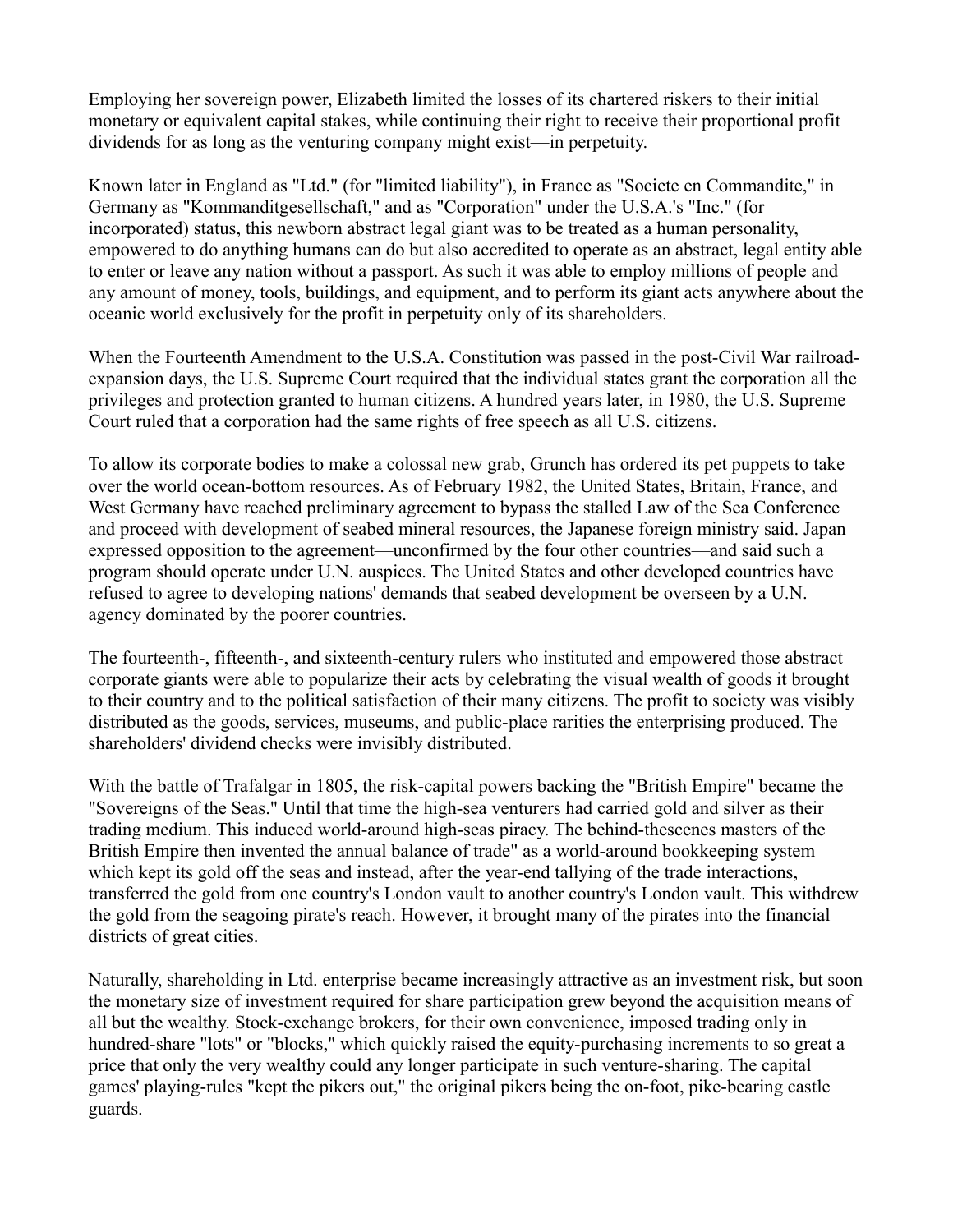In the nineteenth century the limited-liability corporate venturing began not only putting its shipyard donkey engines' steam engines in ships, but also mounting them on steel wheels on rails and powering them out of the shipyards. Thus they began railroading heavy loads inland. This initiated new massproduction industry centers at inland water-power sites. For instance, industrial venturing underwrote water-wheel-driven mass-yardage cottonmill fabric production, preferably in such low-wage-paying countries as India. The annual balance-of-trade accounting brought about many obviously inequitable economic conditions, such as, for instance, India's burlapbag-makers working for a penny a day. It was the vast profits made on burlap bags so produced which financed the early-twentieth-century expansion of the Massachusetts Institute of Technology in the U.S.A.

Such cotton and woolen fabric production-venturing was logically followed by thread and needles, pins, buttons, and small hardware mass-production moving-line ventures. With the introduction of electricity and the electricity-driven motor, industry began moving-line massproduction of dollar watches, tin cans, safety razor blades, big-city clothing-production sweatshops, then bicycles, then motor cars. In World War I, it introduced steel steamship mass-production; in World War II, transoceanic aircraft mass-production; and, in the "cold," puppet-nation-waged war (World War III), extraterrestrial travel and transport, and mass-production of invisible mass-killingry potential.

There is a fundamental evolutionary patterning in which, with each new era and phase of technology and social-economic venturing, both the tools and their products get bigger and bigger, and the numbers of humans involved multiplies. A period of doing more with more until a mammoth peak magnitude is attained which is followed by evolutionary production of ever more effective results with ever less pounds of material, ergs of energy, and seconds of time, all of which integrating synergy produces ever more comprehensively effective tools with ever smaller technological artifacts produced by ever fewer unskilled human workers—the 1895 to 1929 model "T" waxing to the 1960s Cadillac limo, then waning to the 1980 Japanese Honda.

For example, trans-ocean traffic brought into use ever more gargantuan ocean liners leading eventually to the five-day-Atlantic-crossing leviathans, such as the 81,000ton Queen Mary and her sister ship the Queen Elizabeth. Using the World War II technology's new, lightweight, high-strength, saltwaterimpervious aluminum alloys in her superstructures the S.S. United States was built to carry the same number of passengers and the same amount of cargo, and to cross the Atlantic at the same speed as the Queen Mary, though weighing only forty-five thousand tons, that is, 55 percent of the weight of the Queens.

These five-day-Atlantic-crossing passenger carriers are now obsolete. In 1961, three jet airplanes outperformed the S.S. United States in carrying capacity, in hours instead of days and at less expense.

In 1980, ever lighter, swifter "liner"-type steamships are being built, but only for luxury cruise ships. For twenty years, these obsolete ocean liners have been progressively replaced by ten-to-thirty ton, one-third-of-aday-transatlantic-crossing jet aircraft.

Another example of the little-to-big-to-little evolution is manifest in the world of mathematical computing. In developing trigonometry and its solution by logarithms, thousand of monks worked for hundreds of years to produce the one-degree tables of sines, cosines, tangents, and cotangents. During the Great Depression years of 1930 to 1936 the British and German mathematicians were hired by their governments in a joint project to calculate the table of functions to a one-minute of arc exactitude. Then came the big post-World War II calculating machines, Univac et al., filling whole university buildings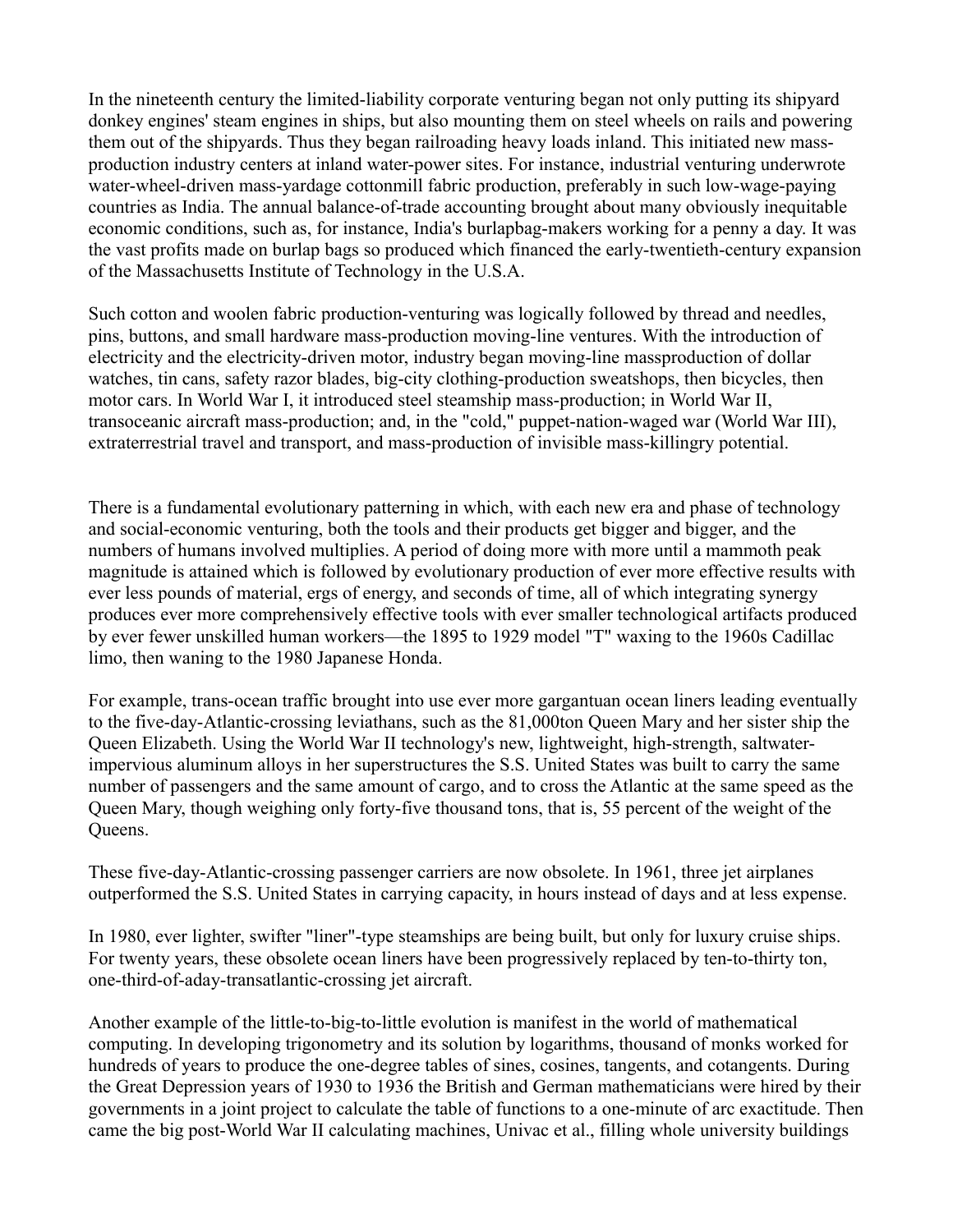with thousands of thermionic tubes. Then came the tubeless transistor and computers weighing and bulking far less, until we came to printed circuits and "chips" and table-top equipment doing better work than the whole-building-filling equipment. Before all this, I myself spent two pre-calculator or -computer years carrying out the trigonometric calculations for geodesic domes. I had to do so "longhand." Then appeared seventy-five-pound electric calculating machines, followed by the pocketsize computers with which the trigonometric problems that took me two years of work became solvable in one day by one person.

This process promises within a few years to become so miniaturized and so comprehensively capable as to be the size of a hearing aid, though able to interact with all the world-around computers and able to discern how best to operate our planet, making obsolete the opinions of corporate or government executives.

As mass-capital-venturing flourished after World War I, General Foods Company absorbed many pre-World War I individually owned, independent mass-producers of canned and packaged food. General Electric acquired other successful electrical goods manufacturers. The growth of corporate venture activity was, however, at that time yet identified by unique product categories.

After World War II, "mergers and acquisitions" and outright "takeovers" agglomerated almost all successful industrial capital ventures, regardless of their class of produced goods and services. The great conglomerates found it more profitable, safer, and more credit-powerful to diversify their risking. The successful "biggies" became ever more gargantuan—for example, the Dupont chemical company's 1981 acquisition of Conoco, America's ninthlargest oil company, for \$7.57 billion, to form the seventhlargest industrial corporation in the U.S. Because many of these conglomerations embraced all the national defense weaponry production, they "legally" qualified for guaranteed government "bailout" should their operation become financially "embarrassed" or debts unmeetable. The U S government's decade-ago bailout of Lockheed Aircraft or its multibillion-dollar guaranteed loan to private Chrysler Corporation (the government's military-tank producer) are the current outstanding examples.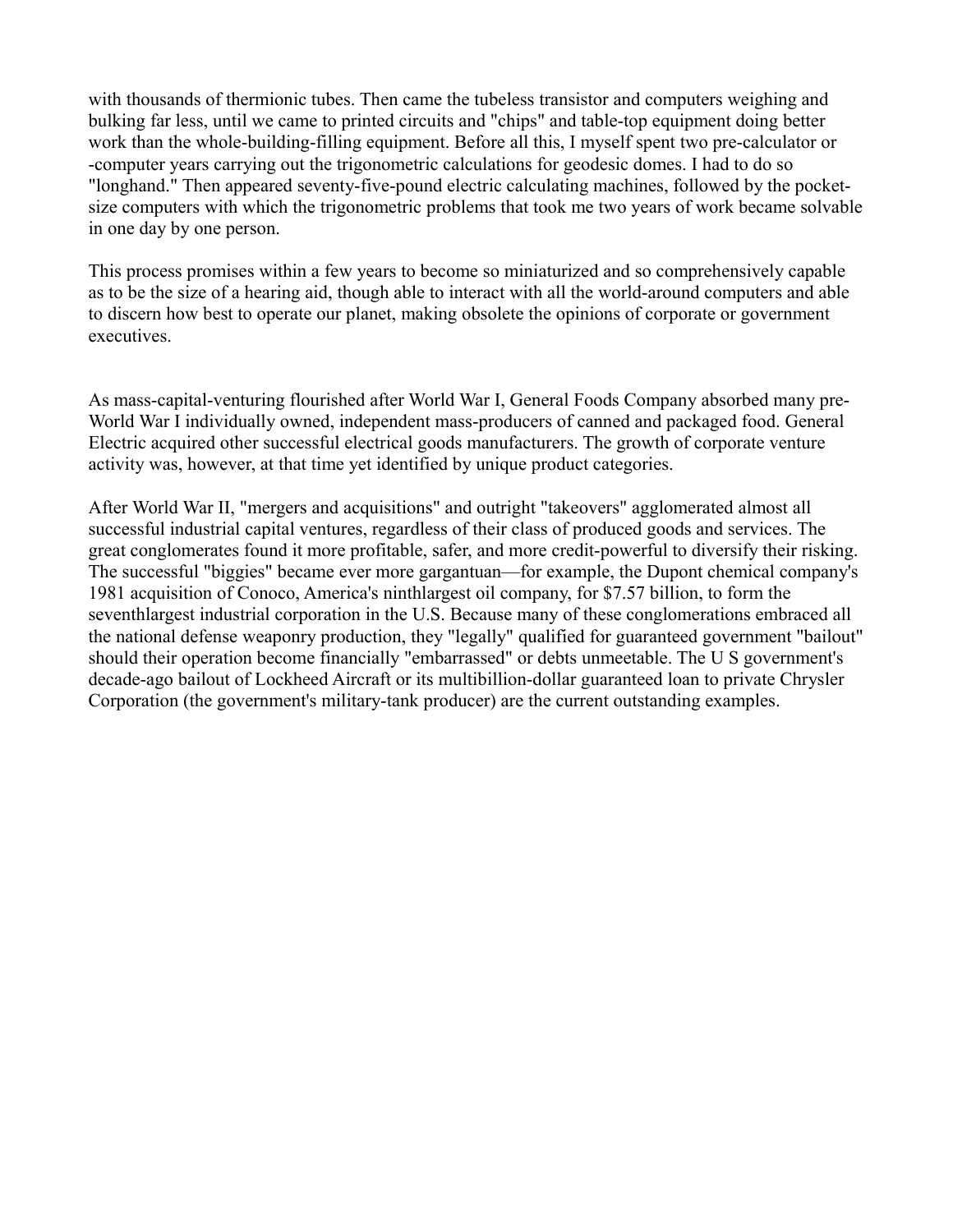# **Invisible Know-How, Inc.**

As mentioned earlier, limited-liability, abstract corporate "beings" needed no passports to travel altogether invisibly across national borders. Soon after World War II, America's five hundred largest corporations became supranational, taking with them (out of the United States) the invisible legal controls over what had been born as American industry with all its "know-how." The knowhow had been paid for initially by the U.S. people through their government's wartime (or "on the brink of wartimes") underwriting of the prime technologies as initially developed only for the U.S. Department of Defense or the Manhattan Project or the space program, developed in wartime at government ("we the people's") expense and turned over gratis for "operational efficiency" in "peacetime" to privately owned corporations.

World War I brought vast munitions-buying on credit by the U.S. government, and the figures ran into multi-millions of dollars as private U.S. industrial corporations acquired postwar operational rights to all the wartime government-financed new-era technology production machinery. Stockholders prospered. World War II saw the same U.S. government credit employed to produce "multi-vaster" new-technology munitions, with the dollar figures running this time into the multi-billions of dollars. World War III's third-of-a-century of "cold-warring" between the U.S.A. and U.S.S.R., waged vicariously through many hot-war puppeted nations, has seen the annual munitions figures running into the multi-trillions of dollars. The U.S.A. 1981 "national" debt is over a trillion dollars, and the U.S. cannot pay even the interest on that debt. We can very properly call World War I the million-dollar war and World War II the billion-dollar war and World War III the trillion-dollar war.

In the meantime, all the industrial research and development as well as its products have become involved with the invisible technologies of atomics, electronics, chemistry, molecular alloying, and information processing. All the research and development of all the products and services that are going to affect all of our forward days are now being conducted in the realm of the electromagnetic spectrum "reality" not directly apprehendible by any of the human senses.

While the North American-situated factories and spectacular city buildings seem to be and are thought of by humans as being American property because they are located on American land, most are no longer U.S.A.people-owned. For instance, though thought of as "American," a majority of the skyscrapers of Honolulu belong to Japanese bankers. Arabian oil billionaires own many U.S. city skyscrapers. Kuwait owns the large South Carolina coastal island of Kiawah.

What was once world-around high credit for American ingenuity and friendliness is no longer existent. On February 1, 1982, the United States ambassador to the United Nations stated to the media that all the "United Nations now hate the U.S.A." What they hate is Grunch, but Grunch is able to deceive the world into blaming the very innocent people of the United States.

All the continental U.S.A.'s industrial factories and grounds and 90 percent of all that can and does produce physical wealth has already become or is about to become the humanly invisible property of inhumanly operative supranational corporations controlled by the invisible human owners of invisible Swiss bank account code numbers.

A vast new giant of approximately no-risk capitalism is now astride the world. "Earning" over a trillion dollars a year, this supranational giant's monopoly over know-how, wealth, research and development,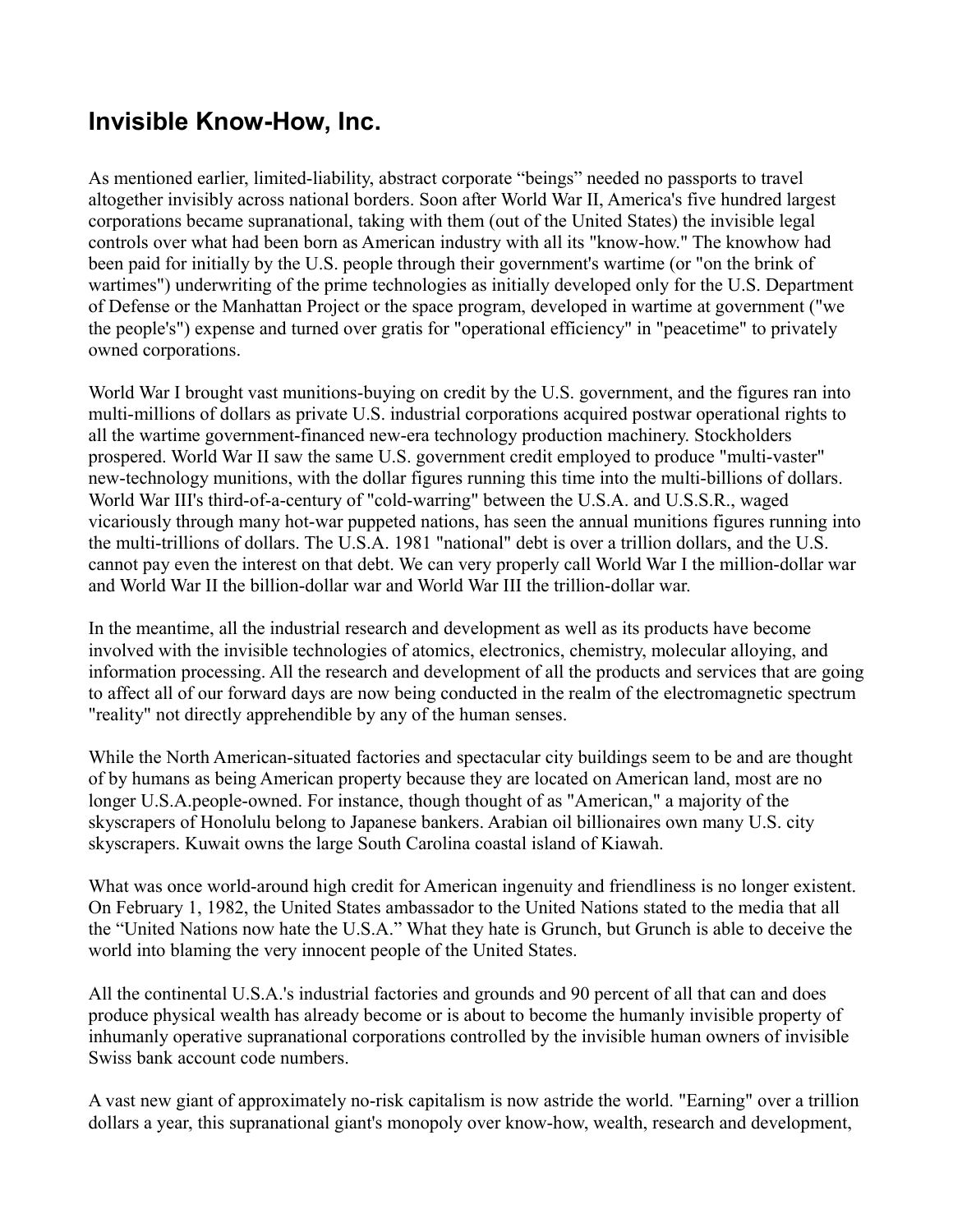and production and distribution facilities is worth at least \$20 trillion (U.S.A. dollars, September 1981). While the giant now owns and controls four-fifths of the planet Earth's open-market bankable assets, \$1 trillion of those giant's assets are in monetary gold bullion. Astride spherical Spaceship Earth, the supranational corporate Grunch of Giants faces a political giant of noncapitalistic forces controlling the lives of two-thirds of humanity.

In making these observations in regard to inanimate corporations we do not infer antisocial attitudes on the part of the corporate officers. A corporation's executives are elected by its board of directors. The directors are elected by the number of shares of stock as voted directly by their holders or as voted by the holders of their share's proxies. This voting is not on a democratic one stockholder/one vote basis but on an as-many-votes-as-sharesowned basis. This being so, the corporations' lawyers have no alternative to reminding any altruistic, socially concerned executives that the corporation is committed by law only to making money for its shareholders, and therefore that any socially concerned, altruistic proclivities of any corporate executive must be realized outside the corporation and at the executive's own expense. For all the same basic reasons, the inanimate, literally soulless and heartless corporations cannot feel and express human sensitivities and thoughts, such as I find printed on desk-top cards in my hotel rooms around the world. I find it specious for a hotel chain to assume the role of moral arbiter by, for instance, printing cards displayed in their hotel rooms which define "love" as being the act of forbearance from stealing the hotel's towels or by exploiting the public concern over energy problems by asserting on their room cards that "love is saving the electric current costs." Since the corporation is only a legal device, the only possible reason for paying those "love" cards' printing costs is to reduce the hotels' operating costs, thus hopefully to increase the corporate dividends. Such operational tricks may well bring about promotion for the "ingenious" executives who conceive them.

In the August 3, 1981, issue of Time appeared the following article:

President [Reagan] appointed William Baxter, a Stanford law professor who firmly believes in the virtues of large-scale enterprises unfettered by excessive Government regulation, to be his antitrust chief in the Justice Department. Baxter's boss, Attorney General William French Smith, succinctly stated the new Administration's philosophy in an oft-quoted speech before the District of Columbia Bar. Said Smith: "Bigness in business is not necessarily badness. Efficient firms should not be hobbled under the guise of antitrust enforcement."

Baxter openly accepts some responsibility for the merger phenomenon. Said he last week: "The statements we've made at the Justice Department have allowed people to think about mergers that they really wouldn't have thought about in past Administrations." Mobil's bid for Conoco is a case in point. Such a merger between two of the top ten petroleum companies would never have been seriously considered during Jimmy Carter's term. Baxter insists that his trustbusters will not allow any acquisition that significantly reduces competition within the oil industry or any other. He also maintains that a Mobil-Conoco combination would be subjected to tough scrutiny in Washington. [That is one reason why the subsequent alternative deal which united non-oil Dupont and oil Conoco was countenanced— R.B.F.]

Baxter should be wary if only because the American public has long been apprehensive about excessive corporate power. [Attorney General Smith] admits, "The strains of populist hostility toward large companies are deeply ingrained in the U.S.A. Government trustbusters have enjoyed broad public support as they attacked both concentration within an industry and combinations between corporate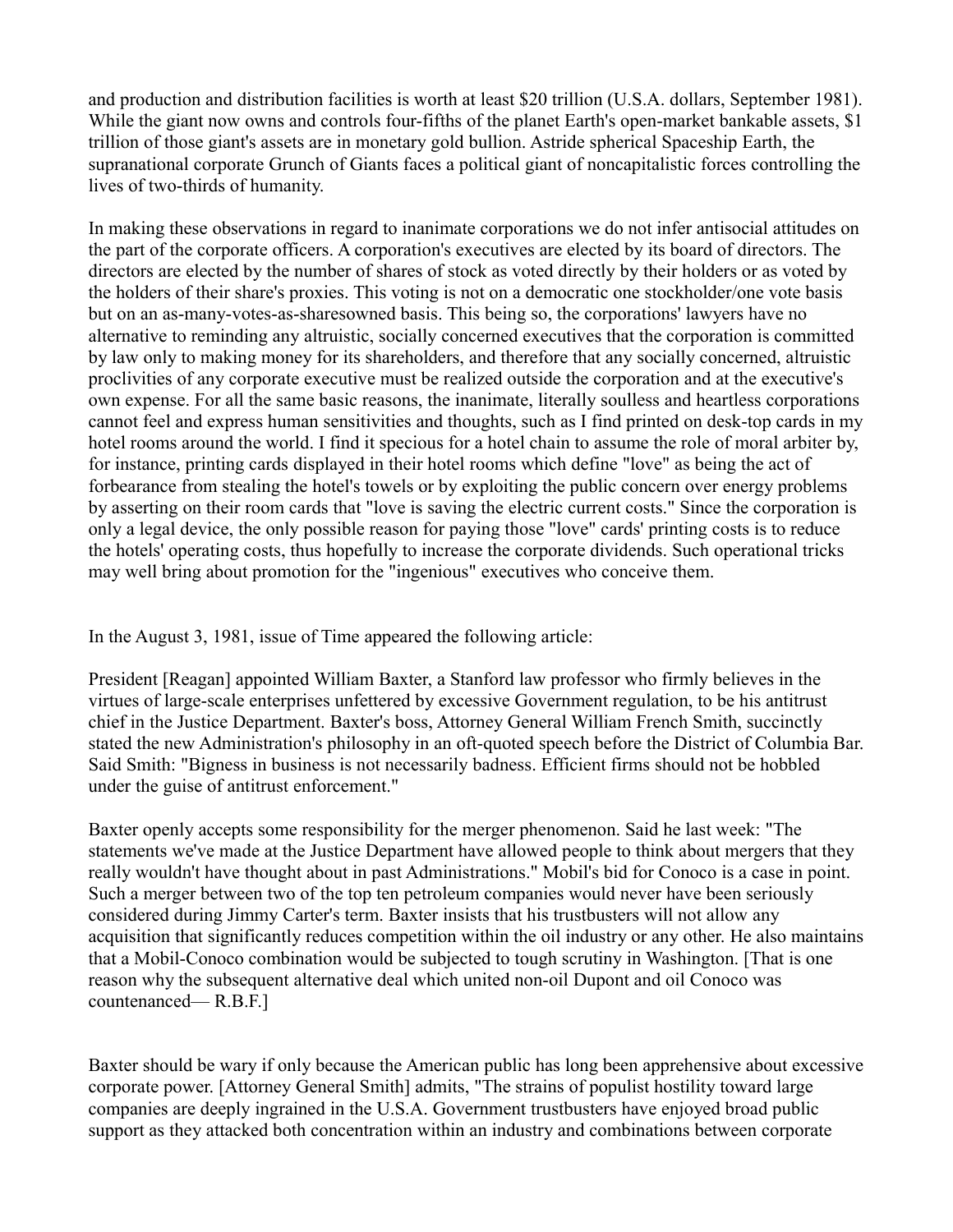giants in unrelated business." Yet the burgeoning growth of corporate America has outpaced all the antitrust efforts. Since World War II, the portion of U.S. industry controlled by the 200 largest manufacturing firms has risen from 45% to 60%. [Socioeconomically, that is from majority to minority control—R.B.F.]

The attorney general chooses his words carefully. What he speaks of as U.S. industry is not the ownership of the corporations conducting the industrial activity; he speaks exclusively of the physical production activity itself taking place under the roofs of factory buildings situated within the geographical borders of the U.S. of North America. The capital title to and productive earnings of these are 60-percent owned and controlled by the entirely unknown majority owners of the escaped-from-America, supranational corporations—the Grunch.

One-third of humanity lives outside the lands controlled by socialism. All unbeknownst to and undetected by the one-fifth of the one-third of humanity residenced within the U.S.A., gradually crossbreeding "worldians," their one-third-of-a-century-ago kudos for realistically articulated generosity to and concern for others, as well as the U.S. peoples' legal ownership and control of their economic assets, have been altogether exploited, usurped, or stolen from them by the invisibly integrated supranational corporate giants. The Grunch has conducted its ruthlessly selfish activity always in the name of the U.S.A. people.

The now majorly literate crossbreeding world humans are now looking askance at both the socialist and capitalist giants as these politically opposed powers multiply their to-anywhere-deliverable, humanityannihilating bombs.

"Modern weapons are growing so sophisticated and so small [ephemeralization—R.B.F.] that any future armscontrol agreement would be impossible to monitor and enforce," according to a Knight-Ridder News Service dispatch. "What we are going to see ["experience"—R.B.F.] in the next generation of weapons is invisibility, which translates into insecurity," according to William Kincade, a former naval intelligence officer.

Even such an informed source as Admiral Stansfield Turner, former head of the grand-naval-strategyformulating U.S. Naval War College in Newport, Rhode Island, then commander-in-chief of the U.S. Navy's Mediterranean fleet, and then Director of the Central Intelligence Agency, says: "Any hope of limiting total destructiveness is slipping past us."

In the affairs of the supranational corporate giants, real quality of product, consciously sustained, has given way to packaging-allure and advertising-proclaimed "quality" as commensurate only with the best interests of corporate moneymaking. As already mentioned, heads of great corporations are elected by the stockholders' directors, who in turn are chosen by those controlling the majority of voting shares, who make their choices only on the basis of greatest earnings performance. Operating only as abstract, global-magnitude legal entities, all the unknown-owneredand-controlled supranational corporations have no human-community consideration other than as potential customers, consumers, or fighting-force conscriptees.

At the termination of his presidency, Eisenhower expressed his shocked dismay over the exclusively self-concerned military-industrial complex that he had found to be growing inexorably as a malignant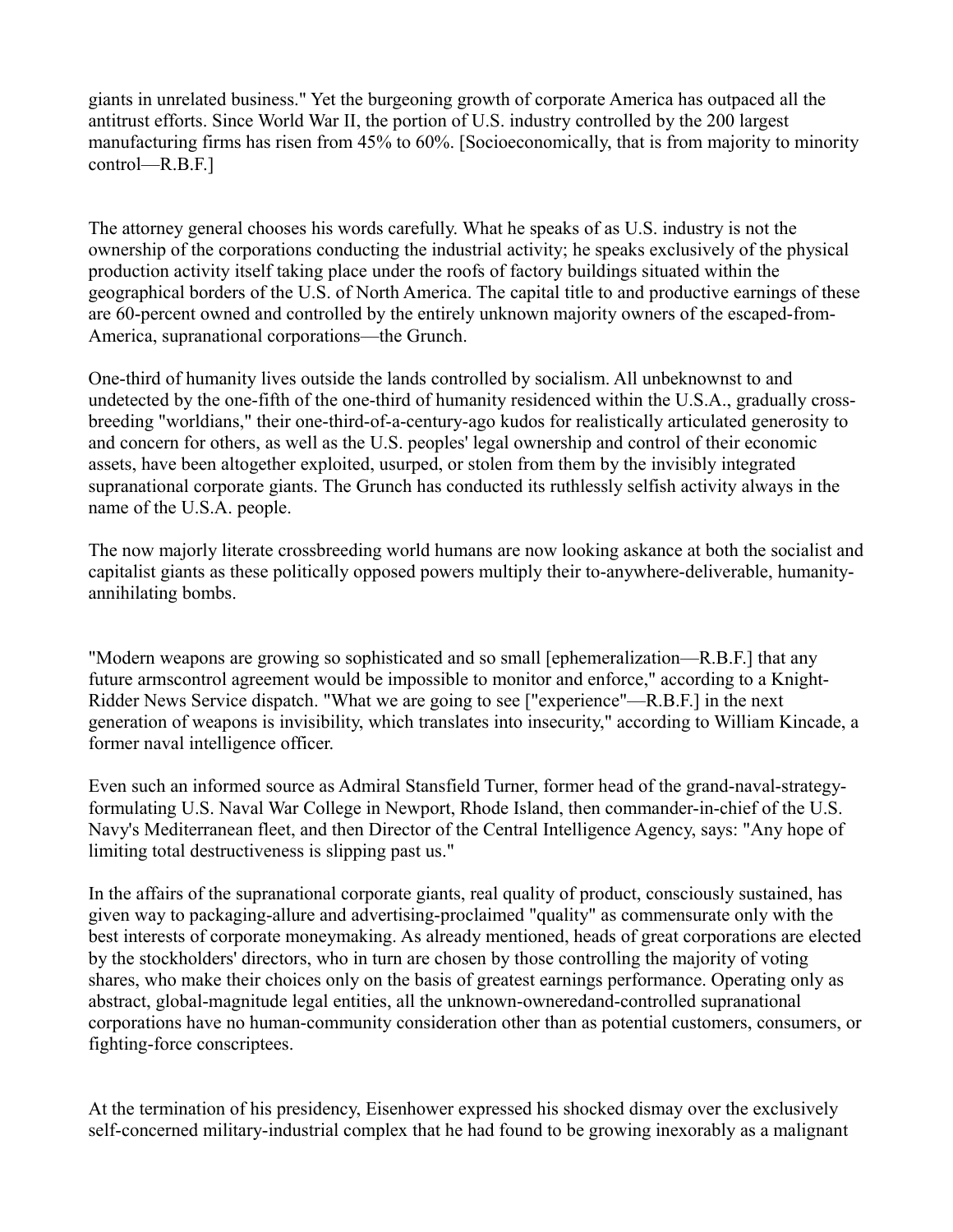economic organism. There is no question of Eisenhower's innocence of such a phenomena as he assumed his great responsibility. In the same way I am confident that Reagan is utterly unaware of the existence, magnitude, and nature of the supranational colossus. He knows he is dealing with rich and business-wise-proven individuals whose organizational management effectiveness is of a high order. Because the colossus is operating an invisible technology, and society is so specialized that each individual is acquainted with only a few of the billions of other specialized invisibilities, and because of the invisibility of who the supranational shareholders may really be and where they are, I am confident that Reagan truly thinks that he is operating strictly within the historic limits of a U.S.A. national government and not as a stooge of an invisible Grunch of literally soulless supranational giants. I don't think David Rockefeller or any of the justices of the U.S. Supreme Court, or Volcker, head of the Federal Reserve Bank, or Margaret Thatcher, or the heads of any of the world's governments think of their problems in the realistic terms of their being governed entirely by the inanimate, socially unconcerned, supranational colossi, as the possibly lethally nonhuman growth could prove to be. However, Grunch could also prove to be an army of benign giants, because it will depend more and more on its complex, world-around computerization integration, and the data entered into that integrated network will continually evidence that the present technology could make the world work for everyone, and at a much more profitable level than realized from weapons production. Nor do I think these present power structure spokespeople see the supranational corporations as the unwittingly benevolent agent of evolution about to close the historical era of separate "nation-states" and to institute in its stead the era of omni-economically successful, omni-integrated planetary society.

For the past thirty years the U.S. government's grand defense strategy has been a puppet of the supranational corporate giants with the strings invisibly manipulated. This policy has concentrated on accumulating greater numbers of atomic bombs than those of the U.S.S.R., while all the while the U.S.S.R. was (only) ostensibly endeavoring to keep pace with the U.S.A. bomb production. In reality the U.S.S.R. was dominantly preoccupied with building an all-oceans, primarily underwater navy from scratch and expanding numerically its conventional-weapons army divisions.

At the time Eisenhower became president of the United States, the military experts of both the U.S.A. and U.S.S.R. had independently concluded that a missiledelivered atomic war would be the first war in history in which both sides would be utterly devastated. In gunmunitioned warfare, whoever shot first and accurately won. The other man's shot never got away. In 14,000miles-per-hour delivery rocketry warfare, the 670,000,000miles-per-hour operating radar vision of both sides gives each side enough advance notice after its respective enemy has fired to let loose all of its arsenal before the enemy's missiles arrive. For the first time in warfare history, both sides utterly lose. For those hotheads in the capitalist world who as yet contemplate pre-emptive firing of the U.S.A. arsenal of atomic warheads, it is importantly relevant that the Russians have accurate, geographically triangulated positioning of their U.S.A. targets, while the U.S.A. does not have accurate geodetic triangulation of the location of most of the U.S.S.R. targets. (See Critical Path, "Triangulation Mapping," pp. 184-188.)

To best understand the present (November 1981) world crisis, it is necessary to turn history back for almost a century, back to when Edison invented the electric lamp and the direct current generator. J. P. Morgan, Sr., the economic power structure giant, was the first to act upon the realization that: whoever developed, manufactured, installed, and controlled the physical-energy generators and the meteredenergy distribution and cut-off system could and would control the national economies into which they were physically introduced. The air we breathe was everywhere so plentiful that its availability could not readily be monopolized. There were too many ponds, lakes, rivers, brooks, and wells to make the metered watersupply systems a generally monopolizable business.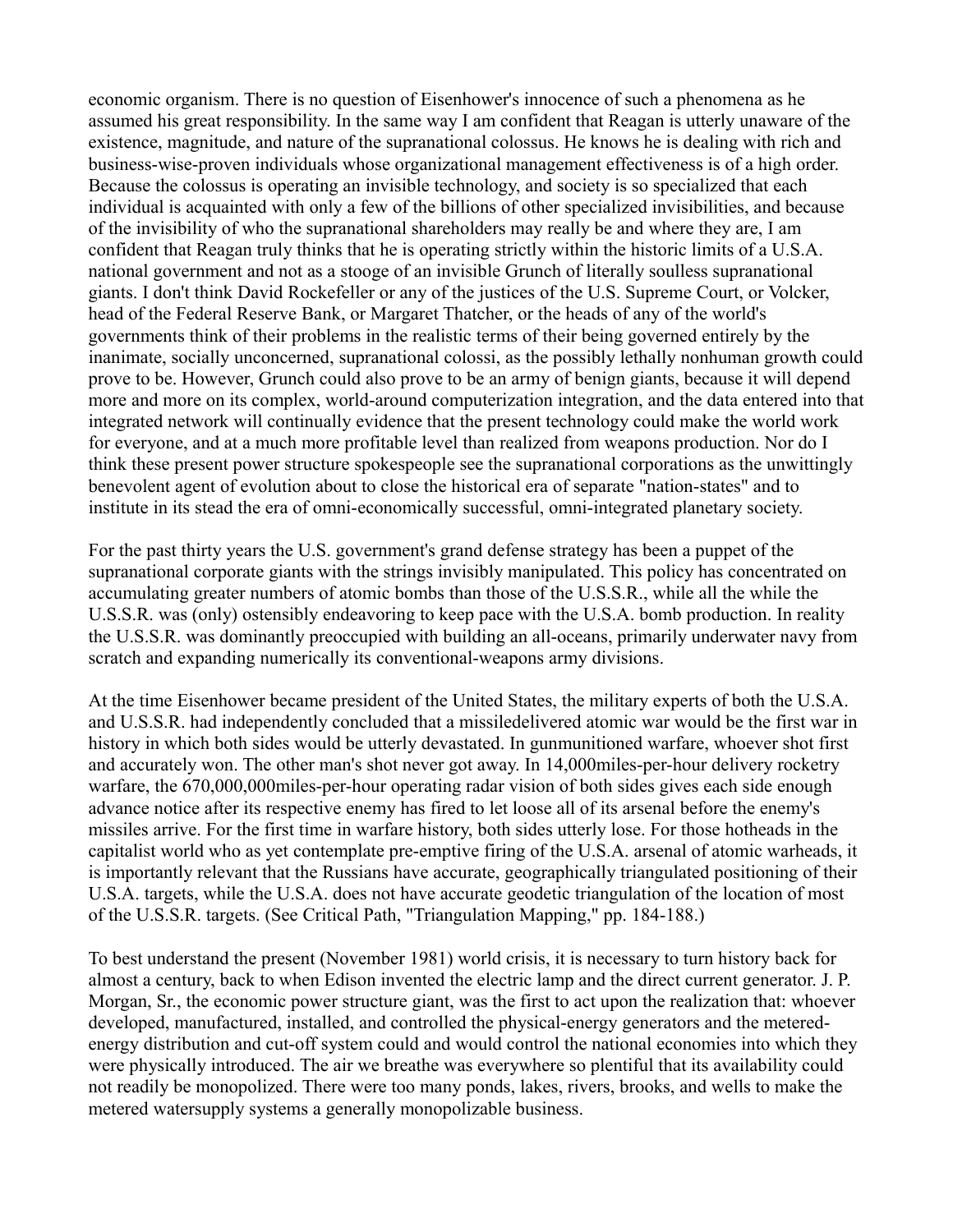When Alexander Graham Bell invented the telephone, it had to compete with the post-office conducted mail and required far greater numbers of employees. Morgan saw that the copper mines and the electric equipment manufactured from copper as well as all the power-generating companies involved the least labor participation and the then maximally profitable business.

All of the foregoing required the availability and controllability of an utterly unprecedented magnitude of physical apparatus and installation of otherwise unemployed monetary wealth. The patents of Edison's inventions and an army of astute lawyers and brokerage houses became the pivotal legalprecedent-accepted economic properties and work force in amassing the initial procurement capital of Morgan's power monopoly.

This initial capital-amassing was greatly augmented by selling interest-bearing bonds to widows and trust funds in general, seemingly safely secured by the vast lands given as a "grateful" U.S.A. people's government as a subsidy to the pioneer railway-building and -operating companies. The railroad company bonds were secured by the seemingly highly valuable real estate adjacent to all the railroad, cross-country rights-of-way, their way-station town properties, railway stations, trackage, etc. which railroad company bonds were purchased for widows and trust funds in general by their trustees. This capital amassing initially financed the electric power companies. As we have noted elsewhere, these railroad bonds became worthless in the 1929 economic crash. Nobody wished to buy the old depot buildings, etc.

When the automobiles and the auto-trucks took so much business from the railways as to render the railroad passenger systems profitless, and cross-country, pipeable petroleum replaced coal as a prime fuel, and giant transoceanic tankers were developed, and the Middle East oil lands were explored and developed, the petroleum business rose swiftly to become the maximum economic power giant of the twentieth century, outpowering the Morgan utilities- and banks-based system.

The number of kilowatts of electric energy being generated from each BTU (British Thermal Unit) of fossil fuels burned or foot-pounds per second of water-power-derived turbine-functioning has continually increased since the very beginnings of electric-power generation and distribution. Concurrently, the weight of the production and distribution equipment to produce that power rapidly decreased per each kilowatt or horsepower of energy produced and delivered. As a consequence of this neverceasing technological increase in overall efficiency, the actual overall cosmically predicated costs of energy generation have always and only decreased, and cost increases have been the consequence of those in top power-positions contriving through pricing to be able to pay ever greater dividends to shareholders and thus to increase the stockmarket value of their own shares, thus in turn to increase their power to control the amassed money of others as capital. Such capital power manipulation is intoxicating and seemingly unchallengeable.

However, as with all socioeconomic-political power evolution, the politically appointed "public service" commissions in all the states have consistently granted even higher kilowatt-hour price rates to the privately owned, deceptively named "public service companies" producing the electric power. So unchallengeably powerful are the "public service" commissions that in 1981 and 1982 they have been able to allow great utility companies to abandon some nine hundred million dollars wasted by utility companies as they abandon their partially finished atomicenergy plants on the U.S. West Coast charging the loss to the consumers by increasing their rates. This results in private enterprise making a \$900 million bad gamble and having the capability of passing on their loss to the public.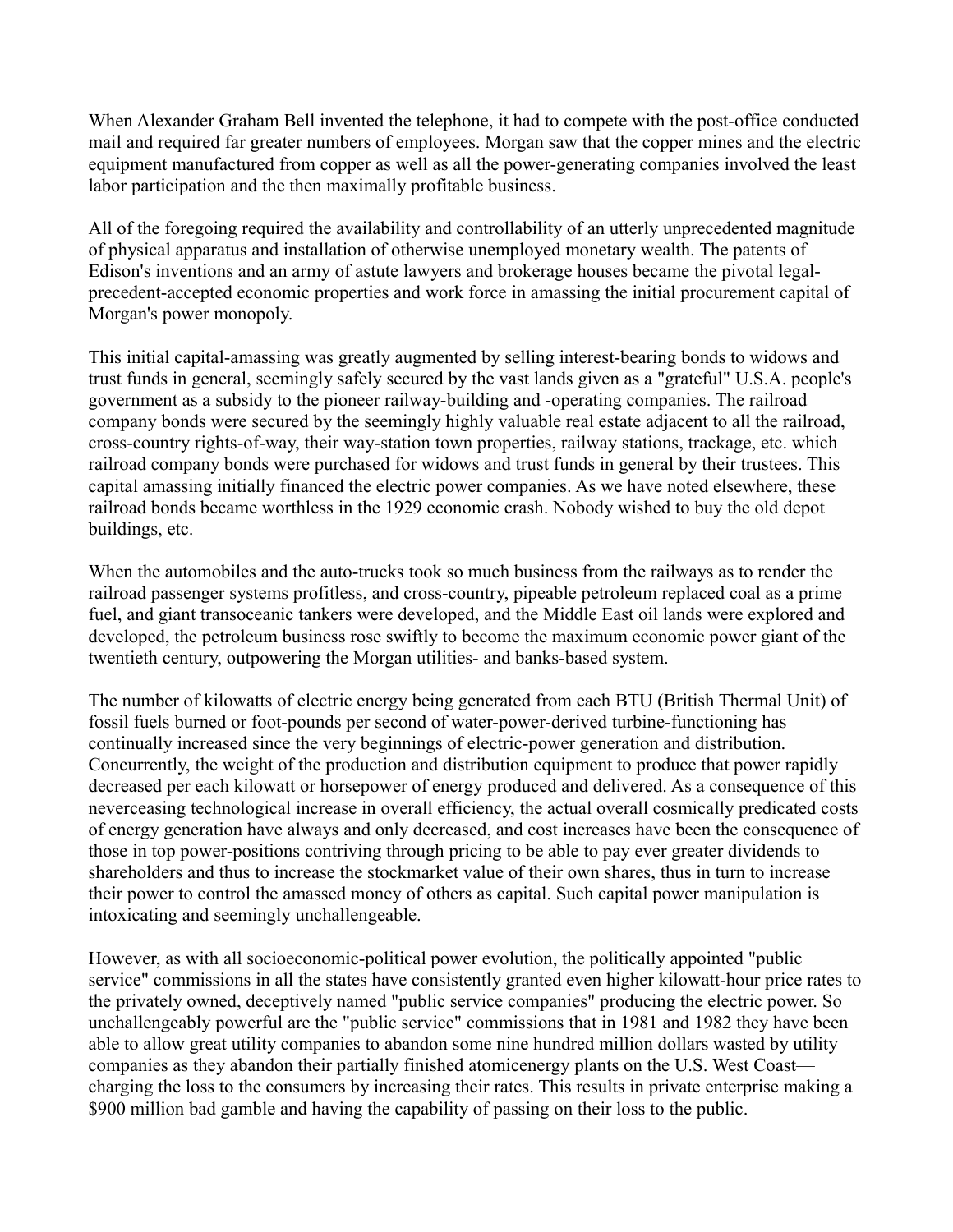The constant fundamental operating-cost reductions, combined with constant price increases, have produced so much money that the power-generating businesses are amongst the wealthiest and most invisible of the politically manipulative organizations. After World War II, the electric power industry's three-quarters-of-a-century accumulated wealth successfully combined its political power with that of the oil giants to "take over for nothing" the total atomic-energy program assets. This included all of the know-how and production apparatus of the U.S. government's military atomic-energy program, for which development the U.S. citizens had paid \$150 billion.

This amassing of political power coincided with a generally dawning awareness of U.S. youth in general and an ever-increasing percentage of the mature U.S. electorate regarding the corruption of the political representatives of their theretofore-trusted democratic government. This corruptibility is inherent in the fact that the TV electronic campaign costs of U.S.A. elections now amount to \$50 million for the presidency, \$10 for a senatorship, and \$5 million for a congressional seat. This corruptibility is enhanced by the U.S. Supreme Court's hang-fire no-ruling of 1981 which will allow unlimited money to be spent in the next election years.

The now-gone supranational corporate giants have always known that the fossil fuels can and will become exhausted. To meet this contingency, their post-World War II last-third-of-a-century grand strategy has been to force the U.S. government to develop superior atomic-war capability, knowing full well that atomic warfare will terminate human occupancy of planet Earth, which fact would eventually force the government to abandon its war use. First and foremost, however, the power monopoly would have to have accomplished their "public service" atomic energy objective; first, of becoming contractors to operate government atomic facilities; second, of siphoning off from the U.S. government all the latter's atomic scientist personnel and all the invisible know-how to develop world-around atomic-energy plants to feed into their wired and metered energy-monopoly system as the petroleum source diminished and approached depletion. In the meantime, while maintaining their power over the U.S.A and other political systems, their grand strategy found it necessary to have the U.S.A. and Western World population satisfied that the U.S.A. was successfully maintaining its fighting superiority over the U.S.S.R. by producing more atomic bombs than the Russians.

To initiate his wired and metered electric-energy-power monopoly in the "gay nineties"—1890—which threefourths of a century later became an overwhelming socioeconomic power, the elder J. P. Morgan used the earlier formula of issuing bonds and preferred stocks on each of his enterprises as soon as they were paying dividends. He was thus provided with additional free capital to initiate other branches of the power-structure system: for example, in copper mining (for use in the generation and conduction of electric power), steel manufacture (for the highline masts and structural housings of the electric equipment), etc.

He used his engineering firm of Stone-Webster to design and build his foreign-country power systems operated by Electric Bond and Share Company—EBASCO. His priceincreasing by the power companies was automatically matched by increase in the stock-market sale of his companies' shares. These share values increased with his own equities' advance. Using these equities as capital, he opened his own banks.

Because his enterprising monopolies earned good dividends, shares in his companies became increasingly popular. His own bank and the banks he controlled opened brokerage departments. He backed the opening of many stock-exchange-seat-owning individuals' brokerage houses to cope with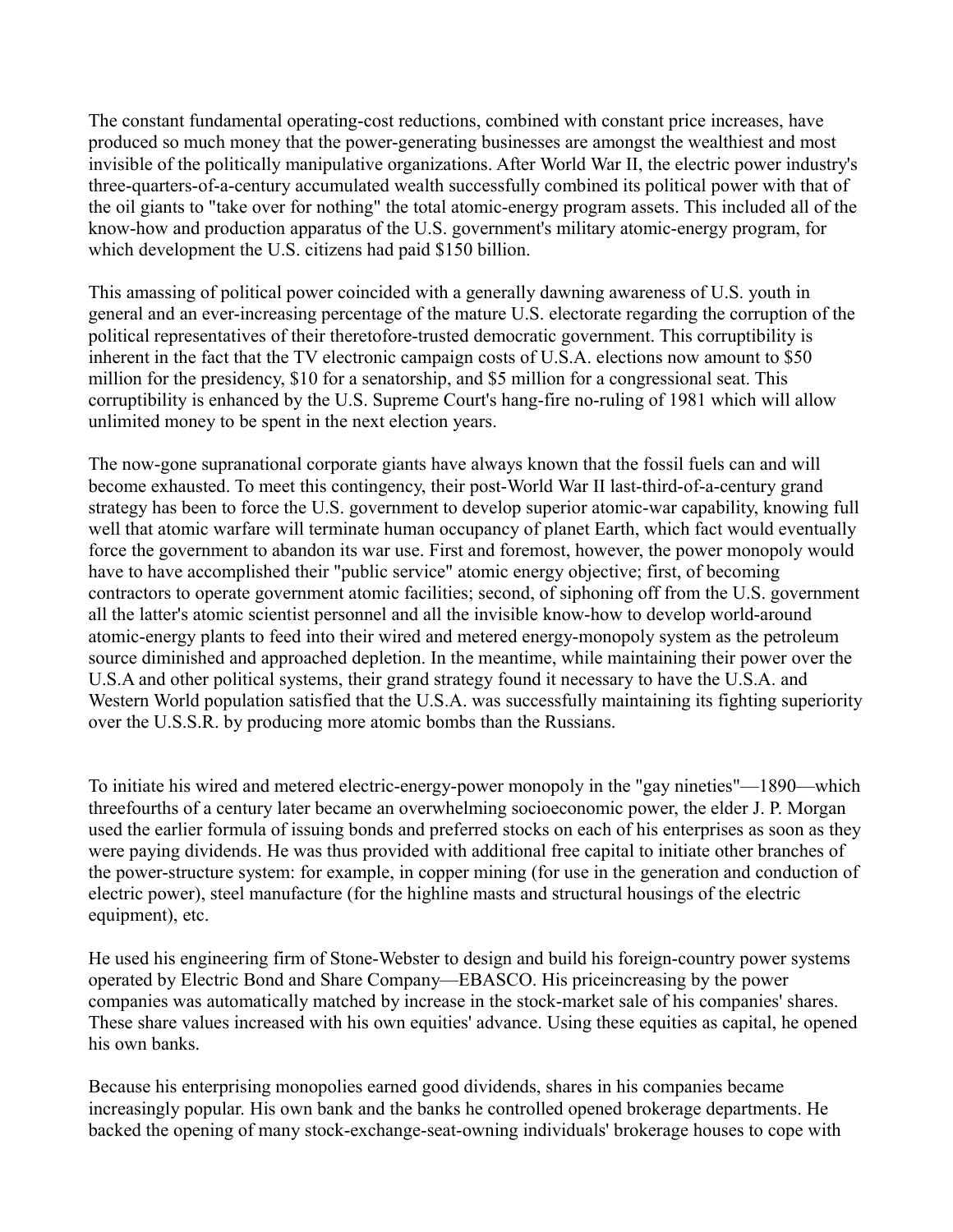the increasing complexity of openmarket selling and buying of his companies' shares or bonds. By the time of the 1929 Crash, Morgan was controlling the boards of directors of General Electric, General Motors, U.S. Steel, the big three copper companies, the telephone and telegraph companies, all the "Edison Electric" public utilities, etc.; and many of the U.S. banks.

At the outset, Morgan's partners gave Harvard University its law and business schools, from whose highly educated, specialized graduates they recruited the army of lawyers and financial experts to service their Wall Street offices. This legal army handled the behind-the-scenes complex contractings and financial paperwork implementing Morgan's and his associates' enterprises. There being no laws against so doing prior to 1929, he used general bank deposits to underwrite his enterprises.

In the early 1920s, the Morgan-dominated banking system pushed farm machinery sales to farmers on timepayment plans secured to the banks by first mortgages on the farm properties as well as on the machinery. As I explained in Critical Path, the bad hog market of 1926 hit farmers financially, causing many to be unable to make their monthly payments on their time-purchased farm machinery. The country banks not only replevined the machinery but foreclosed on the farms, which were mortgaged to guarantee the time payments—the country banks found the farms unsalable, as there were no other U.S.A. individuals eager to go into farming. ("How You Gonna Keep Em Down on the Farm After They've Seen Paree?" —World War I song.) Then the bigger city banks, which had loaned the small banks money based on the "soundness of physical land and machine collateral," foreclosed on the small country banks. The larger city banks also found their foreclosure properties unsalable. No cash funds were available to accommodate their depositors' withdrawals. "Runs" on banks multiplied. There came a crisis moment when over five thousand banks closed in one day. Finally the big Chicago banks closed and only the big New York banks remained open. Then it was discovered that they, too, having loaned their deposits for industrial ventures, now lacked cash monies with which to refund their depositors and the New Deal and FDR declared the "Bank Moratorium," thereby avoiding admitting the bankruptcy of the U.S. banking system and with it the end of U.S.A. capitalism. The U.S. Congress, inquiring exhaustively into the matter, found that those New York banks' brokerage departments had been using deposits for underwriting venture industries. Because this was at the heart of the failure, the Glass-Steagel Banking Act of 1933 was enacted"permanently"—it was hoped—separating venture brokerageunderwriting from the New Deal government's guaranteed bank deposits of the people.

J. P. Morgan, Sr.'s strategy of organization of the financing and control of U.S.A. industrial development was evolved from his close cooperation with the Bank of England's centuries-old, behindthe-scenes laws of accepted precedent of physical property rights and their convertibility into "paper securities" as marketable shares in enterprise. The Bank of England and Morgan nurtured the young Grunch of eighteenth-century giants from their youth into lusty nineteenth-century colonial maturity. J. P. Morgan became the official fiscal agent of the British Empire in World War I. As the "Allies' " purchasing agent from 1914 to 1918, Morgan's amassing in the U.S.A. of the profits of World War I shifted the world capital of the grunch of corporate giants from Europe to America, and until the 1929 crash assured Morgan's dominance of the socioeconomic evolutionary balance of power over human affairs on planet Earth.

• • •

The Russian Revolution brought about the 1917 inception of the U.S.S.R. and its organization of world communism as an evolutionary challenge to capitalism's power.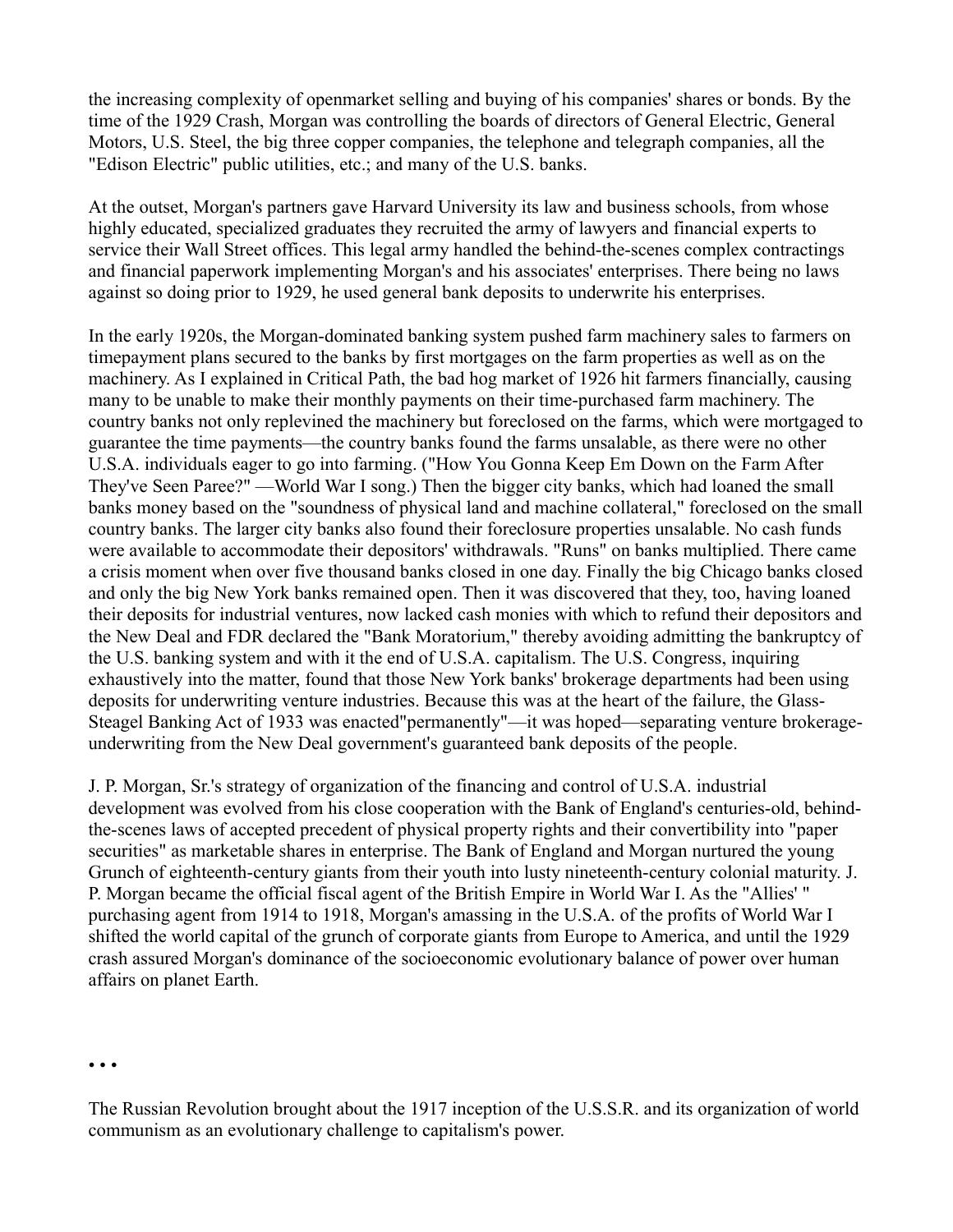In Critical Path I have traced these evolutionary events to 1981. In 1981, the supranational invisible moneymaking colossus finds itself faced with the U.S.S.R.'s 1981 superiority in number of conventionally armed divisions and greater all-oceans naval power than that possessed by the U.S.A. and its NATO allies.

U.S. Secretary of Defense Caspar Weinberger admitted in April 1981 the extraordinary Soviet military buildup, which has left in its wake the U.S. loss of strategic defense advantage which it had maintained in the fifties and sixties. He cites Defense Department data showing the Soviets' four-to-one advantage in tanks, their two-to-one tactical advantage in atomic-powered, atomic-missile launching submarines, and a four-to-one advantage in submarines, and in addition the sizable increase in the weight and accuracy of their nuclear intercontinental strategic missiles. He describes their naval buildup as the fastest in naval history. Weinberger states that, at present, the U.S.S.R. continues to outbuild the U.S. two-to-one in surface vessels and five-to-one in submarines, according to his latest figures. (Jane's annual publications of international armaments have been providing these figures quite accurately over the years with no mention of them by the petro-atomic-power-structure-puppeted U.S. politicians and even less mentioned by the supranational-giants-controlled U.S. press.)

To regain its military edge (detente) over the Soviet Union, if it can be done at all, and assuming that the U.S.S.R. does nothing to offset the attempt, will take ten years and, according to Defense Secretary Weinberger \$1.6 trillion or approximately \$1 billion a day (\$365 billion a year) over the next five years, just for starters. The supranational-money colossus needs that time to build its CIA-organized and U.S. people's unknowingly financed fighting power, officered by mercenaries (For example, the aborted Seychelles "invasion" of November 27, 1981, involving mercenaries based in South Africa.) and soldiered, sailored, and piloted by puppeted countries to attain a superior posture over the Soviet Union or any other power—including even a possibly-to-be-catalyzed, supranational, individually thinking and acting, spontaneously cooperating amalgam of now majorly literate, apolitical, worldaround citizenry.

Since it takes millions of dollars to win U.S. elections, the vast majority of America's crossbreeding youth and an ever-increasing number of its adults concede politics to be so inherently corrupt as to cause increasing numbers of qualified voters to withhold from voting, lest in doing so their action be misconstrued as constituting their approval or acceptance of the present-day corruptibility of politics and its consequent inability to articulate the will of democracy.

In 1980, of the 227 million persons in the United States (159 million of whom were eligible to vote), only 78 million, or only one-half, of the eligible persons voted in the most negatively momentous presidential election in nearly a third of a century. Of that number who voted, only 40 million voted for the winning candidate, Ronald Reagan. The "overwhelming majority" that President Reagan repeatedly claims legitimizes his "mandate" for sweeping executive and legislative change consists, in fact, of only 14 percent of the people of the United States.

Many youth and many oldsters inspired only by a concern for all Earthians and convinced that their voting cannot stem big money's "will" did not vote. On the other hand, the economically rich, seeking to secure their economic advantage, for example rich widows and retired executives, leave it to their lawyers, stockbrokers, or such organizations as the very minor minority organization (immorally misrepresenting themselves as the "Moral Majority") to make their voting decisions.

Regarding such doing-the-thinking-for-others organizations as the "Moral Majority," we have Yale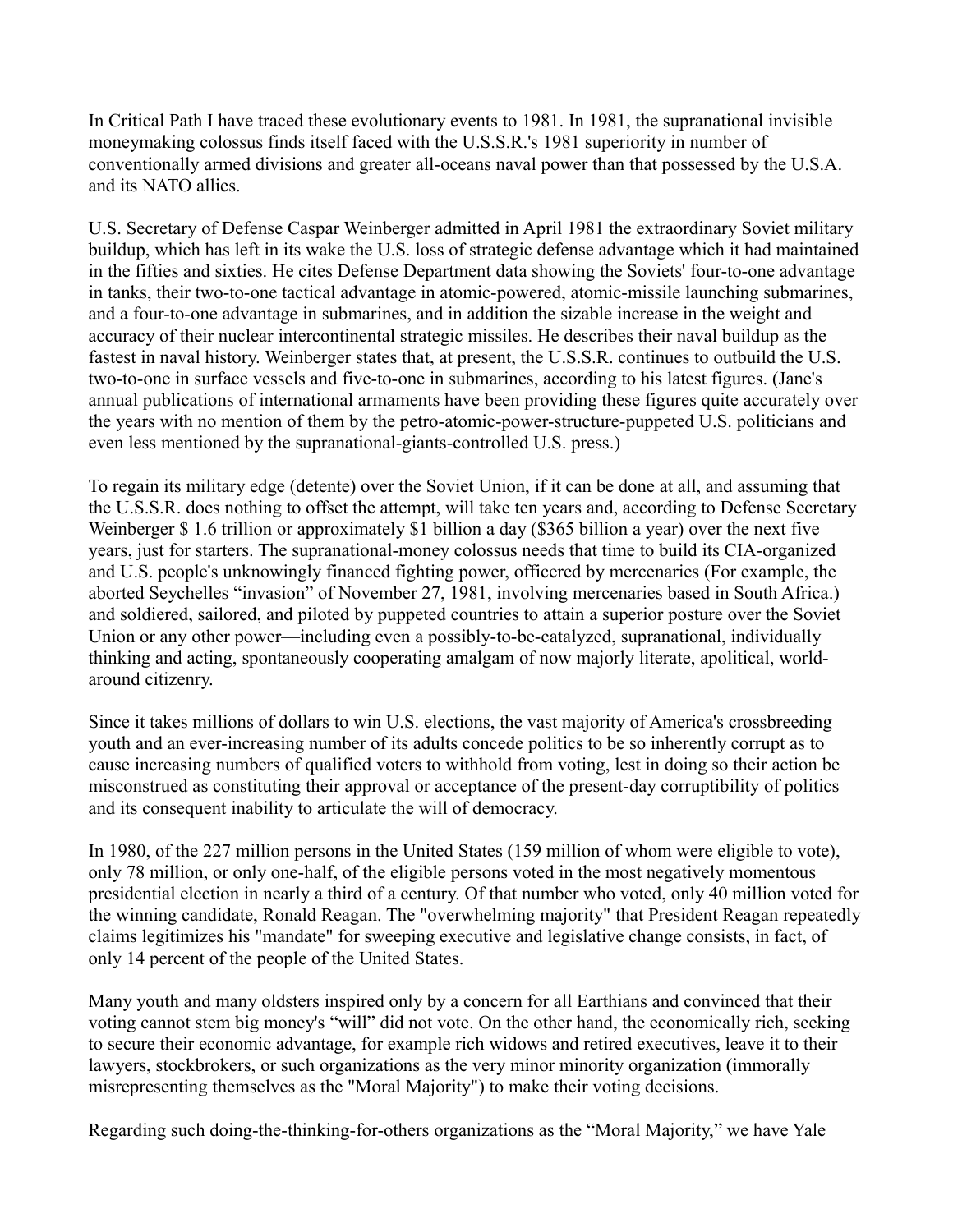University President A. Bartlett Giamatti's statement in August 1981, as quoted from a United Press International dispatch:

He said that the Moral Majority and other "conservative" groups are "shredding the spiritual fabric of our society" and are "intent on destroying diversity of opinion.... They threaten through political pressure or public denunciation whoever dares to disagree with their authoritarian positions.... They would sweep before them anyone who holds a different opinion." Giamatti further criticized the "peddlers of coercion" for pressing uncompromising attitudes that are "dangerous, malicious nonsense" and as being advocates of "polyester mysticism" with a goal to "divide in the name of patriotism.... They have licensed a new meanness of spirit in our land, a resurgent bigotry that manifests itself in racist and discriminatory postures."

The supranational-giant-controlled Madison Avenue advertising billions at once replied through the editorial pages of its U.S. newspapers which undertook to vitiate the statement of Yale University's president. It is not likely that the third-oldest and second-richest university in America has a board of trustees and faculty that would select as its president an irresponsible "crackpot," which many media editorials asserted Giamatti to be.

Because many of the invisible supranational corporation's manufacturing facilities are presently located on U.S.A. geography, and the invisible giant's armaments objectives require ten years lead-time, the colossus has now of necessity placed its initial armaments orders in the U.S.A.-situated factories. Capitalism's supranational corporate colossus also finds it most convenient and invisibly expedient to continue doing its business under the name "United States" which is easy for it to do effectively: first quite simply by hoisting the American flag in front of all its factories, and second by pulling the vital strings of the finance-shackled and lobby-locked congressional puppets to make them pass the requisite legislation. Thus, the colossus now (early 1982) has in production the necessary first-things-first of its ultimate ten-year, multi-trillion-dollar procurement, world-published as being "U.S.A. national defense activity."

Throughout its first 127 pre-World War I years, the U.S. government often had no national debt. World War I left the U.S.A. with a national indebtedness of \$33 billion. The U.S.A. banking system went truly bankrupt in 1929, but the New Deal's 1933 Bank Moratorium postponed recognition of that fact. Since then the moment of acknowledgment that the U.S. government itself is financially bankrupt has been postponed first by further- and further-ahead postponements of the payoff dates for U.S. notes and bonds and by successive votes of the U.S. Congress to increase the national debt limit. By "money accounting" (in contradistinction to real-wealth accounting), the U.S.A. is now realistically bankrupt. Since Nixon became president, the U.S.A. has been unable to pay even the interest on its national debt, let alone reduce the principal. Before Nixon, Congress assumed tax underwriting of ever greater interest-bearing on ever more postponed and greater national debt limits. For all the Nixon years and all the years of his successors the president has had annually to file a negative budget, meaning the U.S. cannot even pretend to be able to pay the interest on its indebtedness.

The supranational-money-colossus banking experts therefore have ordered its U.S. 1981 president and its congressional puppets to legislate stringent budgetary measures without reducing Grunch's annual earnings, to be accomplished by curtailing old-age medical aid and eliminating schoolchildren's lunches—eyewash measures permitting the U.S. government to "technically" assume that by 1983 it would be balancing its budget as a first requirement of "sound banking practice," warranting the banks loaning their funds to accommodate the most profitable known business, that of armaments. However, by 1982 it became evident that the administration was not going to be able to do so, even within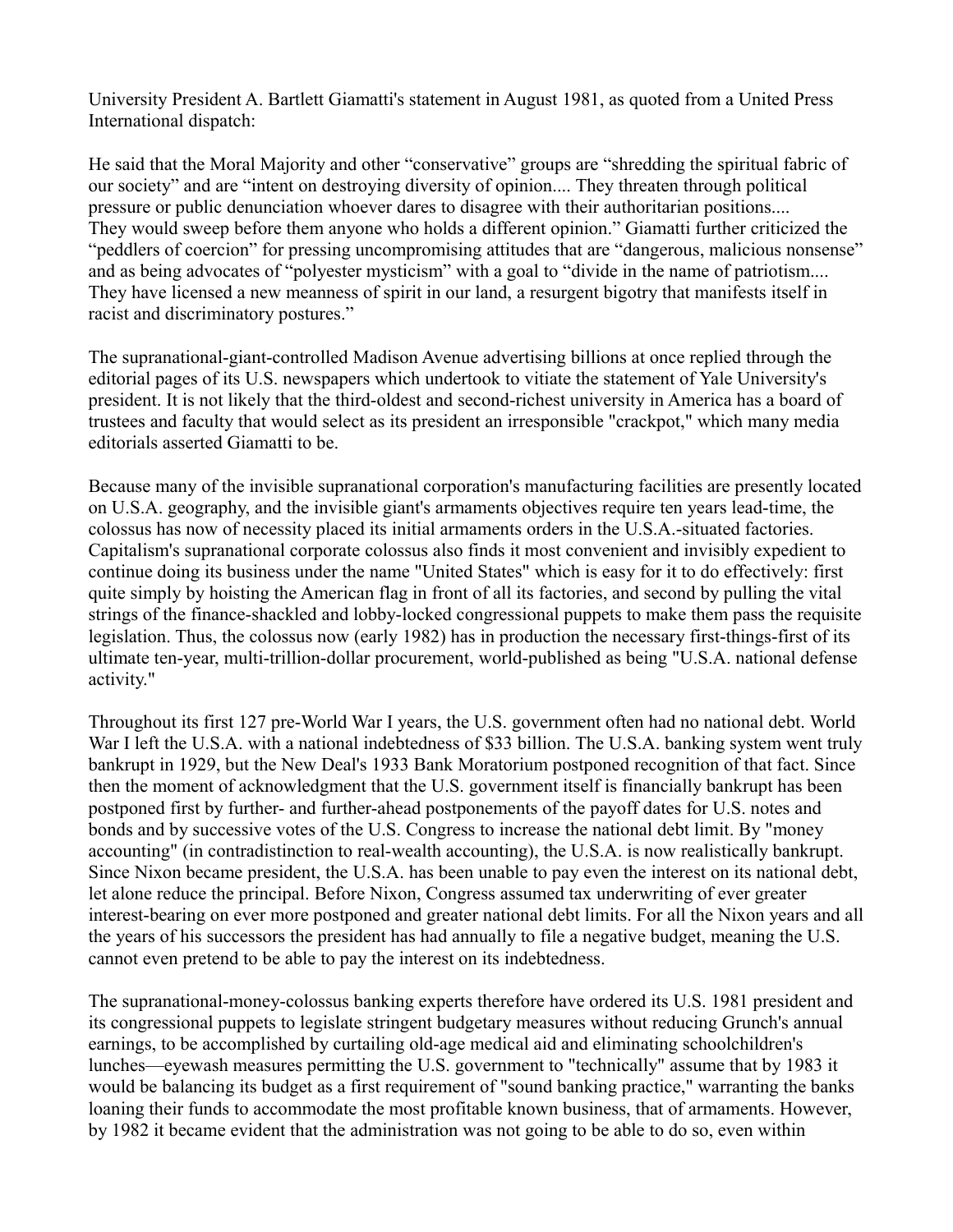roughly a \$100billion deficiency. Balancing the budget would, in fact, be only a "creditability" cosmetic in view of supranationalcontrolled international banking's superabundant monetary capability to pay for the ultimate \$6-trillion CIA's (Capitalism's Invisible Army's) rearmament goal. If the supranationals are unable to accomplish a U.S. budget balancing, then a consortium of the supranational, only-logos-identified entities will use its own credit card banking system and comfortably charge off to insurance its \$6-trillion armaments-acquisition program. But they don't want to play the game in that profitless manner. They want to do it through U.S. defense orders, which can pay handsome dividends throughout the process, making possible not only the continuance of all the corporation executives but the refunding of their capital expenditures.

Six trillion dollars! Let's try to sense the magnitude of that. Six trillion happens also to be the number of dollars the U.S.A. and the U.S.S.R. have already jointly spent on armaments since the end of World War II, when the United Nations was established. All electromagnetic radiation travels at 186,000 miles per second—that is, a little over seven times around the Earth's equator in one second, over to the Moon and back in four seconds, or over to the Sun in eight minutes. Six and one-half trillion is the number of miles radiation reaches out radially in one year, traveling at 186,000 miles per second. That is the magnitude of the number of dollars the supranational corporations are now intent on spending, and spending exclusively on killingry, at the same time that old people are deprived of their security and children go lunchless.

With control of the "Free World" media, the colossus hopes to postpone world realization of the fact of U.S. bankruptcy for ten years. Those ten years constitute the time needed to complete their program of rearmament procurement through U.S. government machinery.

Having attained its present military superiority, the U.S.S.R. is not going to give the supranationals those ten years to build their new offenses. The U.S.S.R. sought its superiority in order to force disarmament, so that it could turn its vast industrial productivity to the benefit of its own people to prove that socialism can demonstrate a higher standard of living than can capitalism, and knowing that capitalism is intent that the U.S.S.R. shall never have the opportunity. Knowing that capitalism is so intent, the U.S.S.R. is probably going to try to force a conventional warfaring showdown long before that critical ten-years-to-regain-parity opportunity is afforded to capitalism. Capitalism's recourse is to have its leaders move into the Rocky Mountain atomic-bomb-proof apartments, then to "push the button which ends it all for everyone." (If you are upset by that, don't forget that Critical Path does offer a happy, but only by-the-skin-of-our-teeth to be attained "out" from the dilemma.)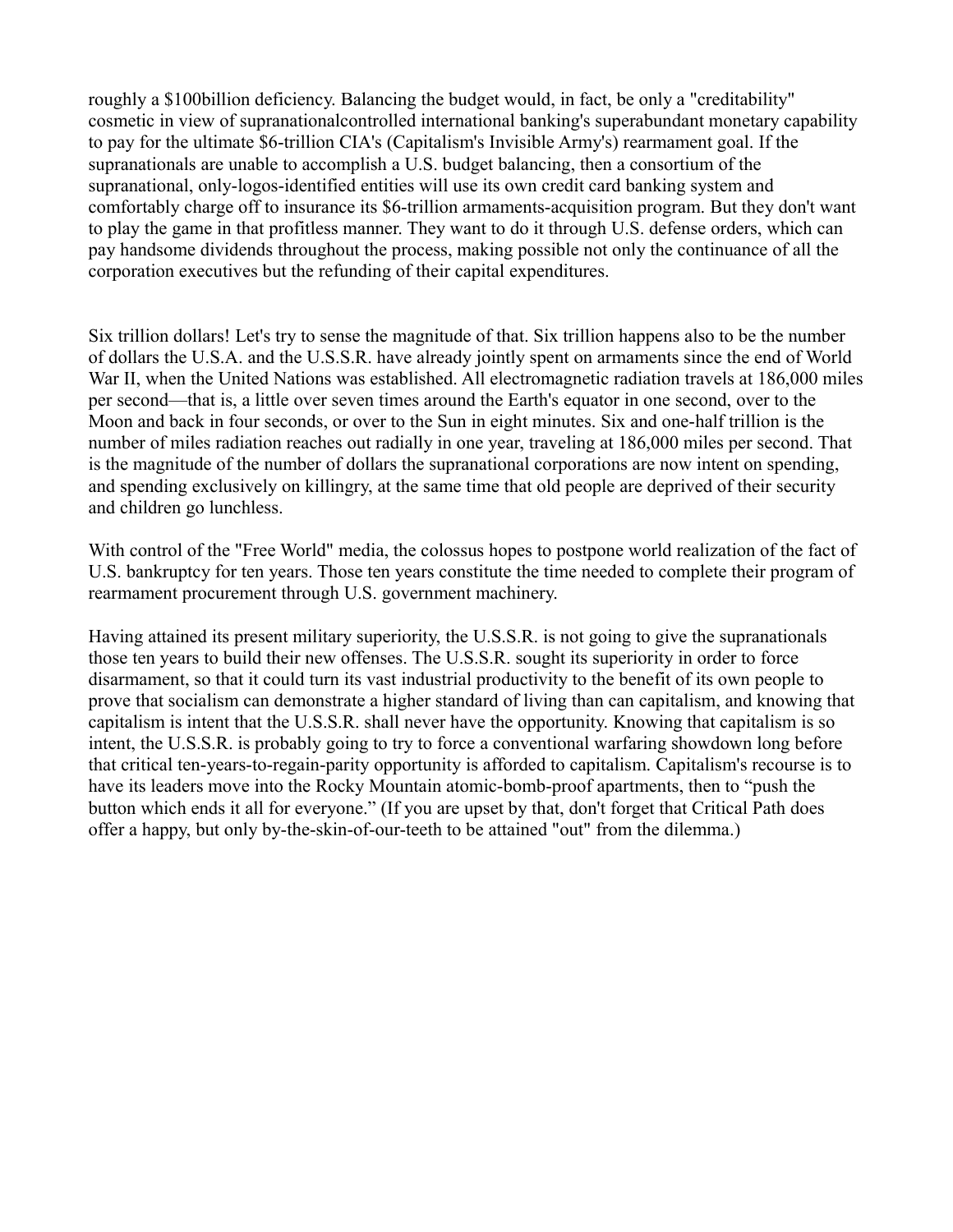# **Paper into Gold Alchemists**

The supranationals have now completely forsaken their leadership in the once-upon-a-long-ago-time, prohumanity, industrial mass-production, gained exclusively through individual inventive ingenuity, integrity, and local community pride in producing only the best possible products, as does Japan today. Such was the leadership of Henry Ford, Sr., who was inspired to mass-produce nofrills, reliable motor vehicles for the lowest possible prices primarily to help the farmer get to market. That his activity involved large amounts of money was only incidental. It was obvious to Ford that a prudent amount of earnings must be set aside to buy ever-improving equipment. Also, he determined that a safety-factor surplus be set aside against poor economic days. Ford's enterprise was never to make money." At enormous expense he bought back all the shares in his Ford Motor Company from his original backers, whom he found were primarily interested in making money. Henry, Sr., fought J. P. Morgan for many years as to which it should be, "make sense or make money," which are mutually exclusive.

Ford's son and grandson failed to understand old Henry's inspirational philosophy of real-wealth producing and learned to play only the game of moneymaking with the money they inherited.

It is the strategic prerogative of the invisible corporate giant to unilaterally and arbitrarily alter the scoring values in the economic game of "earning a living" vs. either "winning a living" or "tricking a living." The corporate colossus alters the scoring values by increasing prices to ensure that the industrial game will always be won only by the "richest." It is reminiscent of the following incident of my boyhood.

Amongst the neighborhood boys of my childhood was one whose family was very rich and had bought him a set of baseball bats, balls, gloves, mitts, and other equipment such as catcher's masks, base cushions, pneumatic catcher's belly protector, home plate—that is, the equipment for an entire team. Finding a suitable neighborhood field, he would attract a crowd of us. Eager to play, resplendent in his baseball uniform, he would announce the rules of baseball as we were to play it if we wanted to use his equipment. When, however, his side or he himself began to lose or play poorly he would change the rules, making his side's just-scored runs worth five of the earlier runs. If his rule-switching became unacceptable to the rest of us, as it often did, he would pick up all the playing gear, put it in his pony cart, and drive away.

Here is another example. In between the "halves" of an end-of-season championship professional football game, the home team's super-rich and powerful owners, finding their team three touchdowns behind the visitors, convene an effective quorum of the league's team-owners present.

Using various economic wrist-twisting tactics, they persuade a "carrying" majority of the owners to vote that henceforth until further notice touchdowns are to be scored thirty points each, including the one touchdown just made by the home team. As the final scoreboard reads 30-21 in favor of the home team, it is easy to imagine not only the consternation of the public over such unfair tactics but the public's outright rejection of such on the spot, unilateral value-changing. This, however, is all there is to the phenomenon known as unilateral price-advancing, Which is solely responsible for "inflation."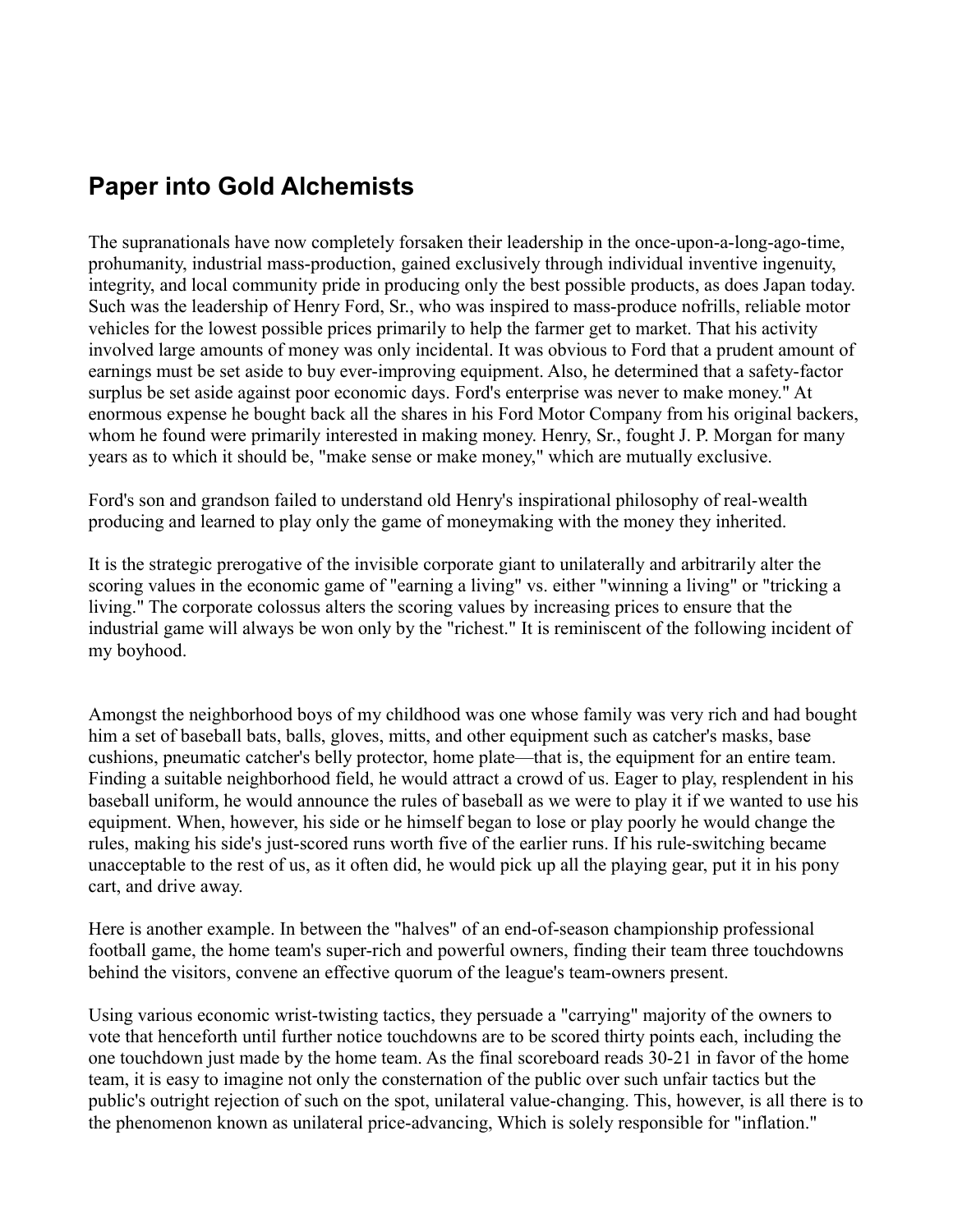The president of U.S. Steel Corporation says, "The price of U.S. steel is now advanced ten dollars per ton." The president of the United States says, "Mr. U.S. Steel, you can't do that." The president of U.S. Steel replies, "Not only can I, but I already have and that's that, Mr. President. Over and out!" Clonk.

Individual corporations within the economic power structure bring about inflation through unilateral priceadvancing, about the "reasonableness" of which unilateral score-changing the corporate greats use their media ownership to educate the public. They claim their price increase has been brought about by aggravating cost increases within their particular industry as well as by foreign competition, ergo by evolutionary events beyond the price-increasing management's control. To avoid antitrust action, the price increases are done by the great industrial corporations independently, one by one.

• • •

In order to understand the economic events transpiring in 1981, we must comprehend the rudiments of the financial securities world. The "abstract-being" corporation operating within the United States receives legal authority from state and city governments to sell common shares in "outright risk" ventures, to which common shareholders they promise only proportional sharing of cash profits from their economically successful operation. But corporations also receive legal authority to sell "preferred stocks," to the owners of which the corporation becomes legally obliged to pay a fixed annual rate of interest before distributing any of the profit to those corporations' common stockholders. If, however, the corporation has no annual profit, it has no obligation to pay interest to preferred stockholders. "Preferred" means first to be "paid off" at a fixed annual percentum rate out of net earnings, after which fixed percentum pay-off the common shareholders divide as much of the earned profit as the directors of the corporation feel can be distributed while also taking care of new-development expenses as well as safety-factor reserve fund set-asides.

If the corporate enterprise is to be liquidated, the preferred stockholders are to be paid off before the common stockholders. If the corporation fails, the preferred stockholder share in whatever equity may be left, but not so the common shareholders. If the corporation fails and no assets remain, the preferred stockholders have no further legal recourse, i.e., claiming rights.

In addition to the common and preferred stocks, both of which are outright risk-venture shares, corporations can raise initial, working, or expansion capital by issuing bonds, provided the corporation owns free and clear real wealth, that is, real estate or buildings and easily salable general machinery, such as machine tools, lathes, drill presses, etc., with which machinists produce special-purpose massproduction tools. The word real—of "real" wealth, of "reality"—developed from the Spanish word for "royal" or "royalty." The king or queen personally acknowledged truth. Real is what the socioeconomic power structure decrees it is. Real is, like the abstract legal-entity corporation, a legally accepted fiction —real estate equals royal estate.

Bonds are called securities, and their value is predicated upon the degree of probability that upon public liquidation of a company, the real estate, buildings, and machinery can be sold at the bonds' face value or more. While corporate bonds have priority over preferred and common stocks when corporations are liquidated, fail, or are sold, the bonds do not have priority of claim over those to whom the corporation is already indebted for goods, services, etc., nor do the bonds have priority over federal,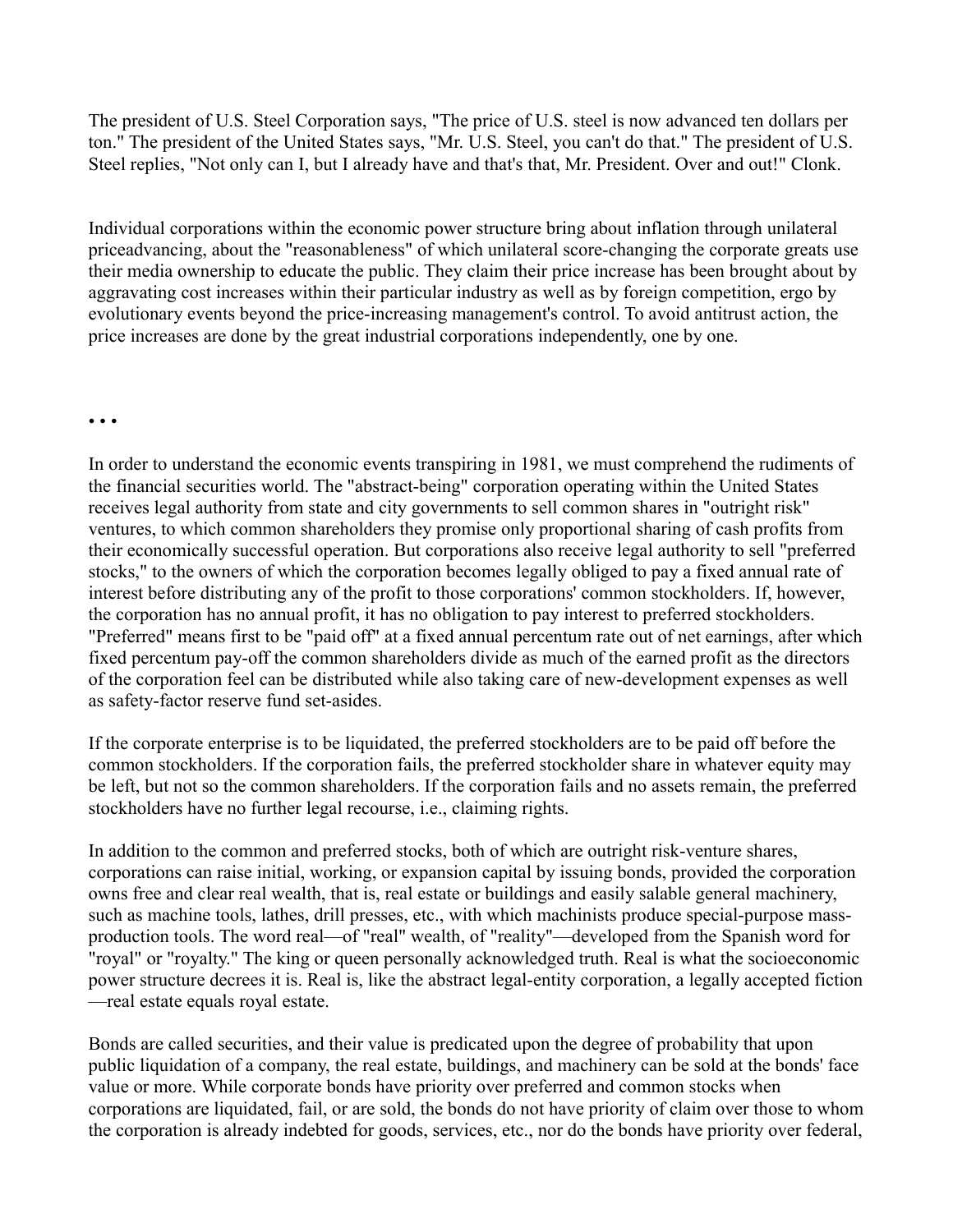state, or municipal taxes. Bond-owners have no share in the earnings of a corporation but do have fixed-interest priority over preferred stocks.

It is relevant to our understanding of securities to note that bonds other than those of tax-guaranteed federal, state, county, and municipal bonds have often proven to be less than secure. For instance, approximately all the railroad-company bonds of the U.S.A. were defaulted, i.e., became 100-percent unredeemable, in the economic depression of 1929 to 1933 and thenceforth.

Within the United States of North America, the right to incorporate is legally obtainable only from state governments and not from federal nor city, town, or county governments. If, however, corporation promoters wish to sell shares worth more than \$300,000 for capital expenditures before earnings, then the federal government's Securities and Exchange Commission must also give its approval.

Some states in the United States grant incorporation rights that are more workingly satisfactory to a given type of enterprise than the privileges granted to the incorporators by other states. Some state's incorporation privileges are extended to cover the corporation's operations in other states. Many states grant incorporation privileges only within their own borders.

In addition to the securities issued by corporations or by nonincorporated companies or partnerships, bonds are issued by towns, counties, cities, states, the federal government, and multi-state "authorities." Federal, state, county, and city (municipal) bonds have face declared maturity dates and clearly scheduled tax-collection commitments to cover both the yearly interest rates and the maturity repayments to the bond-holder. All such government bonds have prior right to funds produced by taxes.

In the world of securities—properties—represented by written documents that are legally recognized forms of negotiable monetary investments, there are also insurance policies, and in particular lifeinsurance policies.

Known in world history's earliest records as "bottomry," what we now speak of as insurance dates back to its practice in 4000 B.C. Babylon as the underwriting of merchant-ship voyages. This practice made it possible for wealthy individuals who were not shareholders in the original shipbuilding enterprise to participate at their own risk in the merchant-ship venturing, which when successful was fabulously so.

Historically, life insurance is a very recent form of the already wealthy humans' and their corporations' capital gambling, and does not begin until the industrial era of the late nineteenth and early twentieth century, when technology began to render humans' immediate physical environment more propitious for the protecting, support, and omni-accommodation of increasing numbers of human individuals, despite remote devastations occurring in the world's wilderness areas.

The technology of industrialization was first taken advantage of by the military specifically intent on how to more accurately kill more and more people at ever great distances in ever shorter periods of time. As a consequence, the technologically advanced nineteenth-century weaponry witnessed greatly increased war-wrought devastation, leaving more and more wounded to die on the battlefields. The medical world being as yet inexperienced and ignorant, the U.S.A. Civil War saw the highest ratio of deaths per battlefield-committed soldiers in all history. Due to medical ignorance, the U.S. Civil War also saw more wounded left unattended to die on the battlefield than in all other wars of known history.

When the U.S.A. entered World War I in 1917, it was asked by the British to replace all the line-of-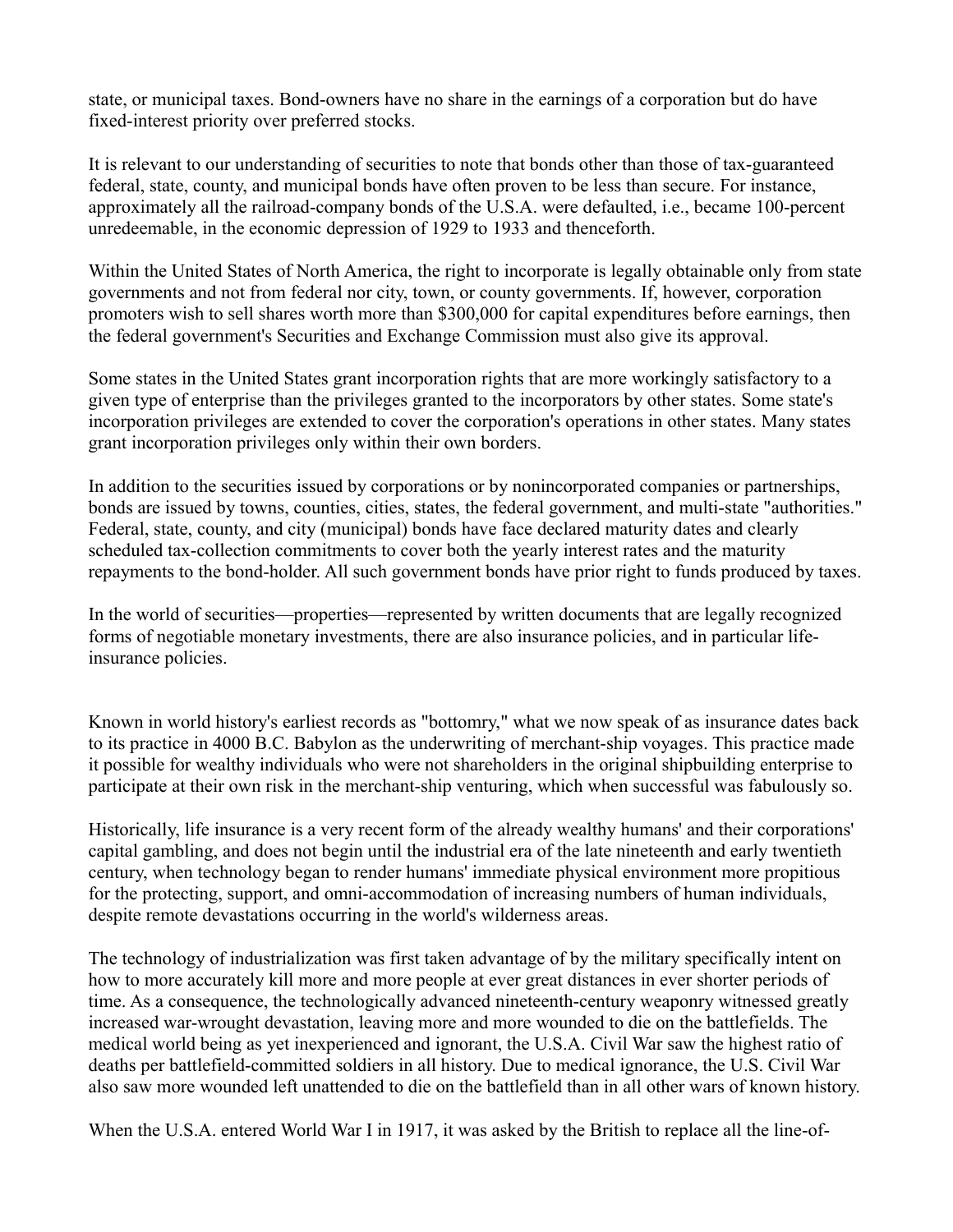supply ships the British had lost to German submarines and simultaneously to bring the U.S. Navy to parity with that of the British while also training, arming, transporting, and Navy-escorting one million soldiers across the Germansubmarine-infested Atlantic to the battlefields of France. When the numbers of U.S.A. troops killed and wounded in World War I battling reached unprecedented numbers, the U.S. Congress was confronted with the enormous cost of training, arming, and transatlantic-replacing of their killed and wounded troops in France. The U.S. Congress was then informed of an alternative solution to the replacement problem.

The U.S. medical scientists informed the U.S. Congress of the potential ability to save and repair the wounded U.S. soldiers in France, provided enough money was appropriated for a known-to-be-possible vast advancement in medical science: drugs, equipment, and practice. The cost of this capital investment in medical science, though historically unprecedented, was far less than the cost of entirely new troop replacements from the U.S. Convinced of these facts, the U.S. Congress appropriated the funds for the medical-science solution of its problem.

It worked. When the war was over and the saving and rehabilitation of vast numbers of veterans was realized, the new-era medical establishment was not disbanded. Enthusiastically supported by citizens in general, scientific medicine refocused its attention on the U.S.A. home front. One after another, the immediately fatal and "incurable" diseases, lethal conditions of yesterday, came swiftly under complete control. Medical information regarding further curing and effective anticipatory avoidances was enormously expanded in the late 1920s. It was discovered in the late 1920s that the area of highest mortality was the period of childbirth and its first ensuing four years. This brought successful coping with these initial years' fatalities into general effectiveness in the 1930s. The seeming population explosion after World War II was due in fact not to a postwar increase in the birthrate, whose small rise in the U.S.A. lasted for only two years, but to the coming of visible age of those who used to die but did not now or hereafter die in the womb or at birth or within their first four years in the 1930s, as had those conceived or born before the 1930s, together with the subsequent escapees of the pre-1930s childhood mortalities.

There is no scientifically accredited manifest of an alteration in the extreme-limit magnitude of human life-span throughout all recorded history. There are many claims and assertions of great longevity, but 113 years is the greatest span positively known to exist. One hundred and thirteen years is the terminal norm of human life. How many attain their potential longevity is another matter. Few do. However, the number of those who do is now increasing. Quite clearly, the ability to substitute plastic bones and mechanical hearts, etc., suggests that we may have entirely inanimate physical human mechanisms, proving what we have contended from the beginning to be true, i.e., that whatever it may be, life is not the physical equipment that it employs any more than is the telephone or any other of the integral or detached tools that life employs.

Despite many dramatically negative side-effects and feedbacks, twentieth-century technology has rendered the everyday physical environments in the U.S.A. and elsewhere ever more favorable to human life. This has greatly increased the realized life-span as well as the physique of Americans and others living under the same technological improvements of the environment—in the years between World War I and World War II, the average height of American males increased four inches.

A popular 1900 song said, "A dollar a day is very good pay when you work on the boulevard." Two and a half dollars per fourteen-hour day was the pay for my own first pre-World War I job in New York City with one of the great meat-packing companies, \$15 a week (\$880 a year), and I was able to live happily but frugally on it. I was married in 1917, and as an ensign U.S.N. in the U.S. Navy's European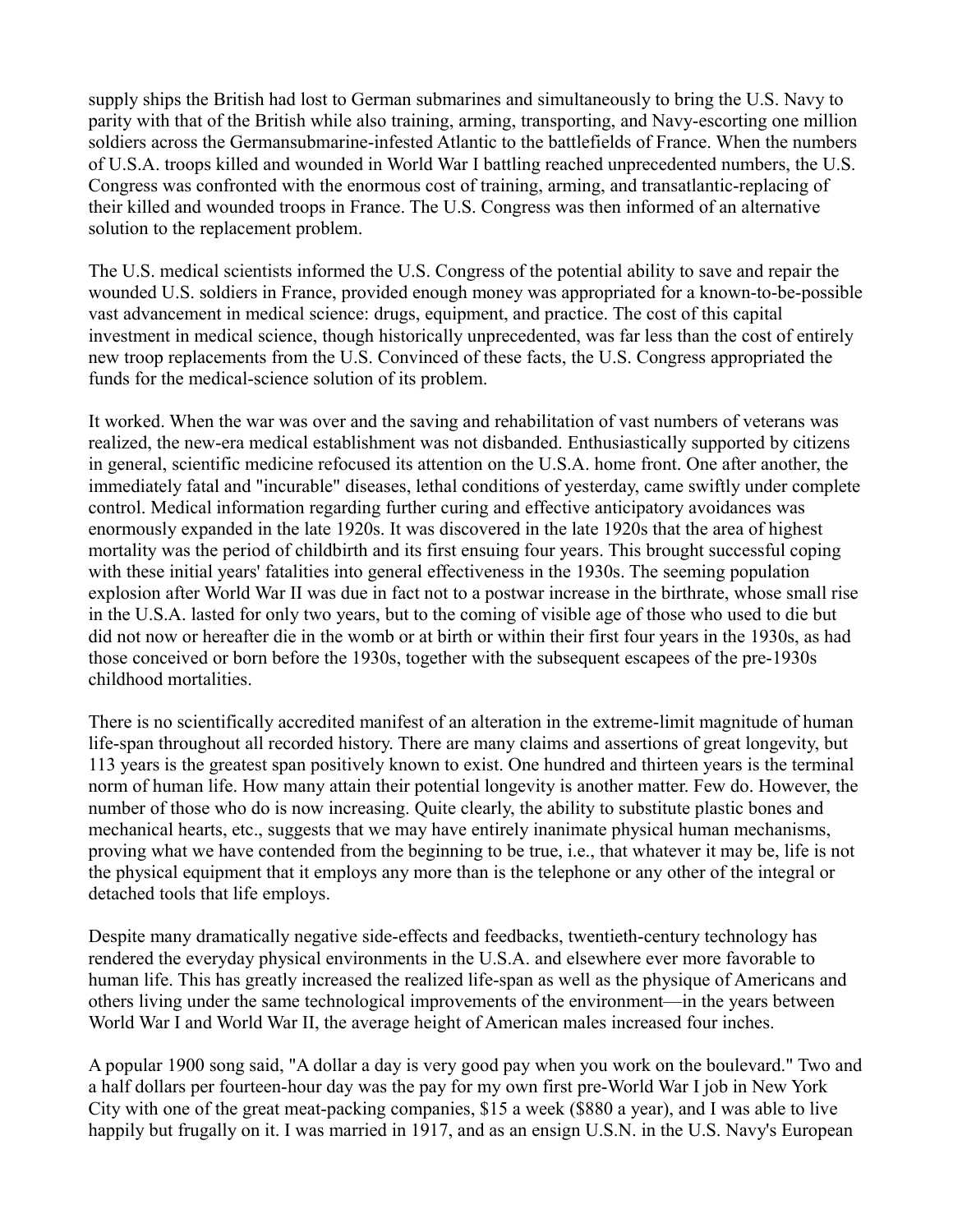war zone duty I was receiving \$1,800 a year.

The younger you are, the more attractively low are the annual rates of payment for maintaining each thousand dollars worth of a life-insurance policy. In 1917 I figured that if, when I died, my life insurance policy would give my wife a capital sum of \$50,000, she could deposit that sum in a savings bank. She would then receive a 4 percent annual interest payment of \$2,000 which would be \$200 more per year than had been our U.S. Navy ensign's pay. She would have only one of us two to look out for, so that she should be able to save and add to the principal deposited in the savings bank. According to their advertising, the savings bank would continually "compound" the interest on the deposited amount. That was the economic picture presented to me in 1917 by the so-called honest businesses and the deeply respected banking world. Prudential Life Insurance Company depicted itself as "Secure as the Rock of Gibraltar." So I bought \$50,000 worth of life policies. For my World War I zone activity of eighteen months duration I was given a bonus of a fully paid \$5,000 of life insurance payable to my heirs at my death. The life-insurance company's sales talk failed to anticipate the great deflation of the individuals' dollars, brought about by moneymaking business' greed increasing the prices of products and services whose physical costs were technologically ever decreasing.

A third of a century later, my annual cost of living at a level which permitted me to travel to give lectures and to design and physically produce improved mass-production prototypes of livingry artifacts reached my 1917 assumed total "live-on-its-interest" capital equity of \$50,000 being completely spent each year. I sold my life-insurance policies to the life-insurance companies for their then accrued cash value of \$22,000. (This bought me the time to develop the geodesic domes.)

Today, as yet living in the same manner while doing the work essential to following through on my life commitment to solve socioeconomic problems exclusively by invention and development of artifacts instead of by politics, my annual cost of operation has reached \$300,000 for servicing my commitment to problem-solving only by artifacts with no savings accruing whatsoever. Because I am not a "business" or a corporation my gross intake is rated as personal income and I am therefore in the 50 percent tax bracket, which precludes my saving any of that income, should I wish to, which I fortunately do not; though I am convinced that I am getting more for humanity with the dollars I spend than is any form of tax-supported government expenditure.

Each of the three Dymaxion three-wheel, front-drive, rear-steered cars, built by me in the depths of the 1930s depression, cost \$28,000, i.e., \$84,000 in all. Today they would cost twenty times as much for the same vehicles, built of the same materials.

Boastfully "ethical" big business and banking have reduced my "necessitous and desirable" acquiring capability by 95 percent. That is, they have priced and otherwise manipulated the money game in such a way that \$95 out of every \$100 I have earned has been taken away.

Life-insurance companies bet that humanity is going to live longer than it expects. Those who buy life insurance are betting that they are going to live shorter than the insurance company thinks they are going to live.

The life-insurance companies invented the term "expectancy" of probably-to-be-realized longevity of specific classes of humans existing under various environmental conditions in contradistinction to the (now workingly assumed) unvarying maximum limit of 113 years for all people.

The overall history of humanity's attained longevity is one in respect to which the average individual's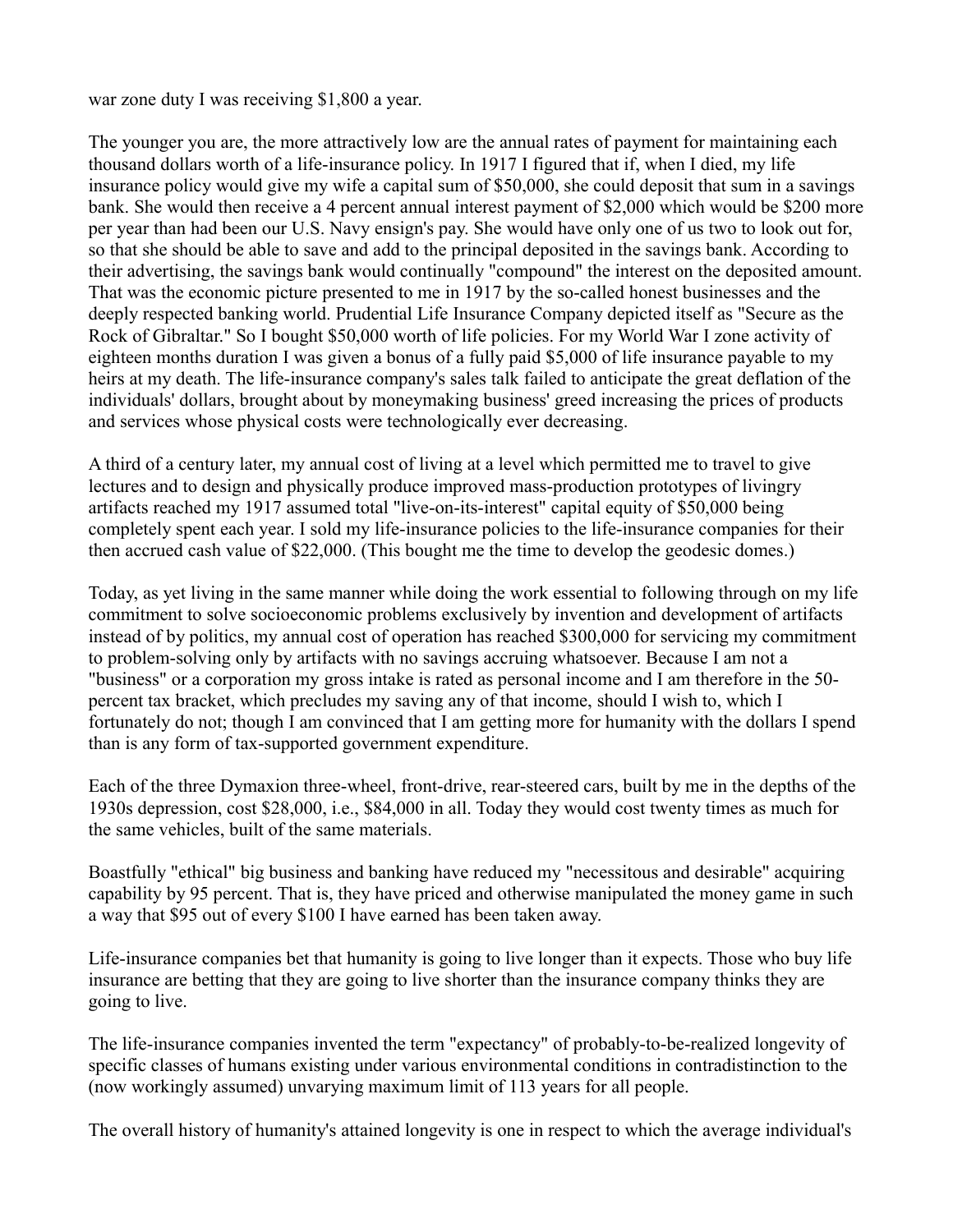attained life-span has progressively increased from a "probable average expectancy" of nineteen years of age for the people of 5000-B.C. Egypt (at sixteen years, Alexander the Great was the world's leading general) to seventy years in A.D. 1980 U.S.A. Though manifesting many setbacks, the overall evolutionarily inexorable increase in longevity of those living within the technologically advancing environment is a product of humanity always gaining more experience and learning ever more from its errors of conceptioning, and acting on how to cope more effectively and intelligently with the progression of natural exigencies. Humans gain despite enormous setbacks by industrial environmentpolluting.

The insurance companies collect all possible vital statistics governing the probabilities of individual human survival under all the known controlling conditions. The insurance companies have large staffs of statisticians known as actuaries, who, aided today by computers, are able ever more effectively to render the insurance corporations' stockholders bets to be approximately "sure things." In investing the insureds' premiums today, they find IBM, DuPont, and other such stocks to be "sure things," and taxsecured U.S. government, state, county, and municipal bonds the most risky of investments, for reasons we will later examine.

During the first three-quarters of the twentieth century, average life-expectancy in the most favorable environment countries has almost doubled. When I was born in 1895, life expectancy for a male born in New England was fortytwo years of age. On July 12, 1933, I passed my "expectancy day." On July 12, 1979, I completed my "second lifetime" or double expectancy. I am now in the third year of my "third-expectancy lifetime" and am very healthy, with a new stainless-steel hip I have just acquired.

My two completed lifetimes and my third of a third lifetime have found the great majority of "savvy," well-todo individuals I have met convinced that there exists an inherent inadequacy of life-support on planet Earth, and therefore that their own successful survival as well as that of those whom they cherish depends upon their cleverly learning more and more about how to be legally selfish and thereby to accomplish personal economic advantage by anticipatorily depriving others in directly undetectable ways. These ways are legally and socially accepted practices of deceiving and cheating the public e.g., by altering the scoring system and the official "game rules" of the accrued monetary equities of other humans through zoning laws, "etc." x 1010 ways.

Price manipulation is most often defended as being governed by supply-and-demand variables, i.e., by what the traffic will bear" and not by time-energy costing, which science finds to be exclusively operative throughout all the constant energy-transformings and interchangings of Universe. This legal deprivation of other humans to one's own personal advantage is most simply accomplished through increasing rents or prices of a cup of coffee or a secondrate cigar (both of which have escalated during my lifetime from five cents to fifty cents). The powerful social precedent for price-advancing has been initiated by nonperishable mine and oil-well owners and those other prime industrial producers, the physical cost of whose products, measured in ergs of energy per hour and pounds of coal or petroleum per pound of manufactured goods, has steadily decreased.

The acceleration in technological enhancement of the living environment apparently accounts for marked lifeexpectancy increases in post-World War I Canada, U.S.A., Sweden, Australia, United Kingdom, New Zealand, Netherlands, Japan. In these countries in 1968 the value of life-insurance policies in force exceeded their respective gross national incomes. In the U.S.A. in 1970 there were 355 million life-insurance policyholders. This being more policies than citizens meant that many citizens hold several policies. In 1970, the assets of 1790 U.S. Iife-insurance companies totaled 208 billion dollars.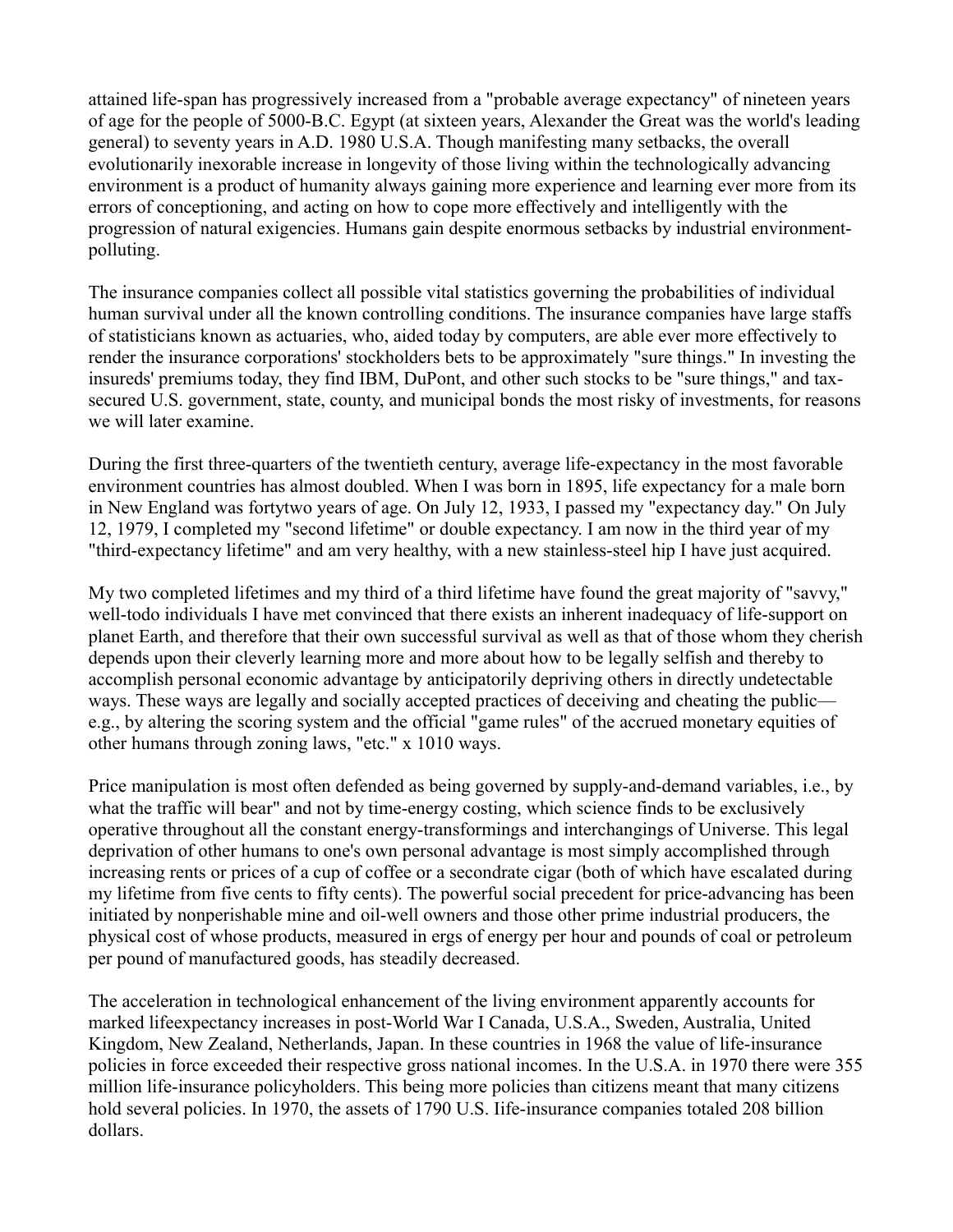Throughout the history of the United States of North America, until 1952, the federal, state, and municipal bonds guaranteed by the tax-collecting capabilities of those authorities, fortified by their ability to seize the property of tax evaders, were generally rated the most secure of "securities" to protect the U.S.A. population.

Until 1952 the states and federal government required that all life-insurance companies, all savings banks, and all trust funds invest only in notes and bonds of the ever-suitably-increasable, tax-supported federal, state, municipal, and multi-state authorities, whose bonds were officially qualified by federally supervised authorities as being "legal for trust funds." Included in the trust-funds category were all the bank- or lawyer-administered wills and trust funds of all kinds, all employment or executive retirement funds of corporations, labor unions, or cooperatives, all savings banks and life insurance companies.

In the post-1933 pullout from the "absolute economic crash" years of 1929 to 1933, the U.S. Congress approximately unanimously enacted a number of measures essential for coping with the economic errors clearly manifest in the post-mortem studies of the Great Crash. Essential to the correction of those errors was the establishment of absolutely interconstant price, wage, rent, and interestrate controls. Profits were not only permitted but welcomed. They had, however, to be inventively attained by producing more, better goods, more satisfactory services, etc., for the same or lesser amounts of energy, time, and materials invested.

Thorough review of those 1930-42 economic climb-out years' events and their utter undoing in 1952 is clearly related in the chapter "Legally Piggily," in my book Critical Path.

In 1952, the twenty-year moribund G.O.P. regained control of the political initiative and immediately eliminated all price, rent, interest, and wage controls. It also passed laws allowing insurance companies, savings banks, retirement funds, and all trust funds in general to invest in common stocks, preferred stocks, and corporate bonds. This also brought about the formation of a myriad of investment-trust funds. It did not, however, allow the U.S. government or any of the states, counties, or municipalities to invest the enormous Social Security automaticallytax-collected individual worker's funds or any other of its future-committed economic-responsibility funds to be invested in any other than its own U.S.A. government, state, county, or municipality dollar-savings-accounts, whose purchasing equity was being ever depreciated by inflation.

With wholesale industrial prices freed to escalate (though protested against by the U.S. Eisenhowerthrough-Carter presidents), retail prices, wages, and corporate share prices as traded on the stock markets swiftly escalated in response. So-called inflation was inevitable. What the colossus' media call "inflation" is of course deflation of humanity's buying power. Inflation does not increase the true values nor produce more or better goods.

All talk of Federal Reserve rediscount-rate-increases acting as an inflation retardant is in fact only "rationalization" camouflage for escalating bank usury rates. Though a Federal Reserve interest-rate increase may produce a momentary deflection in the "rate of inflation curve," it never does any more than that. There is no evidence whatsoever that Federal Reserve rediscount-rate-increases successfully arrest inflation. This being so, the continuance of such interest-rate increases ostensibly to combat inflation as actuated by the private-enterprise-controlled and deceivingly misnamed "Federal" Reserve Bank system must in historical retrospect be identified as a fraudulent means for increasing the profits of the banking system.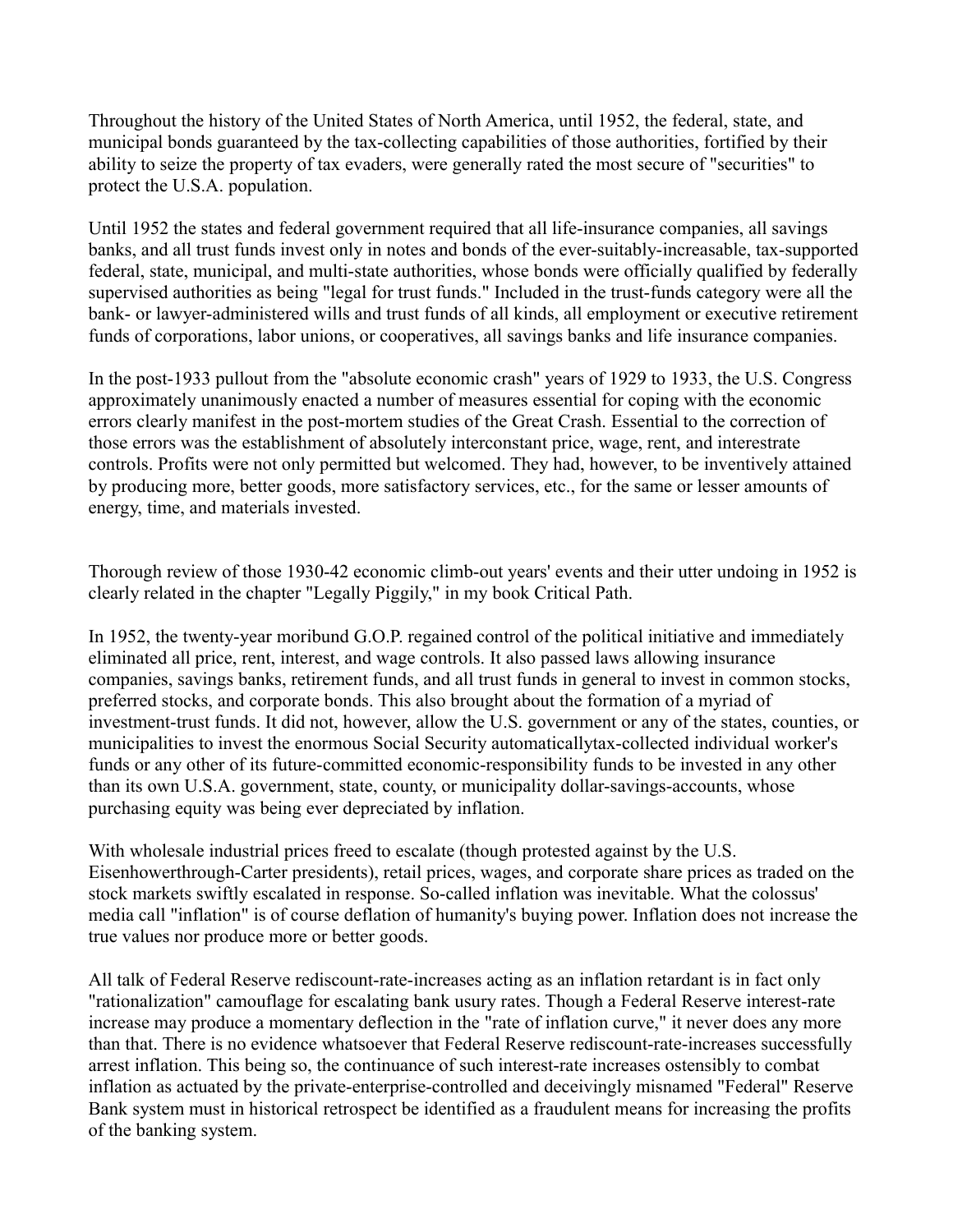When Nixon cut loose the U.S. dollar from its U.S. government 1933-fixed (\$32-an-ounce) relationship to gold, the U.S. citizen's dollar equity declined precipitously.

The last third of a century of overall stock-market priceadvances, in direct correspondence to the role of inflation in business pricings in general, has produced ever widening but false gaps between people's government fund equity values and the portfolio of world-around stockmarket values of the securities of the private-enterprise system.

Had the U.S. government in 1952 been allowed—by the U.S. government itself, which did the granting —to invest their Social Security and other appropriated funds in Fortune's leading one hundred corporations' common shares, as were all the fund managers of all the within-the-U.S.A. trust funds, life-insurance companies, and investment trusts with their funds, the 1982 value of the U.S. government-tax-collected Social Security and other funds would permit the U.S.A. to extend all manner of social benefits to all its people.

Hopefully, to prevent unilateral price manipulation the original value of the U.S. government taxcollected Social Security funds was price-locked into gold at \$32 an ounce. This was done when approximately all the world's monetary gold bullion was stored in the U.S. Treasury's Fort Knox, Kentucky Hills vaults. It was then that the U.S. government contracted with its working citizens to provide each with post-retirement Social Security, to be purchased by them—as with all life insurance —by payments deducted from their wages and salaries and originally matched by equal sums paid for by the employers, all paid to the government in the form of taxes. The first Republican presidency after the New Deal allowed the employers to write off their share of this by allowing them to deduct it as operating expense before calculating annual taxes.

The January 1982 value of the U.S. government's up-tothe-minute paid-in Social Security and other tax-collected, government-committed funds are now stashed away only in ink figures in the U.S. Treasury Department books, completely bereft of that fund's \$32-per-ounce linkage with gold, as arbitrarily severed by the Republican president of the United States without authority from the U.S. Congress and only on the advice of media-unidentified non-government "others" with whom he met in a secret two-day conference on Minot Island in Gilkey's Harbor, Islesboro (a Penobscot Bay, Maine, island), after most of the gold had been withdrawn from the Kentucky Hills vaults to meet negative international balances of trade brought about by oil imports.

If, since their inception a half-century ago, the tax deductions for Social Security had been invested in leading common stocks by a consortium of Merrill Lynch-grade investment houses, the majority of U.S. senior citizens would now be multimillionaires.

The advertising industry, the brokers, the banks, the conglomerates, the shipping business, and labor unions have all insinuated their money-making or wage-equity equalization into the complex priceincreasing. All the while, the actual basic costs of nature's cattle's calves' hide-making from the photosynthetically Sun-impounded hydrocarbon-rich vegetation energy has not increased one iota. Inventors have greatly reduced the manufacturing costs accomplished only by machinery whose installation costs require large capital sums.

What we have experienced are ever larger sums of other's money being commanded by the money-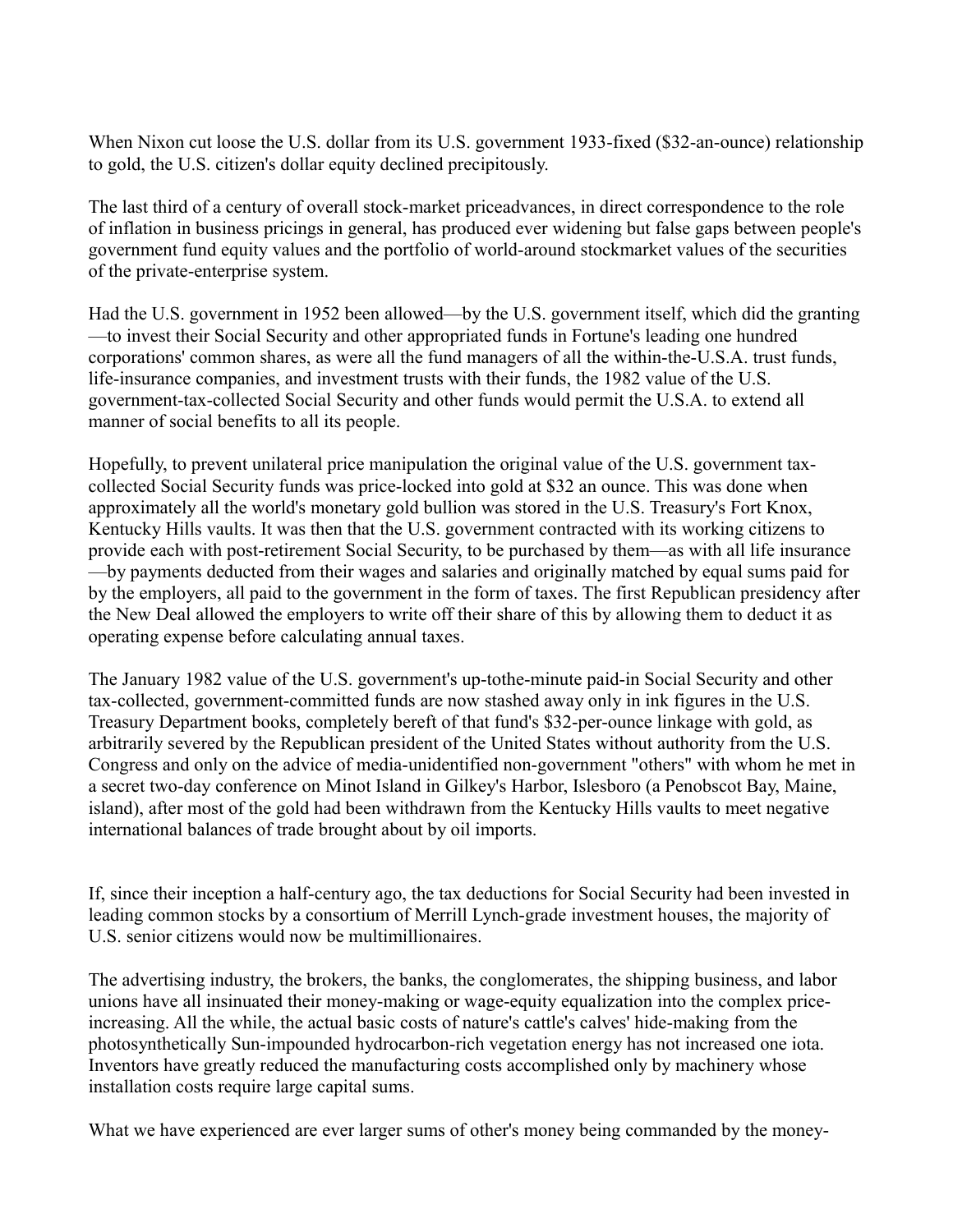makers—all at the expense of the individual human beings who do not command such sizable funds, discouraging their enterprise and initiative.

When in 1920 I bought my \$50,000 life-insurance policies, the best U.S. Navy officers' shoes cost \$4 a pair. Civilians had to pay \$5 for first-class leather shoes. Fancy, made-to-order Cordovans cost \$7 a pair. In the sixty-year interim, the cows have not improved the quality of their hides; automated shoemanufacturing processes have not improved the shoes. In fact, the BTU's (British Thermal Units) per each kilowatt of the electricity required to operate the shoe-production machinery has continually decreased; but money-making business has gotten the price increased to \$50 a pair. To do so, after each of their arbitrary price-increasings solely for greater profit they have had to share a minimum of their profit with the labor unions else the workers could not buy the shoes. If you are not a labor-unionbacked wage-earner you simply pay more and more for the same shoes, which again means that those manipulating large amounts of money are robbing you.

The stock markets reflect these price increases. Since the shoes are no better and often worse, the net of it all is that the same shoes require ten times more of the individual's paycheck dollars, so I am being robbed by the system and my government is unable to protect me; in fact, the present administration of my would-be people's government is being conducted by those who have been robbing me. They have become utterly callous in their viewpoint of rationalized selfishness based on the economic assumption of "not enough for both you and me" wherefore they look out only for themselves. These are the people who are even now maneuvering toward an atomicwar exchange in which all the unemployed and poor in general are the only ones sure to be eliminated.

The Reagan government's reduction of taxes for the rich money-makers which might otherwise have been applied to saving the nation's human security system, while concurrently also trying to increase the annual amount of armaments appropriations to a \$150 billion level, shows how absolutely ruthlessly the directors of the supranational colossus are determined to acquire their own superarms protection against communism while realistically making hundreds of billions of dollars a year manufacturing their armaments while also ruining the lives (slow murdering) of many millions of U.S. citizen workers to whom the U.S. government has sold the insurance of oldage and health-security benefits. Nixon's cutting loose of the price anchorage betrayed all non-wealthy U.S. citizens.

The Reagan government has reinstated the military draft to raise troops to protect capitalism against communism, while refusing funds to bury the bodies of its appropriations-abandoned deceased veterans, which again makes it clear that what was once the Republican Party of Lincoln is now the party of unmitigated selfishness of big money.

We have arrived at an overall economic condition where the seemingly inalienable rights of U.S. citizenship can be enjoyed only if one is the owner of an amount of stocks whose dividends exceed \$50,000 annually per individual at the present level of dollar depreciation. The very word "inflation" is a deliberately deceptive term adopted to exploit the easily misguided human reflex conditioning. It was spontaneously chosen to obscure the fact that all nonholders of corporate shares are being legally robbed.

The U.S. government Treasury, in its almost daily task of arranging for loans from syndicates of banks and brokerage houses for funding and refunding its ever-morefrequently-coming-due-for-payment short- and long-term government obligations, finds it ever more expensive to market even its shortterm promissory notes and longerperiod bonds. Its long-term bonds sell at prices which, with interimly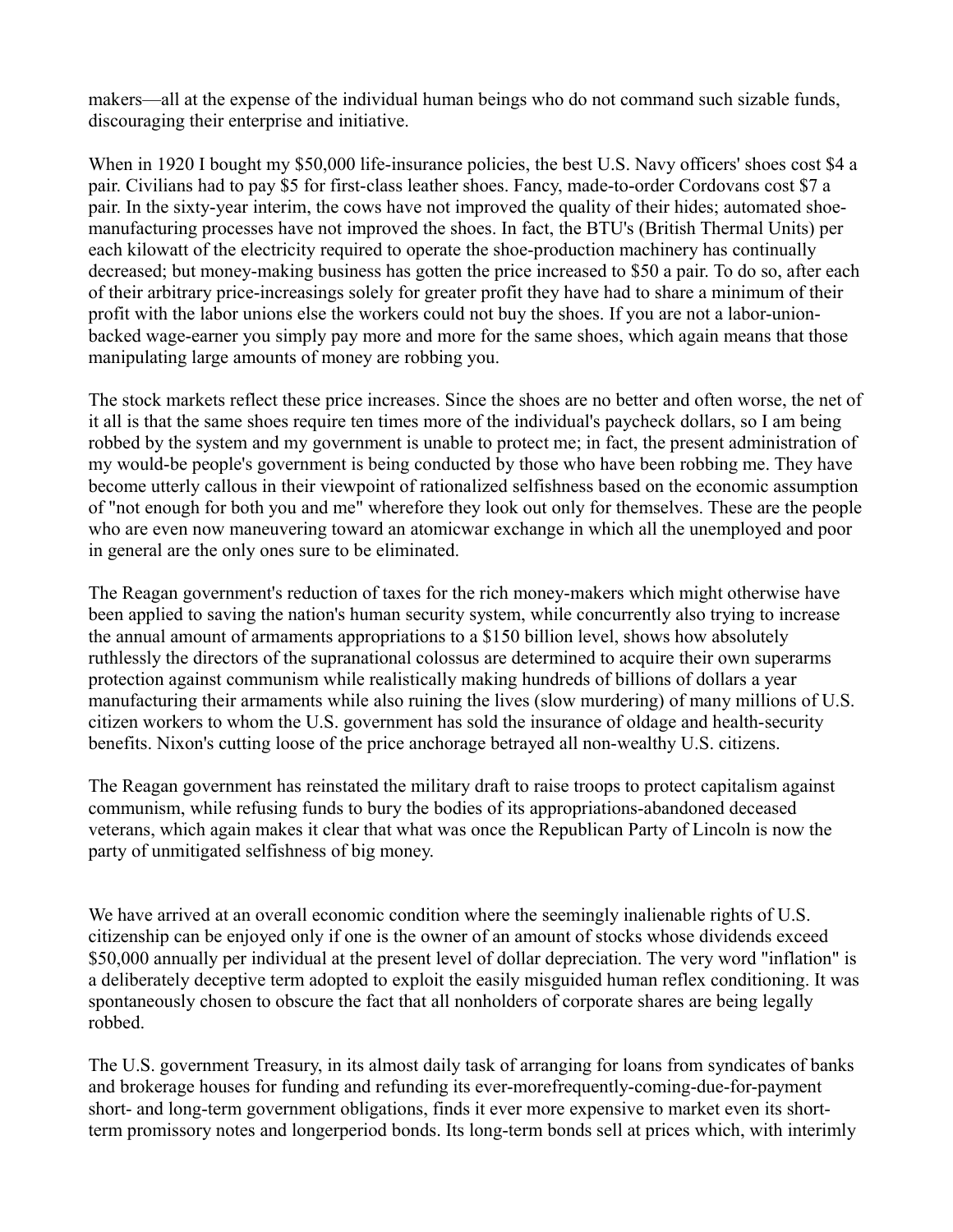accruing interest, have ultimate monetary yields—between the price at which they were purchased in the financial market and their face-value maturity payoff—in the neighborhood of 18 percent, showing clearly that the financial-market world is now assuming that the U.S. government will soon reach a crisis point beyond which it will no longer be able to pay off either its short- or long-term obligations. All the big brokerage houses and banks that join in syndication to handle the sale of the governmentrefunding-note sales make so much profit in doing so that they will keep on risking their joint underwriting until they see the moment of formally acknowledged bankruptcy of the nation to be less than a year away. When the score reads one trillion and a half, with a debt increasing regularly at over 100 billion a year, somebody is going to see that the emperor has no clothes and when they shout out to that effect, there will be a swift world acknowledgment of the fact. Then they will try "Title 13," which allows the bankrupt organization to keep on operating and thus terminate any and all risks of private enterprise—for which risking on behalf of human gains it has been given the many considerations such as corporate privileges.

In the September 1, 1981, sales of U.S. Treasury ninetyday notes, which were almost certainly redeemable before any U.S. government bankruptcy payment-defaults, produced yields that were momentarily higher than the earnings on many high-grade corporate shares. Until the summer of 1981 these short-term, high-yield government notes had been sold only in minimum lots, the prices of which have been beyond the everyday buying scope of individual citizens but at negligible prices to the supranationals or any of their world banks. It is now far more risky to buy U.S. government securities than it is to buy shares in what once was risk capital's economic venture corporation shares. There is nothing in the words or spirit of the U.S. Declaration of Independence or U.S. Constitution which states or suggests the U.S.A. is committed exclusively to the success of the rich. The U.S.A. we have known is now bankrupt and extinct.

The swift coming-apart of our national economic system to make way for evolution's inexorably developing integration of a world socioeconomic system is manifest in the full-page advertisement in the Sunday New York Times (August 9, 1981) by one of the most conservative of the New York savings banks: "18% Interest Starting Now. Up to \$2,000 Tax-Free Interest Starting Oct. 1." For this same interest rate, Dime Savings Bank required an investment of \$5,000. Twenty similarly unprecedented savings-bank ads appeared in the same financial section. Before 1980, U.S. savings banks had paid in the range of 4-percent interest. The following week, that of August 16, the same plethora of bank advertisements appeared, with the percentage increased to 25 percent. By the week of August 23, the advertisements had advanced their offer to 40 percent interest. This was, of course, the correctly calculated percentage of gain, but misleadingly employed. The percentage represented "yield to maturity" in respect to the low August purchasing price of U.S. Treasury notes maturing on October 1, 1981, whose depressed market value indicated not only the imminence of U.S.A. bankruptcy, but the expectation that this particular set of U.S.A. "refunding notes" at ever higher interest rates and on ever shorter maturity terms would in all probability be redeemed before common recognition of the outright bankruptcy. The advertising was deliberate and mischievously misleading in that it implied a continuing 40-percent interest rate if you deposited several thousand dollars— whereas the interest advertised was to accrue only until October 1, 1981. The advertisements failed to clearly communicate that the interest rate after October 1 would be a customary savings-account rate. The advertisements were hoaxes to acquire savings deposits, which the bank could loan out at much higher rates of interest.

At this point in our review of how economic and other social conditions have evolved to such a threateningly devastating future outlook for many if not all humans, we wish to recall that inexorable cosmic evolution is intent on integrating all humanity in one global government and, therefore, on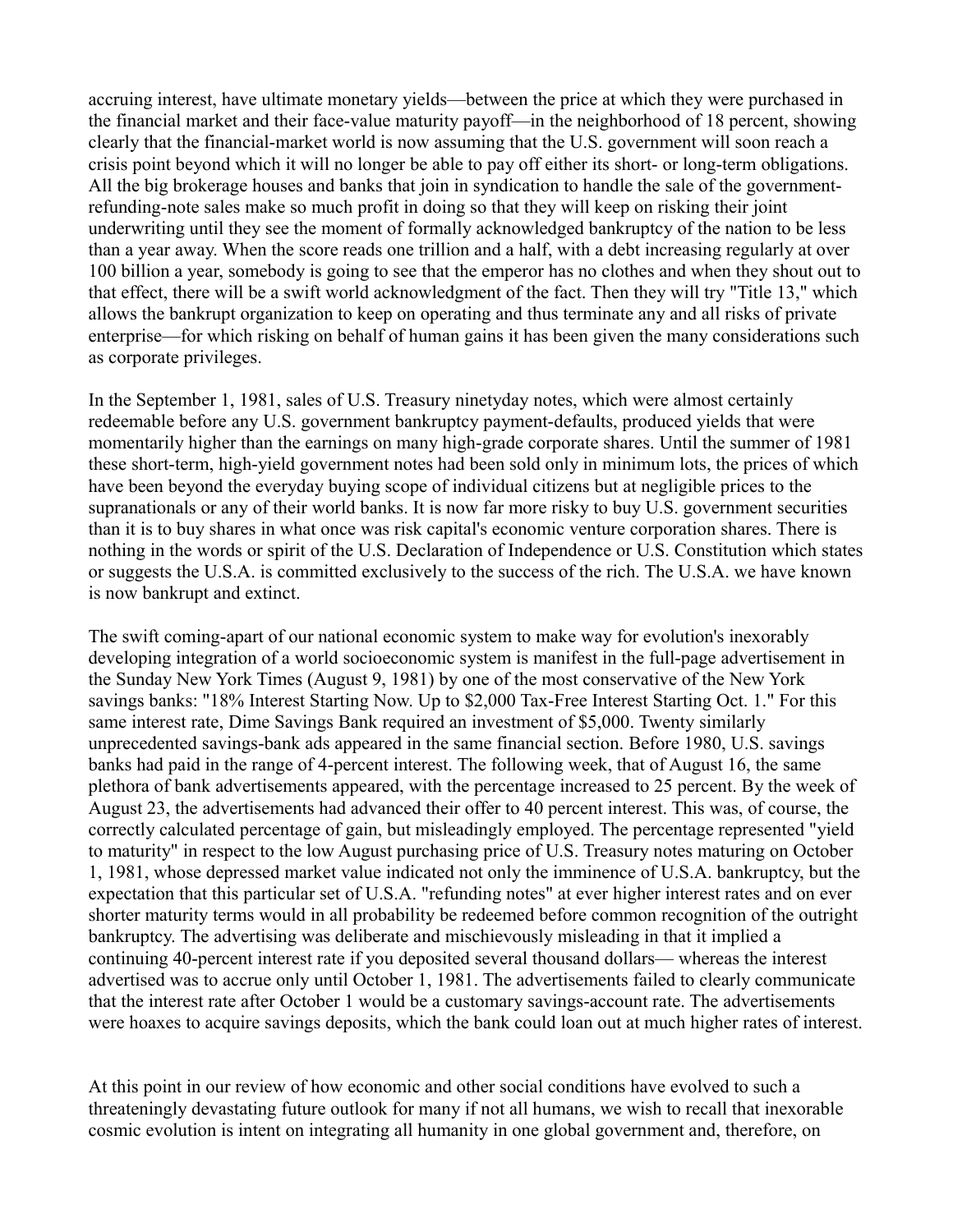eliminating all of planet Earth's nations and on doing so in a hurry. The most difficult of all the world's sovereignties to eliminate is clearly that of the U.S.A. We recall having forecast this termination of the U.S.A. at least fifteen years ago. The 150 nations are 150 clots in the economic bloodstream of our planet. The headlong rush into the atomic holocaust is in fact a far more threatening development than the natural economic demise of the U.S.A., which in fact may be viewed as simply a selfremovingplanetary-economics-blood-clot event.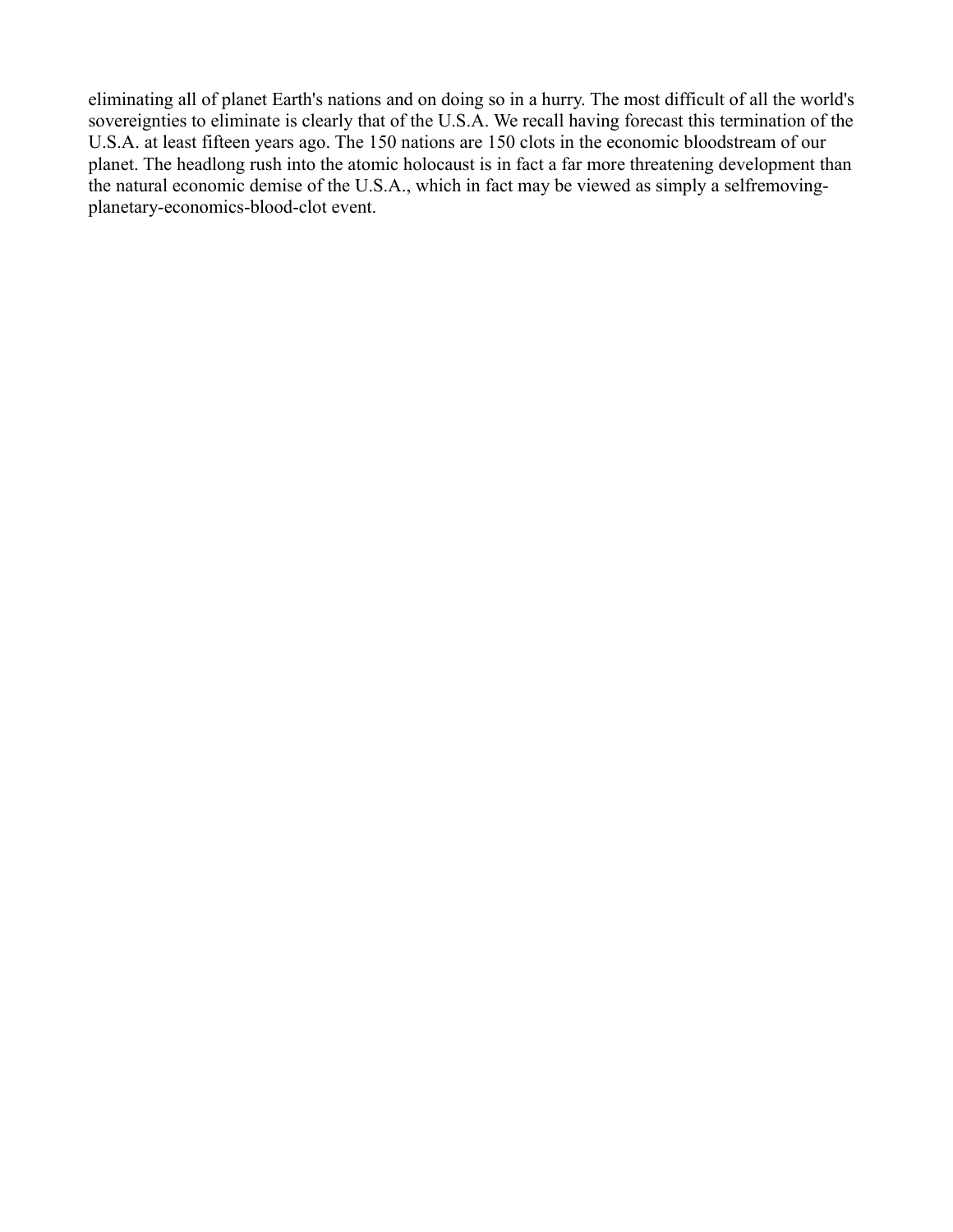# **Can't Fool Cosmic Computer**

It must be remembered that, as clearly elucidated in Critical Path and Operating Manual for Spaceship Earth (The July 31, 1981, issue of Publisher's Weekly reported on the first U.S. publishers' trade fair in the People's Republic of China. Over six hundred publishers and eight thousand titles were represented, with several million English-reading Chinese attending the exhibit in six cities. Elaine Frumer, a member of the U.S. delegation reporting in an accompanying article entitled "What the Chinese Looked At," listed Operating Manual for Spaceship Earth first on the list she compiled of the ten books the Chinese showed the most interest in.), money is not wealth and that wealth is the organized technological capability to protect, nurture, educate, and accommodate the forward days of humans, whereas money is only a medium of exchange and a cash accounting system. Money has become completely monopolized by the supranational-corporation colossi, which inherently as legal abstractions ignore the problem of how to protect and nurture human lives.

In the very largest way of looking at planet Earth's socioeconomic-evolution events, we must observe that humans are designed with legs and not roots. Yesterday, humanity developed temporary roots as it cultivated its life-support food root-grown on the land. The metals made possible metal canning of food and mobilization of machinery. Today, all of human existence depends on the swift, world-around intercommunication system operating at 186,000 miles per second. We have transformed reality from Newton's "at rest" norm to an Einstein's 186,000-miles-per-second norm. Socioeconomically we have synchronized with the omni-intertransformative kinetics of the entire Universe.

Planetary economics has now shifted from a physicalland-and-metals capitalism to a strictly metaphysical, omniplanetary, omnicosmic-wealth know-how capitalism. The once noble and essential but now obsolete nations belonged to the rooted socioeconomic land-capitalism era of humanity. In reality, humanity is now uprooted kinetically and occupying the whole planet. Capitalism is dumping its immobile real estate and depending on science to synchronize its affairs with the invisible realities, misassuming, however, that science knows what it is all about. To successfully dump all its real estate, capitalism has all but ceased "renting" and through enforced selling of "cooperatives" and "nothing else but condominiums" is forcing the citizenry into anchored exploitability, while it is always increasing the corporate deployability and mobile shift-about-ability around the world.

Since science and human inventiveness are continually learning how to produce ever more, and ever better performance, for each ounce of material, erg of energy, and second of labor and overhead time invested in any and all of industry's production functions, the real cosmic costs are always and only decreasing, and all price-increasing, as already noted, is corporate selfishness "gotten away with by political-campaign obligations and by excruciatingly painful, behind-the-scenes corporate lobbyists' congressional bullying.

In 1940, two years before the U.S.A. entered World War II, the president of the Aluminum Company of America became interested in my use of corrugated aluminum in the Dymaxion Deployment Unit, which was the little, mass-producible, autonomous, one-room dwelling machine that I had developed for a group of Scottish leaders, intent on anticipating the wholesale bombing of England's industrial cities, who had proposed accommodation of the surely-to-be-displaced population in thousands of my Dymaxion Deployment Units to be installed on the Scottish moorlands. I was developing these deployment units at Butler Manufacturing Company in Kansas City. I was doing this by converting Butler's mass-production, twenty-foot-diameter, galvanized-steel grain bins into an autonomous,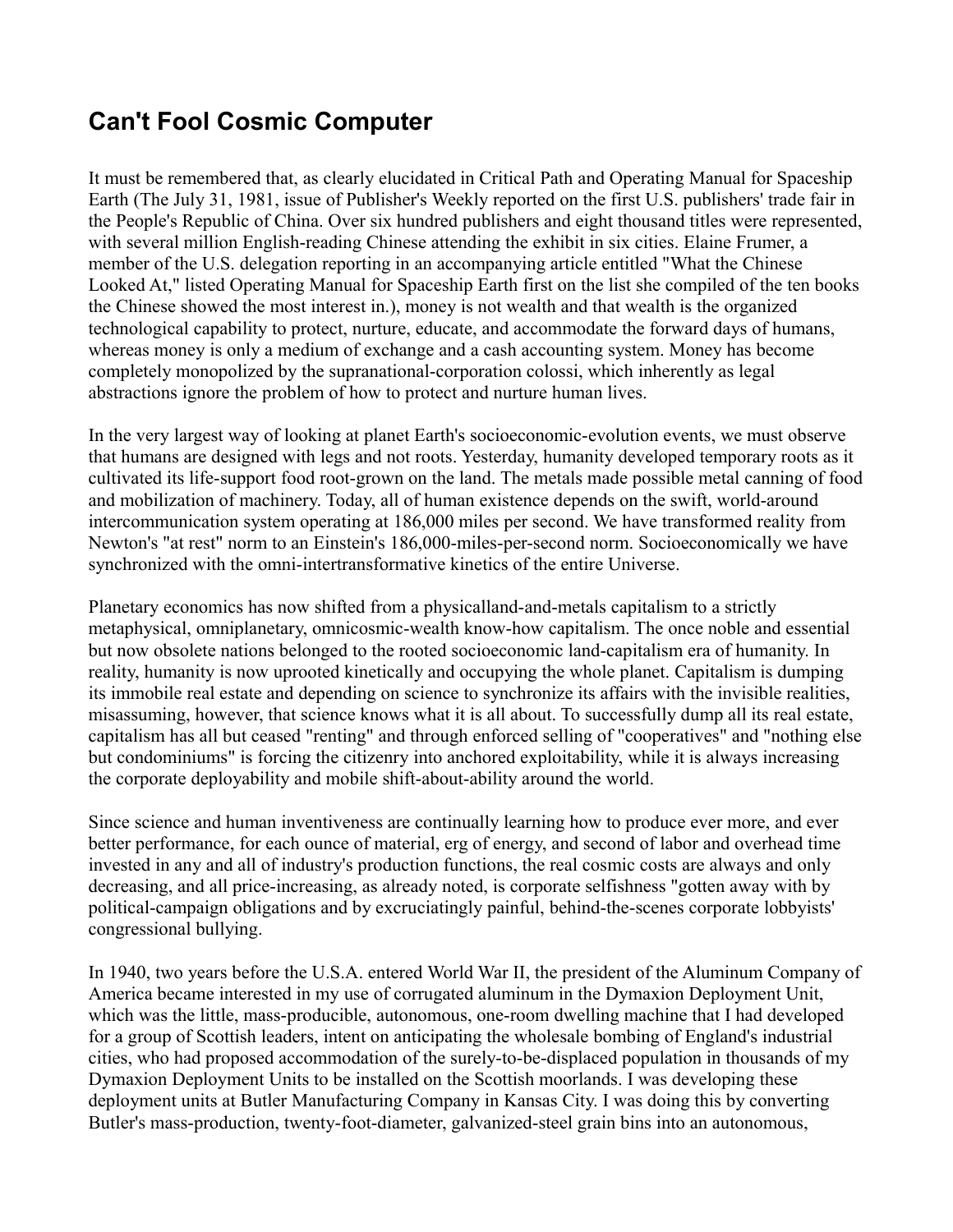fifteen-hundred-dollar, well insulated, fireproof, earthquake-proof, kerosene-ice-boxand-stove, Sears Roebuck-furnished, ready-to-move-into unit.

The Butler grain bins had been developed for the U.S. government "ever-normal-granary" program. The Alcoa president hoped that I would switch from corrugated, galvanized iron grain bins to corrugated aluminum bins. He told me that the cost of aluminum would always decrease. He said that the main cost was that of the electrolytic refining of bauxite ore into aluminum. He said the cost of electricity for the process was always decreasing as we learned to produce ever more kilowatt hours per each BTU of fossil fuel expended. Aluminum, he said, is one of nature's most abundant elements. The wholesale price of aluminum in 1940, when Alcoa's president made that statement to me, was twelve cents per pound. Today it is selling for over a dollar a pound, not because the Alcoa president was wrong in what he said but because massively organized selfishness has dishonestly changed the scoring system.

It is evident that the degree of technical "advantage" now attained by world-around industrial production capability, if realistically appraised and articulated, now shows that all humanity has just reached a state of comprehensive technical advantage adequate to provide a billionaire's level of living on an indefinitely sustainable base for all of the over four billion human passengers now aboard Spaceship Earth (see Critical Path). The world's economic accounting system, if properly entered into the world's computers, will quickly indicate that comprehensive economic success for all humanity is now realizable within a Design Science Decade. All it takes is shifting from weaponry to livingry production.

History's unprecedentedly large and invisible supranational Grunch of Giants being too supra- and infra-visibly large to be sensitively comprehended, it is difficult to surmise and accredit that the almost omni-computerized giant may be evolution's agent of most effective establishment of a worldembracing socioeconomic system most logically suited for the mass-production and distribution of its products and services to economically successful humanity. It could well be that the total-worldinvolved, supranational giant corporations' computer operations might, to their corporate directors' astonishment and to popular surprise, lead the Grunch into profitable discard of all that is not true, as for instance that anybody owns anything. Commonly acknowledged operational custodianship and popular reaccreditation of the integrated world-around technology management may supplant "ownership" with Hertz and telephone-renting.

The way that the giant can be successfully led into doing so is for a substantial majority of humanity, and eventually all humanity, realistically to comprehend the falsity of the greater part of the inventory of academic premises and axioms upon which the thus misconditioned reflexing of educated" society is based. For instance, there is no God-validated deed to property of any kind whatsoever. There are no solids. There are no things—only systemic complexes of events interacting in pure principle. There is no up or down in Universe. There is no cubic structure. There are no straight lines. There is no one-, two-, or three-dimensionality. There is only four- or six-dimensionality, etc. As we eliminate that which isn't true, we inadvertently admit into reality that which is true. As world society divests itself of that which experimental evidence demonstrates to be untrue and embracingly enters into its computer the mathematical formulae of all that can be experimentally proven to be true, all the socially, selfishly malignant characteristics of the giant may vanish and theomni-pro-social-advantage-producing capabilities may prevail and flourish.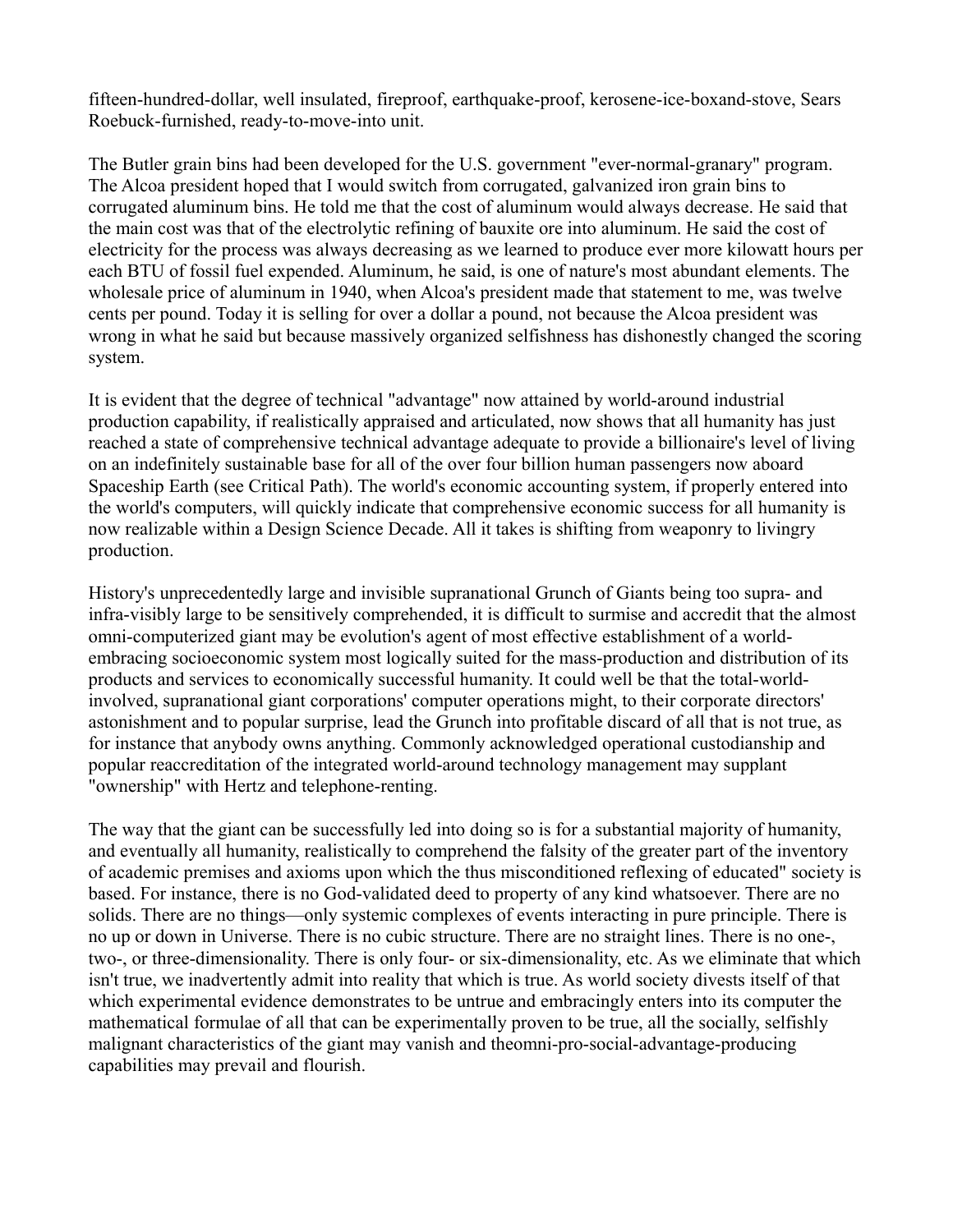• • •

FIFTEENTH-TO-NINETEENTH-CENTURY GIANTS' OATH Fee-fie-fo-fum I smell the blood of a Britishman Be he alive or be he dead I'll grind his bones To make my bread.

TWENTIETH- TO- TWENTY-FIRST-CENTURY GIANTS' OATH We-Fort-five-hun Steal kudos and credit American Be it live checking Or savings "dead" We knead their dough For dividend bread.

• • •

Each of the giants of today's great Grunch is a quadrillionfold more formidable than was Goliath. Each is entirely invisible, abstract, and completely ruthless—not because those who run the show are malevolent but because the giant is a non-human corporation, a many-centuriesold, royal-legal-advisorinvented institution. The giant is a so one-sidedly biased abstract legal invention that its exploitation by the power structures of thirty generations have made the XYZ corporations and companies seemingly as much a part of nature as the phases of the Moon and clouds of the sky. Corporations operate on an unnatural economic basis that makes a successful Las Vegas roulette bet a trifling success. If you bet your money on the fortunate corporation, your bet is paid and repaid to you quarterly, continually, ad infinitum, often more copiously each year. Assuming an investment of 100 shares at a cost of \$2,750 in I.B.M. in 1914 when the company was first formed, it would have grown by June 1959 to 59,320 shares values at \$19,308,900, plus \$1,089,000 in cash and stock dividends and an additional \$101,906 from rights and privileges.

As I have frequently recalled, the grossly mis- or underinformed, 95-percent-illiterate world society of 1900 misassumed the existence of a fundamental and dire inadequacy of life-support to be operative on our planet, wherefore it concluded, and the political-economic system as yet maintains, that it has to be only one or the other of the planet Earth's two great political ideologies which can survive, and that all the people governed by the loser must perish—"there is not enough for both."

The now-predominantly-literate world population of 1981 has developed an intuitive awareness of the illogicality and even madness of all political systems.

All the foregoing inadequate life-support misassuming by both political parties and all the major religious organizations, as earlier noted, has resulted in both sides having jointly spent six and a half trillion dollars in developing the present capability to destroy all humanity within one hour. Humanity at large is logically intuiting that the same sum spent in the direction of improving the lives of the presently deprived many might readily have brought about better results than race suicide.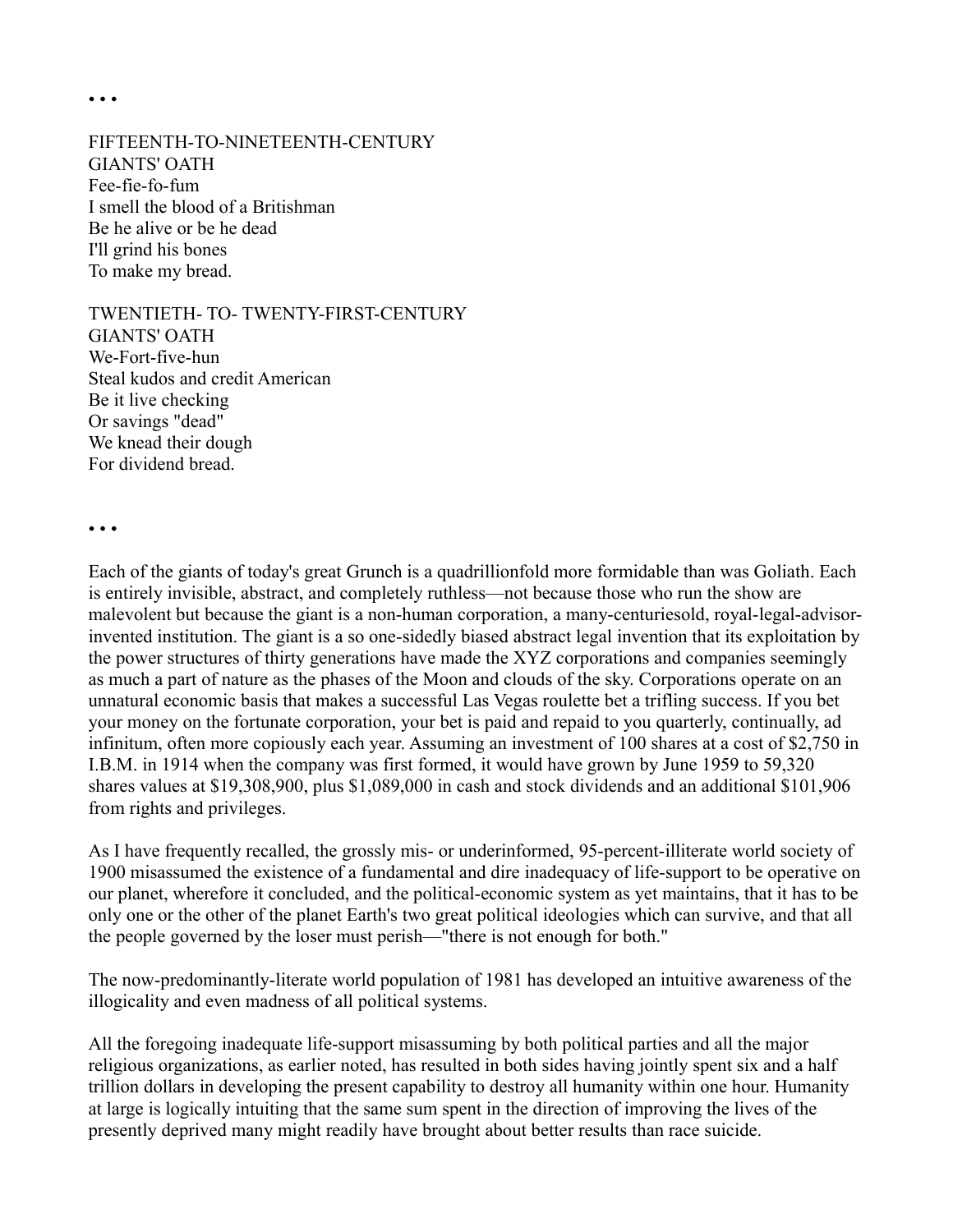The awareness of the emergence of a new world society has been only intuitive, because it is actualized only by a superficial knowledge of the overall integrated effects of an almost entirely nonsensorially contacted invisible reality of electronics, chemistry, metallurgy, atomics, and astrophysics. The epochal events of humans landing on the Moon, satellite-relayed "instant" around-the-world information, and an exclusively direct Sun-powered, Paris-toLondon flight are altogether reorienting world-around humanity's intuitive thinking into the realization that we can now do so much with so little that we can indeed take care of everybody.

There is a deep urge on the part of vast numbers of world "youth"—irrespective of their years—to do something right now about their intuition, which develops an impatience and ever more volatile group psychology. There is therefore an urge toward open physical revolt even amongst some of those who do know there is a bloodless, design-science, revolutionary option to attain socioeconomic success for all. The hotheads want to yield to their impatience. To those who urge us to join forces in bloody revolution, I reply as follows.

Before humans could be designed to occupy it, planet Earth had to be designed. Before planet Earth could be designed, the solar system had to be designed. Before the solar system could be designed, galaxies had to be designed. Before special-case galaxies could be designed, special-case macro-micro Universe, all its atoms and molecules, gravity, and radiation had to be designed. Before any realizable designing was possible, it was cosmically necessary to discover and employ the full family of eternally coexistent and synergetically inter-augmentative, only-by-mathematical-equations expressible, intercovarying, generalized principles governing the generalized design of eternally regenerative scenario Universe. And before all recognition of the eternal generalized principles and their inherent design-science functions, it was further necessary to have:

The design of an eternally regenerative, radiationally expansive and gravitationally contractive, everywhere and everywhen complexedly intertransforming, nonsimultaneously episoded, scenario Universe.

The generalized design of galaxies of entropic matterinto-energy as radiation-exporting stars and generalized star systems of planets serving syntropically, as radiation-into-matter importing planets. The design of planet Earth as the Sun-orbiting, biosphere-protected, and oxygen-atmosphere-equipped incubator of DNA-RNA design-controlled biological life and of that life's photosynthetic conversion of entropic radiation into syntropic, orderly hydrocarbon molecules and a vast variety of hydraulically compressioned, crystallinely tensioned, exquisitely structured biological species omni-interregenerating as an ecological omni-life and human-thinking support-system.

The eternal mathematics—numbering and structuring. The eternally extensive mathematical spectrums of frequencies, wave lengths, and harmonic intervals.

Only thereafter could those human beings progressively re-evolutionize exclusively by trial-and-error enlightenment, from their born-naked state of absolute ignorance, to discover their scientific-principleapprehending minds and thereby (now for the first possible moment in history) to glimpse humanity's semi-divine functioning-potential as local-Universe critical-information-gatherers and local Universe problem-solvers in support of the integrity of eternally regenerative Universe.

Only now for the first time can we human beings effectively revolutionize society in an adequate degree to fulfill what I have identified in Critical Path as being the number one objective of humanity's inclusion in comprehensive evolution.

The generalized principles have always—eternally existed and have always been available for each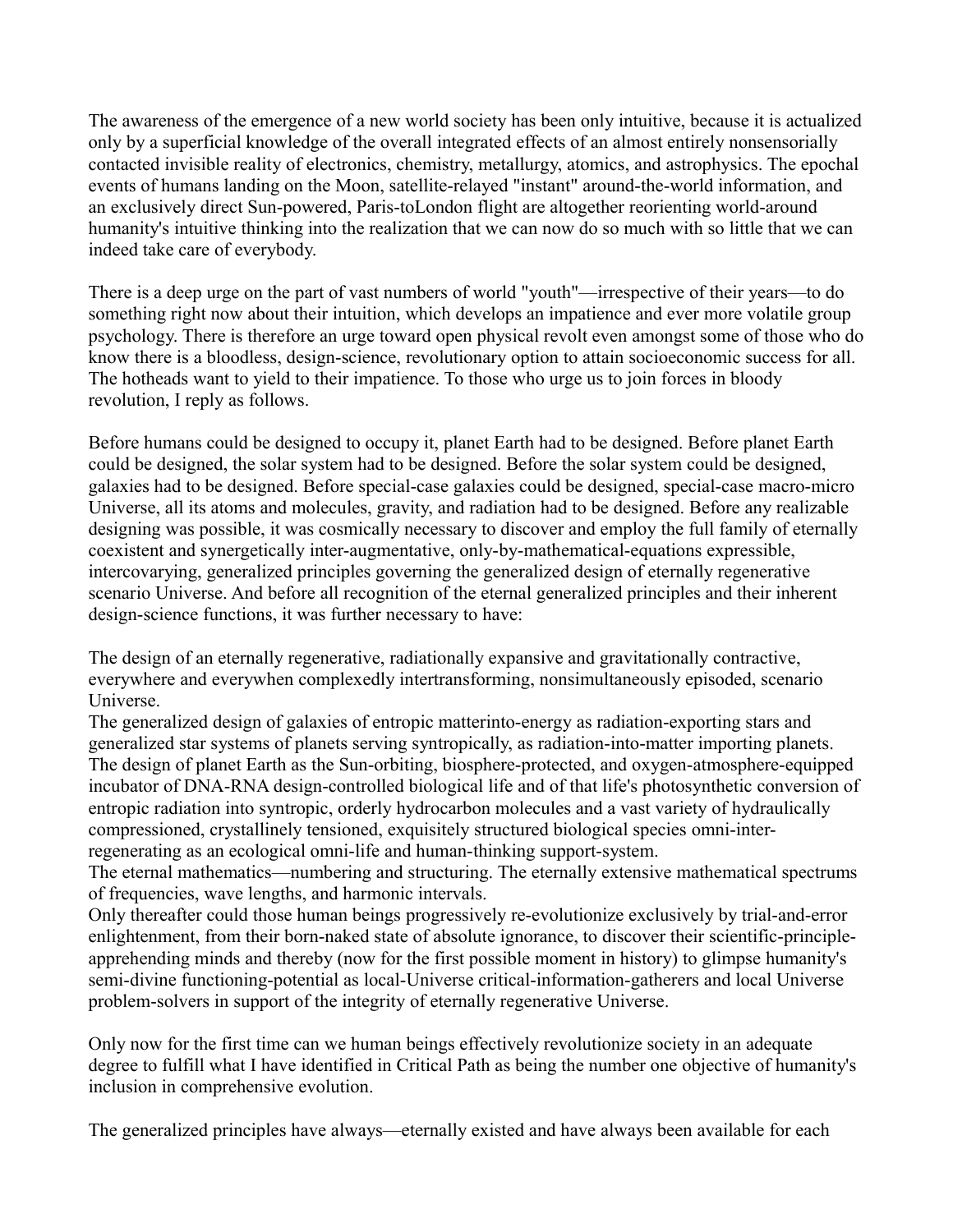special-case, revolutionary design-realization. The special-case design revolution has always had to precede the extra-specialcase local social revolution, whether it be by inventing guns which overwhelm archery or inventing the wireless telegraph which transmits messages halfway around the world at six million miles per hour, making utterly obsolete the Pony Express and its concomitant "Wild West" socioeconomic behavior-patterning. The greatest evolution-producing revolutions are complex and take the longest to be realized.

### • • •

What I hoped I had made clear in Critical Path is that the inherently half-century-long design sciencerevolution phase of attainment of universal economic success has been successfully completed and now needs only the bloodless socioeconomic reorientation instead of the political revolution to exercise humanity's option to "make it" for all.

I hoped that Critical Path made clear that fifty-three years ago I anticipated today's transition of humanity from 150 nations operating independently and remotely from one another to an omniintegrated world family, with all that socioeconomic transition's conditioned-reflex stressings and shockings.

I hoped that Critical Path made it clear that the worlddata integration I initiated more than a halfcentury ago has kept growing into a comprehensive record of the invisible design-science revolution being achieved only by ever more performance, realized for ever less energy, weight, and time units invested per each increment of accomplished livingry functioning; and that more than a halfcentury ago I reduced my design-science, human-environment-augmenting structures and technologies to full-scale, physically working demonstrations of their advancement of technological advantage to economically accommodate an around-the-world pulsatively deployingand-converging, kinetic society.

I hoped that Critical Path made it clear that if I or some other individual had not taken these anticipatory initiatives more than a half-century ago, the comprehensively integrated physical-gainingfor-all now to be immediately attained simply through inaugurating the mass-production phase of its already developed prototypings, then the design science revolution could not now be realizable—it would take another fifty years to do the critical path work, and we now have only fifty months within which to exercise our option to convert all Earthian industrial productivity from killingry to livingry products and service systems.

I hoped that Critical Path made it clear that lacking the accomplishment of the design-science revolution, while also undergoing the transition into a one-world amalgamation of humanity which we are now experiencing, humans would have been catalyzed only into a world-around social revolution of the same bloody historic pattern of revengeful pulling down of the advantaged few by the disadvantaged many.

I hoped that Critical Path made it clear that the accomplished design-revolution's prototypes and developmental concepts now make possible for the first time in history a bloodless social revolution successfully elevating all humanity to a sustainable higher living-standard than ever heretofore enjoyed by anyone.

I hope that Critical Path made it clear that despite the reality of humanity's option to make it for all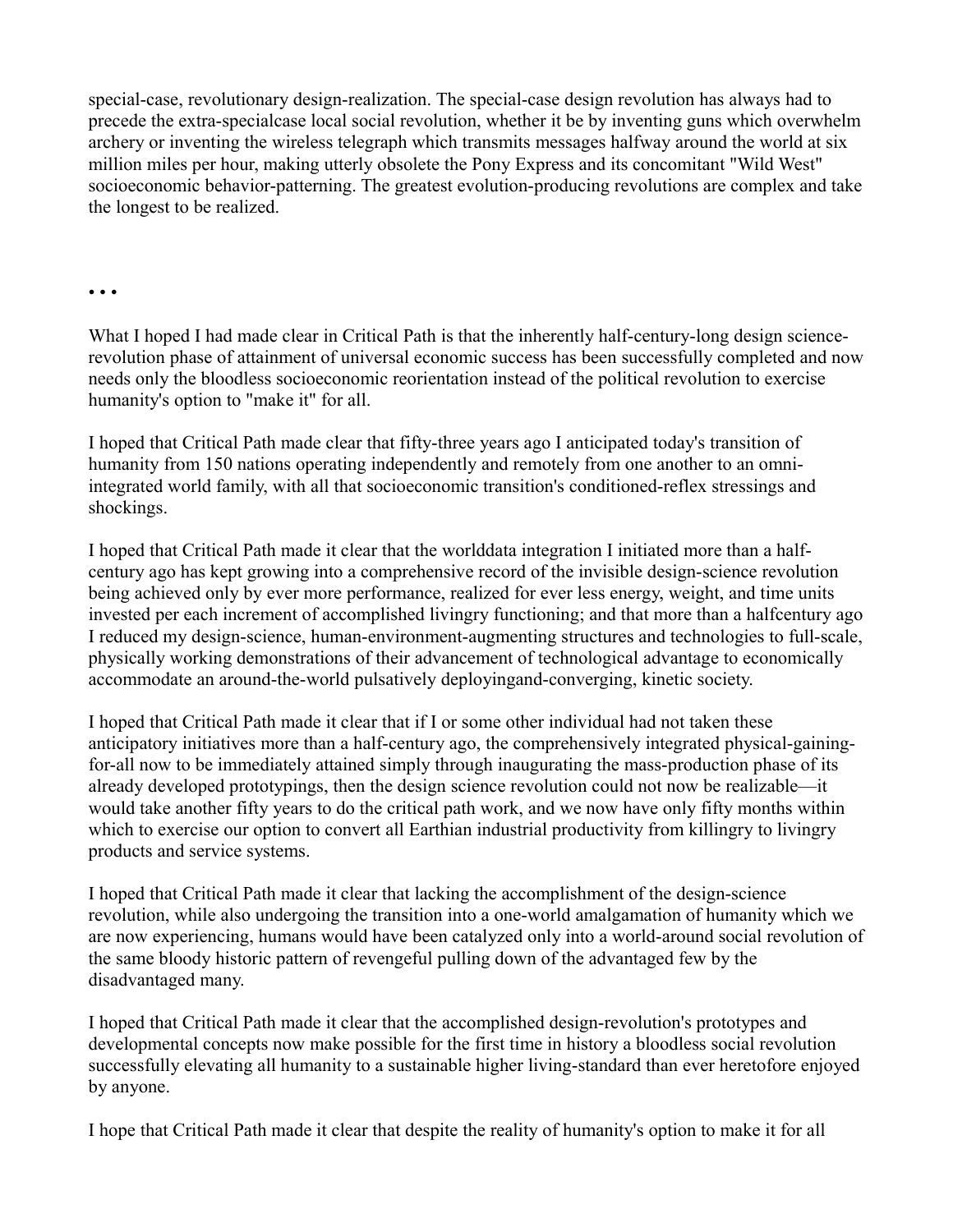humanity, my own conclusion as to whether humanity will do so within the critical time and environmental development limits is that it will remain cosmically undecided up to the last second of the option's effective actuation, knowing that beyond that imminent moment lies only the swift extinction of humans on planet Earth.

The critical path I committed myself to in 1927 was and as yet is that of applying all technology and science directly to accomplishing the mass-produced components for advanced livingry for all humanity, instead of continuing to invest the advanced science and technology inadvertently falling out of the weaponry industry into the livingry tools industries. This critical path was inherently a fifty-year path.

• • •

I will now summarize the last few pages quickly.

The social revolution potential now can for the first time in history realize economic success for all and a comprehensive world enjoyment that involves not revengefully toppling the economically successful minority but elevating all humanity to a sustainable higher level of existing and interacting than any humans have heretofore either experienced or dreamed of.

The now-potentially-to-be-omni-successful social revolution could never before in history have been realized. Until 1970 there had always been enough physical resources but not enough metaphysical resources (of experience-won know-how) on our planet to render the physical technology capable of taking care of everyone at a sustainable, eminently successful level of physical well-being bloodlessly accomplished and sustainable without the coexistence of either a human slave or working class. Until 1970 it had realistically to be either you or me, not enough for both. Since 1970 it has become realistically you and me—all else is automated acceleration to human-race extinction on planet Earth.

• • •

As we know, when the on-foot soldiers at Crècy stuck their pikes into the ground, points slantingly upward and forward, to impale the bellies of the advancing charges of cavalry, it was social revolution, brought about by designscience revolution. Thus armed with their newly-sciencedesigned pikes, the long-overwhelmed many on foot began to gain emancipation from being overwhelmed by the horsemounted few. Design did it.

Both the word revolution and the words social revolution have many meanings, from that referring to the mechanical revolutions of a wheel to the social changing of life-styles which occurred when the horse-mounted and -carriaged few, with their many on-foot servants, stable boys, grooms, coachmen, and the vast slums they drove through were almost entirely design-science-obsoleted by the automobile-mounted many covering vastly more miles and having only a diminishing self-servant-class functioning as some of the riders became the auto-production workers, gas-station attendants, etc.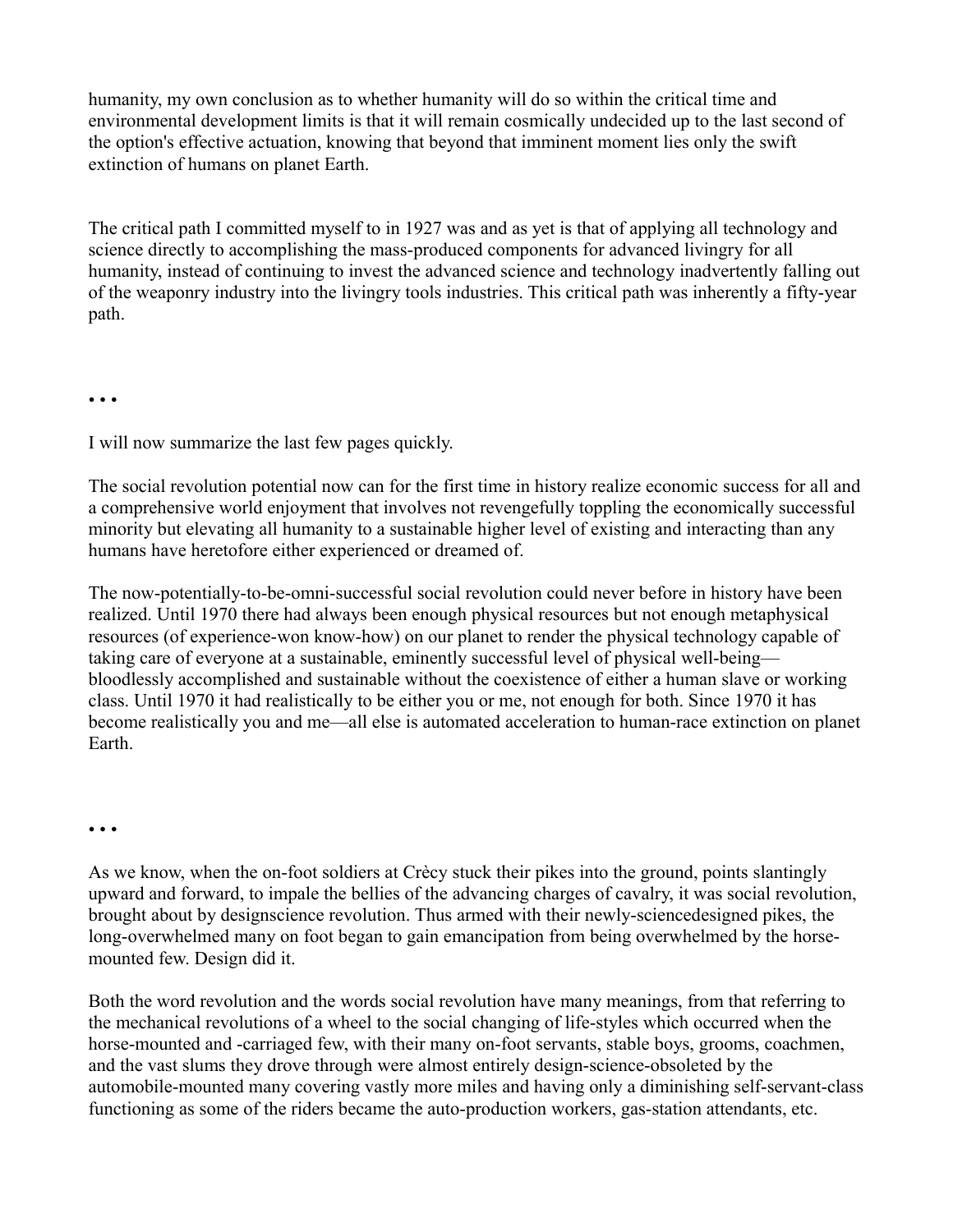Greater justice and economic improvement for the many is not always the result of social revolution. The Europeans' guns overwhelming of the American Indian bow-and-arrow weapons was in most ways a retrogressive social revolution implemented by design-science revolution. It is always the design revolution that tips the social scales one way or the other. However, sum totally the combined design and social revolutions ultimately favor the many. Between 1900 and today, 60 percent of humans in the U.S.A. have attained a standard of living far in advance of those of the greatest potentates of 1900 while concurrently doubling the life-span of that fortunate 60 percent.

Never before in all history have the inequities and the momentums of unthinking money-power been more glaringly evident to so vastly large a number of now literate, competent, and constructively thinking all-around-theworld humans. There's a soon-to-occur critical-mass moment when the intuition of the responsibly inspired majority of humanity, in contradistinction to the angered Luddites and avenging Robin Hoods, faced with comprehensive functional discontinuity of nationally contained techno-economic system, will call for and accomplish a world-around reorientation of our planetary affairs. At this critical moment will occur a realization by the responsibly inspired majority that the adequate capacity of the invisible technology to sustainingly support all humanity depends on all the resources, physical and metaphysical, being always and only employed for all of world-around humanity as a completely integrated techno-economic system operating entirely on its daily income principally of Sun-emanating energy. The integrated world-technoeconomic system purpose is in contradistinction to a union of 150 autonomously operating nation-states, as with the United Nations. All this can now be comprehensively commonwealth-accounted in time-energy work units. All this can provide regenerative-initiative accommodating access of human individuals to the ever multiplying commonwealth-techno-economic facilities. The degree of individual-initiative computerized access to the commonwealth facilities will be predicated on the demonstrated performance and sustained integrity of the individual's ever-forwardly-anticipatory designing competence.

I have been a deliberate half-century-fused inciter of a cool-headed, natural, gestation-rate-paced revolution, armed with physically demonstrable livingry levers with which altogether to elevate all humanity to realization of an inherently sustainable, satisfactory-to-all, ever higher standard of living.

Critical threshold-crossing of the inevitable revolution is already underway. The question is: Can it be successfully accomplished before the only-instinctively-operating fear and ignorance preclude success, by one individual, authorized or unauthorized, pushing the first button of chain-reacting all-buttonspushing, atomic, raceirradiated suicide?

The only happily promising recourse of each human individual is to our highest intellectual faculties and their mutual, ego-deflated, unselfishly loving preoccupation with comprehensivity and our employment of the most powerful tools of all:

(A) the family of generalized scientific principles governing the operational design of eternally regenerative Universe itself;

(B) comprehending and effectively employing synergetics, with the books Synergetics and Synergetics II presenting the comprehensive omni-image-able mathematical coordinate system employed by nature, thus avoiding the mentally debilitating, vastmajority-of-humanity-excluding

quasimathematical coordinate system employed by present-day science;

(C) comprehending the major objectives and operating strategies of the major opposing power structures of world politics, their present status quo and probable future trending;

(D) comprehending the fundamentals of economics, of wealth vs. money, of the principal features and